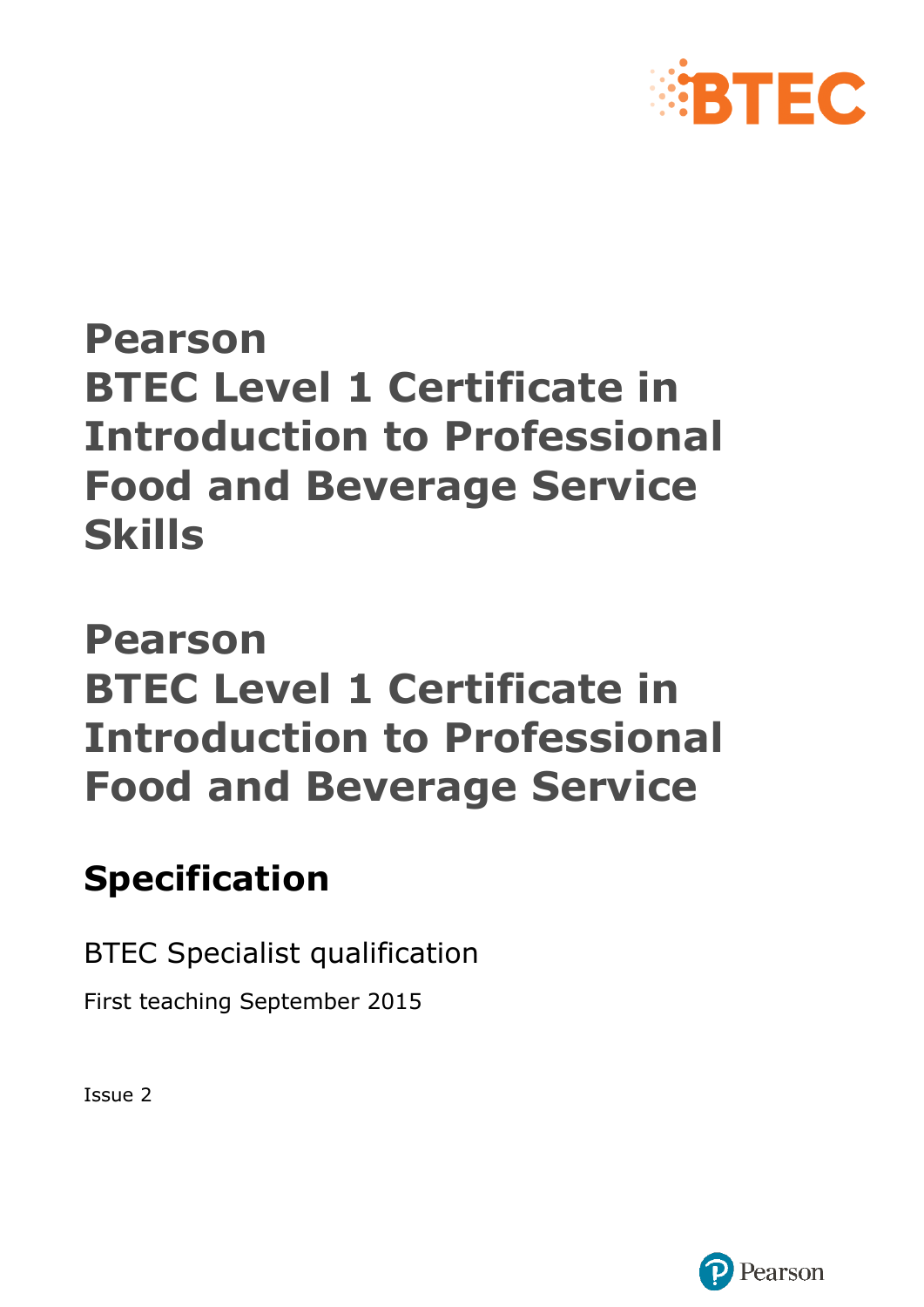#### **Edexcel, BTEC and LCCI qualifications**

Edexcel, BTEC and LCCI qualifications are awarded by Pearson, the UK's largest awarding body offering academic and vocational qualifications that are globally recognised and benchmarked. For further information, please visit our qualification websites at qualifications.pearson.com www.btec.co.uk or www.lcci.org.uk. Alternatively, you can get in touch with us using the details on our contact us page at qualifications.pearson.com/contactus

#### **About Pearson**

Pearson is the world's leading learning company, with 35,000 employees in more than 70 countries working to help people of all ages to make measurable progress in their lives through learning. We put the learner at the centre of everything we do, because wherever learning flourishes, so do people. Find out more about how we can help you and your learners at qualifications.pearson.com

This specification is Issue 2. Key changes are listed in the summary table on the next page. We will inform centres of any changes to this issue. The latest issue can be found on the Pearson website: qualifications.pearson.com

These qualifications were previously known as:

Pearson BTEC Level 1 Certificate in Introduction to Professional Food and Beverage Service Skills (QCF)

Pearson BTEC Level 1 Certificate in Introduction to Professional Food and Beverage Service (QCF)

The QNs remain the same.

*References to third party material made in this specification are made in good faith. Pearson does not endorse, approve or accept responsibility for the content of materials, which may be subject to change, or any opinions expressed therein. (Material may include textbooks, journals, magazines and other publications and websites.)*

*All information in this specification is correct at time of publication.*

ISBN 978 1 446 93924 6

All the material in this publication is copyright © Pearson Education Limited 2017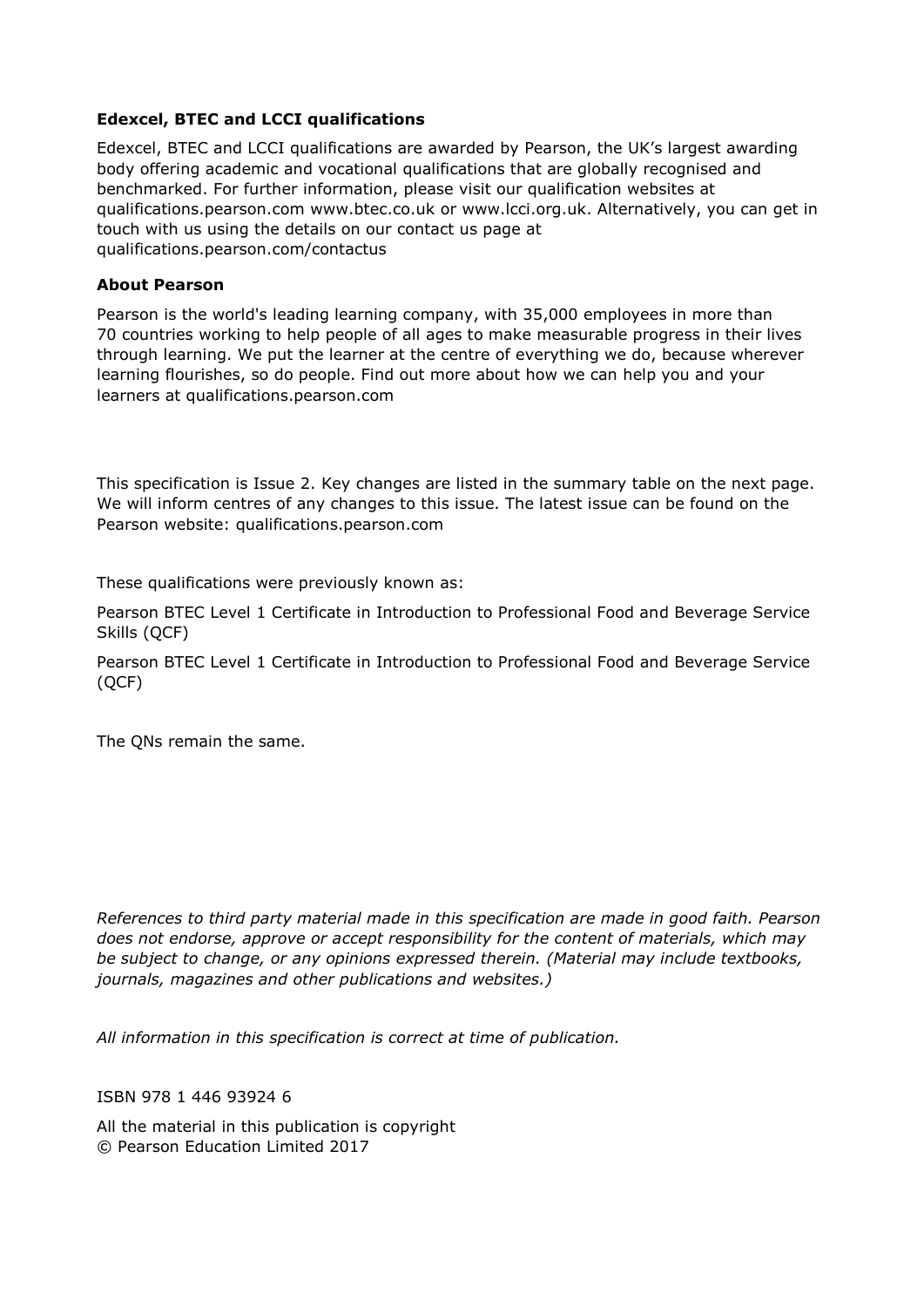### **Summary of Pearson BTEC Level 1 Certificate in Introduction to Professional Food and Beverage Service Skills and Pearson BTEC Level 1 Certificate in Introduction to Professional Food and Beverage Service specification issue 2 changes**

| Summary of changes made between previous issue and this cur-<br>rent issue | <b>Section</b><br>number |
|----------------------------------------------------------------------------|--------------------------|
| All references to QCF have been removed throughout the specification       |                          |
| Definition of TQT added                                                    | Section 1                |
| Definition of sizes of qualifications aligned to TQT                       | Section 1                |
| Credit value range removed and replaced with lowest credit value for       | Section 2                |
| the shortest route through the qualification                               |                          |
| TQT value added                                                            | Section 2                |
| GLH range removed and replaced with lowest GLH value for the short-        | Section 2                |
| est route through the qualification                                        |                          |
| Reference to credit transfer within the QCF removed                        | Section 5                |
| QCF references removed from unit titles and unit levels in all units       | Section 12               |
| Guided learning definition updated                                         | Section 12               |

Earlier issue(s) show(s) previous changes.

If you need further information on these changes or what they mean, contact us via our website at: qualifications.pearson.com/en/support/contact-us.html.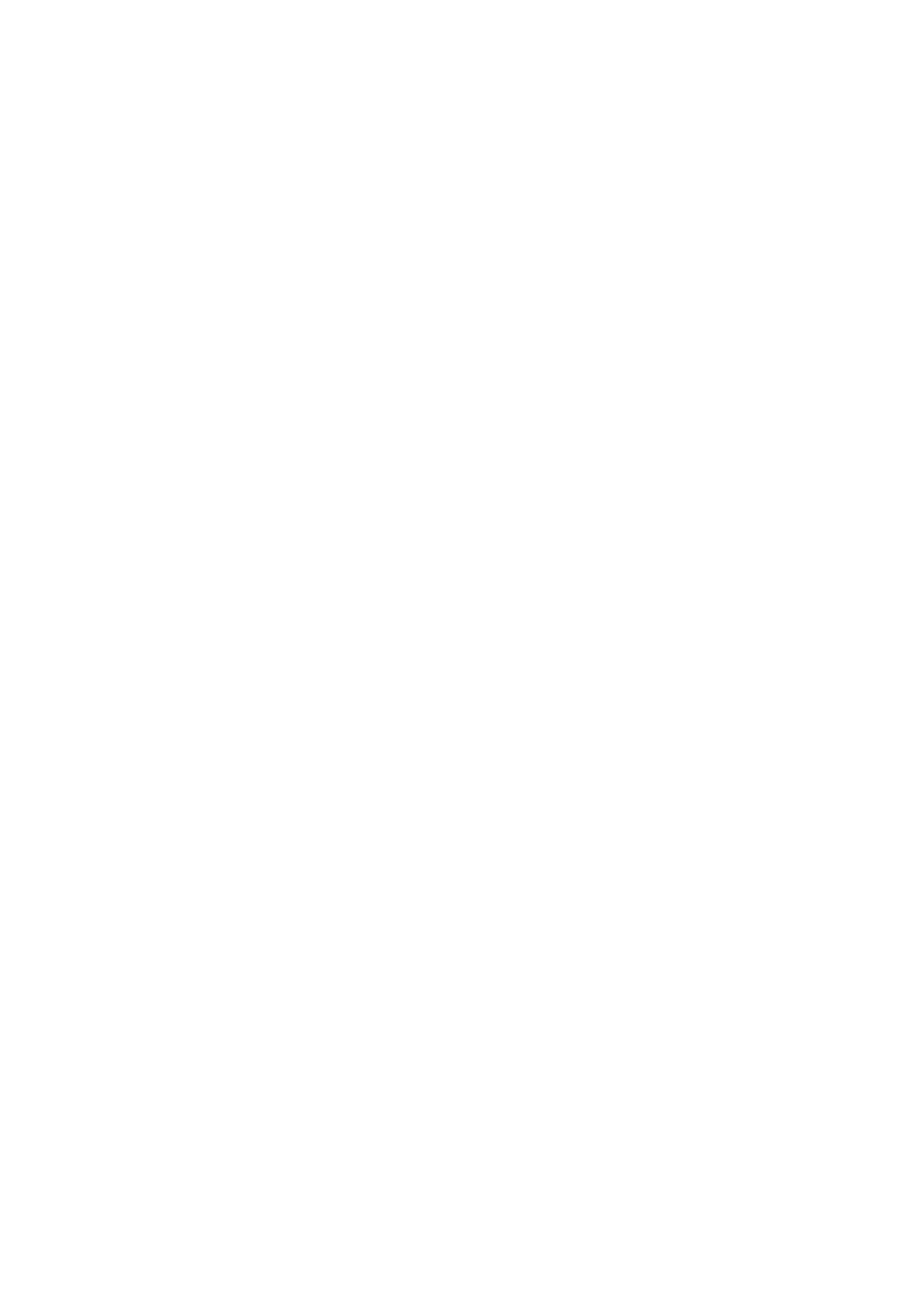### **Contents**

|                | <b>Purpose of this specification</b>                                                                 | 1                       |
|----------------|------------------------------------------------------------------------------------------------------|-------------------------|
| 1              | <b>Introducing BTEC Specialist qualifications</b>                                                    | $\overline{\mathbf{2}}$ |
|                | What are BTEC Specialist qualifications?                                                             | 2                       |
|                | Sizes of Specialist qualifications                                                                   | 2                       |
| $\mathbf{2}$   | <b>Qualification summary and key information</b>                                                     | 3                       |
|                | Qualification Number and qualification title                                                         | $\overline{4}$          |
|                | Qualification objective                                                                              | 5                       |
|                | Relationship with previous qualifications                                                            | 6                       |
|                | Progression opportunities through Pearson qualifications                                             | 6                       |
|                | Industry support and recognition                                                                     | 6                       |
|                | Relationship with National Occupational Standards                                                    | 6                       |
| 3              | <b>Qualification structures</b>                                                                      | 7                       |
|                | Pearson BTEC Level 1 Certificate in Introduction to Professional Food<br>and Beverage Service Skills | $\overline{7}$          |
|                | Pearson BTEC Level 1 Certificate in Introduction to Professional Food<br>and Beverage Service        | 8                       |
| 4              | <b>Assessment</b>                                                                                    | 9                       |
|                | Appeals                                                                                              | 10                      |
|                | Dealing with malpractice in assessment                                                               | 10                      |
|                | Reasonable adjustments to assessments                                                                | 12                      |
|                | Special consideration                                                                                | 13                      |
| 5              | <b>Recognising prior learning and achievement</b>                                                    | 14                      |
|                | Recognition of Prior Learning                                                                        | 14                      |
| 6              | <b>Centre resource requirements</b>                                                                  | 15                      |
| $\overline{ }$ | Centre recognition and approval centre recognition<br>Approvals agreement                            | 16<br>16                |
| 8              | <b>Quality assurance of centres</b>                                                                  | 17                      |
| 9              | <b>Programme delivery</b>                                                                            | 18                      |
| 10             | <b>Access and recruitment</b>                                                                        | 19                      |
| 11             | Access to qualifications for learners with disabilities<br>or specific needs                         | 20                      |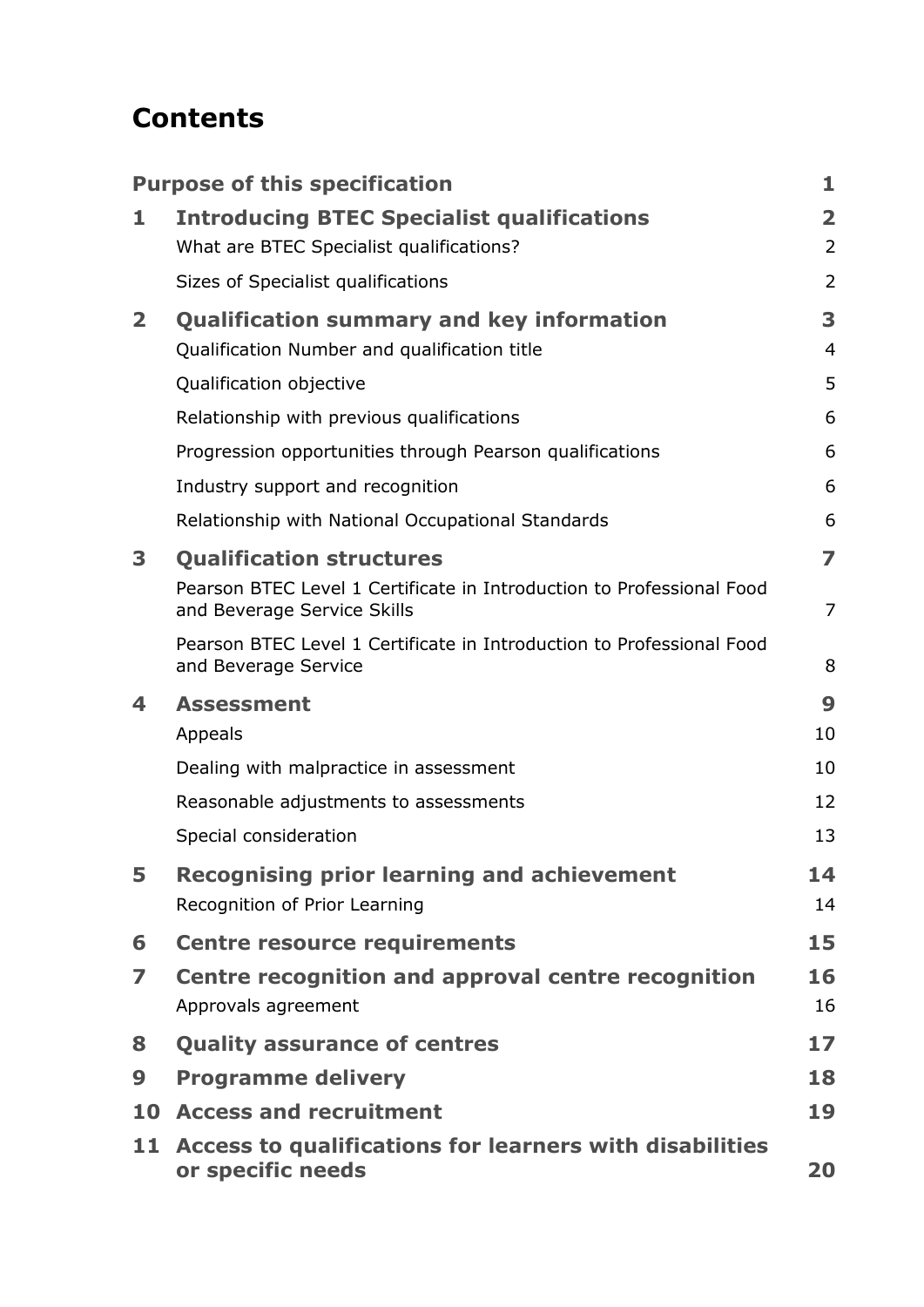|    | 12 Units                                               |                                                                           | 21 |  |  |  |  |  |  |
|----|--------------------------------------------------------|---------------------------------------------------------------------------|----|--|--|--|--|--|--|
|    | Unit title                                             |                                                                           | 21 |  |  |  |  |  |  |
|    | Unit reference number                                  |                                                                           |    |  |  |  |  |  |  |
|    | Level                                                  |                                                                           | 21 |  |  |  |  |  |  |
|    | Credit value                                           |                                                                           |    |  |  |  |  |  |  |
|    | Guided learning hours                                  |                                                                           |    |  |  |  |  |  |  |
|    | Unit summary                                           |                                                                           | 21 |  |  |  |  |  |  |
|    |                                                        | Unit assessment requirements/evidence requirements                        |    |  |  |  |  |  |  |
|    | Learning outcomes                                      |                                                                           |    |  |  |  |  |  |  |
|    |                                                        | Assessment criteria                                                       |    |  |  |  |  |  |  |
|    | Unit $1$ :                                             | Food Safety in Catering                                                   | 23 |  |  |  |  |  |  |
|    | Unit 2:                                                | Introduction to Employability in the Catering and Hospitality<br>Industry | 26 |  |  |  |  |  |  |
|    | Unit $3:$                                              | Food and Beverage Service Skills                                          | 29 |  |  |  |  |  |  |
|    | Unit 4:                                                | Health and Safety Awareness for Catering and Hospitality                  | 32 |  |  |  |  |  |  |
|    | Unit 5:                                                | Legislation in Food and Beverage Service                                  | 36 |  |  |  |  |  |  |
|    | Unit 6:                                                | <b>Understand Menus</b>                                                   | 38 |  |  |  |  |  |  |
|    | Unit 7:                                                | Dealing with Payments and Bookings                                        | 40 |  |  |  |  |  |  |
|    | Unit 8:                                                | <b>Bar Service Skills</b>                                                 | 42 |  |  |  |  |  |  |
|    | Unit 9:                                                | Hot Beverage Skills                                                       | 45 |  |  |  |  |  |  |
|    |                                                        | 13 Further information and useful publications                            | 49 |  |  |  |  |  |  |
| 14 |                                                        | <b>Professional development and training</b>                              | 50 |  |  |  |  |  |  |
|    | <b>Annexe A</b>                                        |                                                                           | 51 |  |  |  |  |  |  |
|    | 51<br>Mapping with NVQ/competence-based qualifications |                                                                           |    |  |  |  |  |  |  |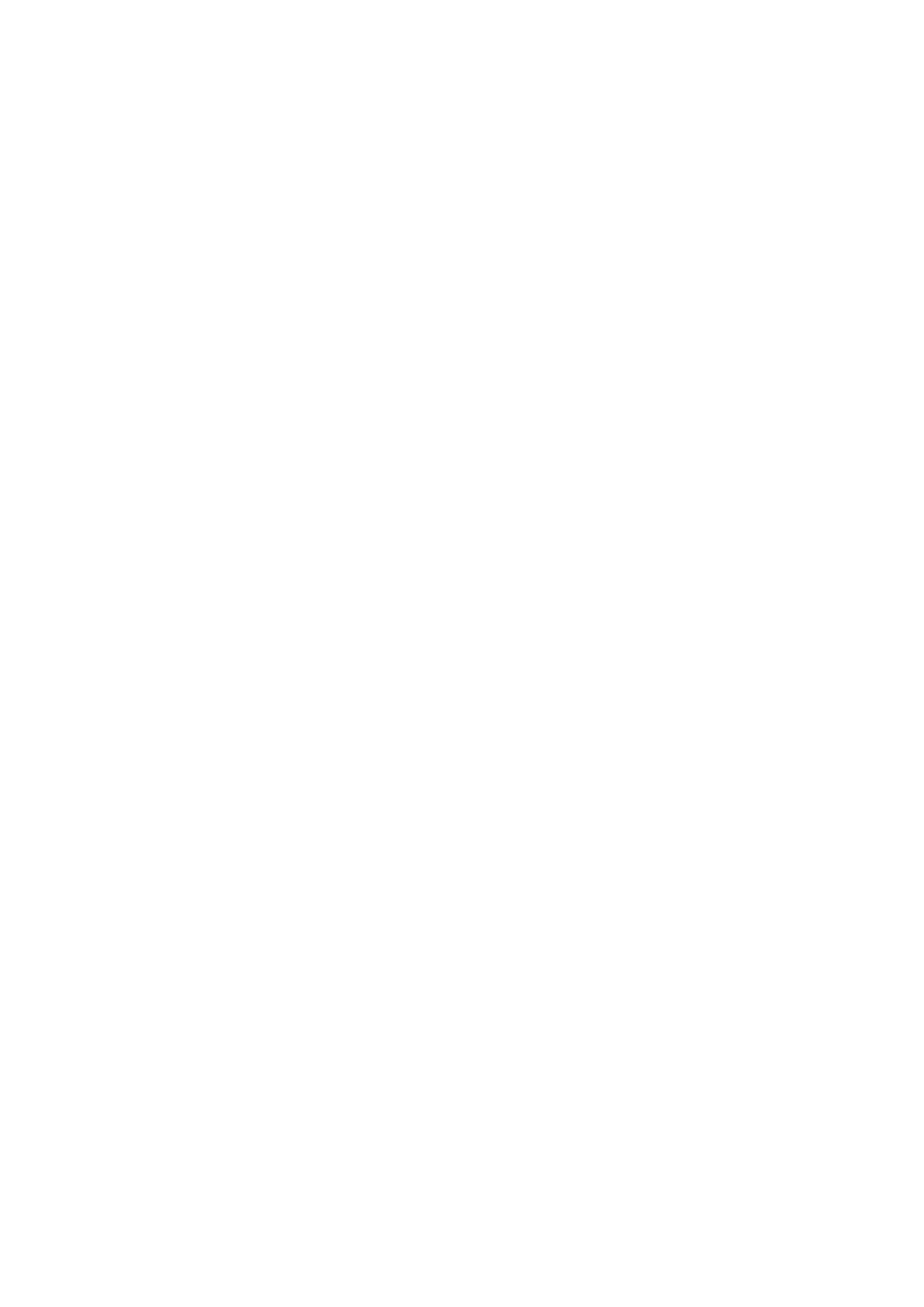### **Purpose of this specification**

The purpose of a specification as defined by Ofqual is to set out:

- the qualification's objective
- any other qualification that a learner must have completed before taking the qualification
- any prior knowledge, skills or understanding that the learner is required to have before taking the qualification
- units that a learner must have completed before the qualification will be awarded and any optional routes
- any other requirements that a learner must have satisfied before they will be assessed or before the qualification will be awarded
- the knowledge, skills and understanding that will be assessed as part of the qualification (giving a clear indication of their coverage and depth)
- the method of any assessment and any associated requirements relating to it
- the criteria against which the learner's level of attainment will be measured (such as assessment criteria)
- any specimen materials
- any specified levels of attainment.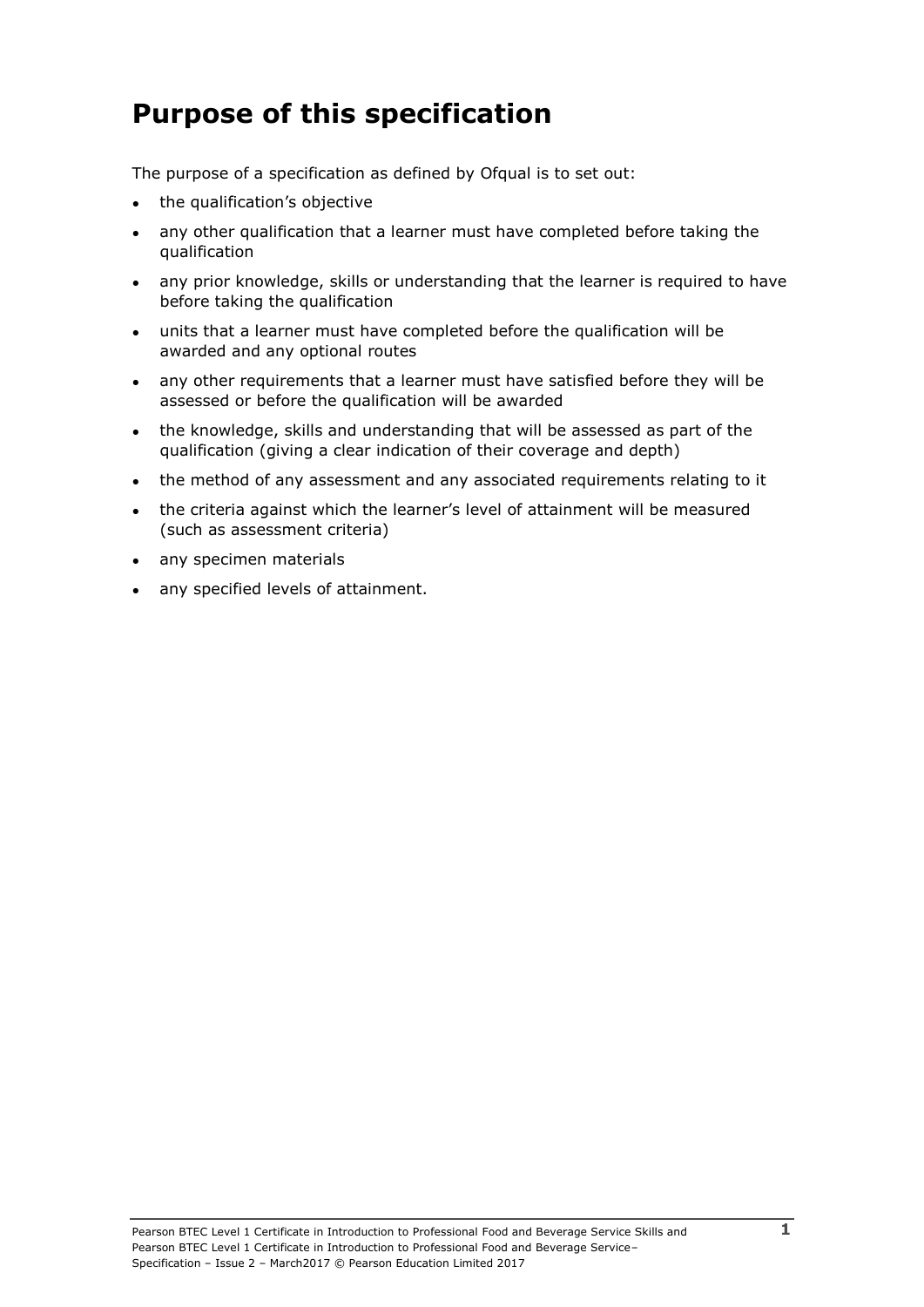### **1 Introducing BTEC Specialist qualifications**

#### **What are BTEC Specialist qualifications?**

BTEC Specialist qualifications are work-related qualifications available from Entry to Level 3 in a range of sectors. They give learners the knowledge, understanding and skills they need to prepare for employment in a specific occupational area. The qualifications also provide career development opportunities for those already in work. The qualifications may be offered as full-time or part-time courses in schools or colleges. Training centres and employers may also offer these qualifications.

#### **Sizes of Specialist qualifications**

For all regulated qualifications, Pearson specifies a total number of hours that it is estimated learners will require to complete and show achievement for the qualification: this is the Total Qualification Time (TQT). Within TQT, Pearson identifies the number of Guided Learning Hours (GLH) that we estimate a centre delivering the qualification might provide. Guided learning means activities, such as lessons, tutorials, online instruction, supervised study and giving feedback on performance, that directly involve teachers and assessors in teaching, supervising and invigilating learners. Guided learning includes the time required for learners to complete external assessment under examination or supervised conditions.

In addition to guided learning, other required learning directed by teachers or assessors will include private study, preparation for assessment and undertaking assessment when not under supervision, such as preparatory reading, revision and independent research.

As well as TQT and GLH, qualifications can also have a credit value – equal to one tenth of TQT, rounded to the nearest whole number.

TQT and credit values are assigned after consultation with users of the qualifications.

BTEC Specialist qualifications are available in the following sizes:

- Award a qualification with a TQT value of 120 or less (equivalent to a range of 1–12 credits)
- Certificate a qualification with a TQT value in the range of 121–369 (equivalent to a range of 13–36 credits)
- Diploma a qualification with a TQT value of 370 or more (equivalent to 37 credits and above).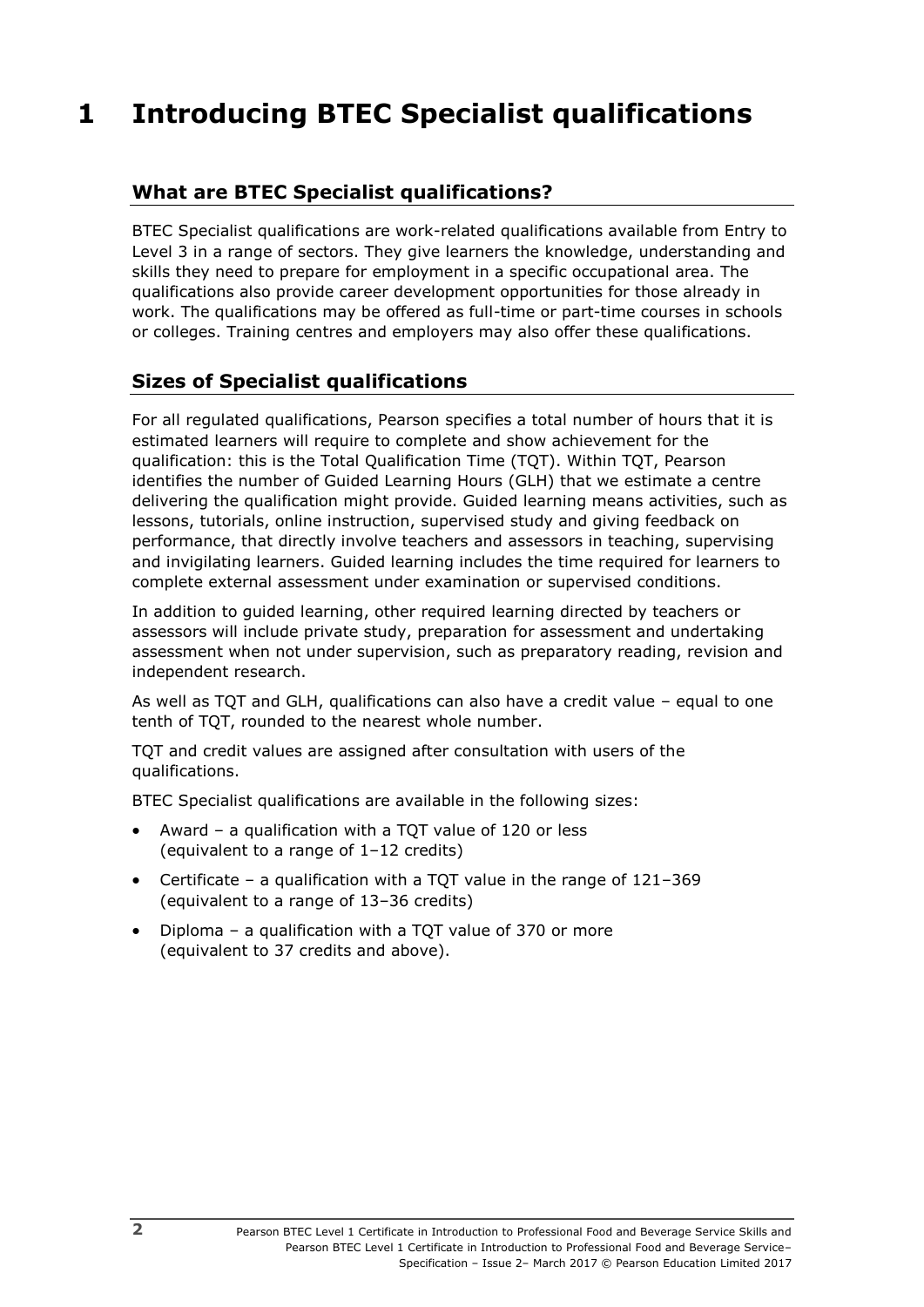### **2 Qualification summary and key information**

| <b>Qualification title</b>     | <b>Pearson BTEC Level 1 Certificate in</b><br><b>Introduction to Professional Food and</b><br><b>Beverage Service Skills</b>                                                                                                                  |  |  |
|--------------------------------|-----------------------------------------------------------------------------------------------------------------------------------------------------------------------------------------------------------------------------------------------|--|--|
| Qualification Number (QN)      | 601/6952/7                                                                                                                                                                                                                                    |  |  |
| Accreditation start date       | 31/07/2015                                                                                                                                                                                                                                    |  |  |
| Operational start date         | 01/09/2015                                                                                                                                                                                                                                    |  |  |
| Approved age ranges            | $16 - 18$                                                                                                                                                                                                                                     |  |  |
|                                | $19+$                                                                                                                                                                                                                                         |  |  |
| Credit value                   | 16                                                                                                                                                                                                                                            |  |  |
| Assessment                     | Centre-devised assessment (internal assessment)                                                                                                                                                                                               |  |  |
| Total Qualification Time (TQT) | 160                                                                                                                                                                                                                                           |  |  |
| Guided learning hours          | 113                                                                                                                                                                                                                                           |  |  |
| Grading information            | The qualification and units are at pass grade.                                                                                                                                                                                                |  |  |
| Entry requirements             | No prior knowledge, understanding, skills or<br>qualifications are required before learners register<br>for this qualification. However, centres must follow<br>our access and recruitment policy (see Section 10<br>Access and recruitment). |  |  |
|                                | Centres must also follow our access and<br>recruitment policy (see Section 10 Access and<br>recruitment).                                                                                                                                     |  |  |
| Funding                        | Qualifications eligible and funded for<br>post-16-year-olds can be found on the funding<br>Hub. The Skills Funding Agency also publishes a<br>funding catalogue that lists the qualifications<br>available for 19+ funding.                   |  |  |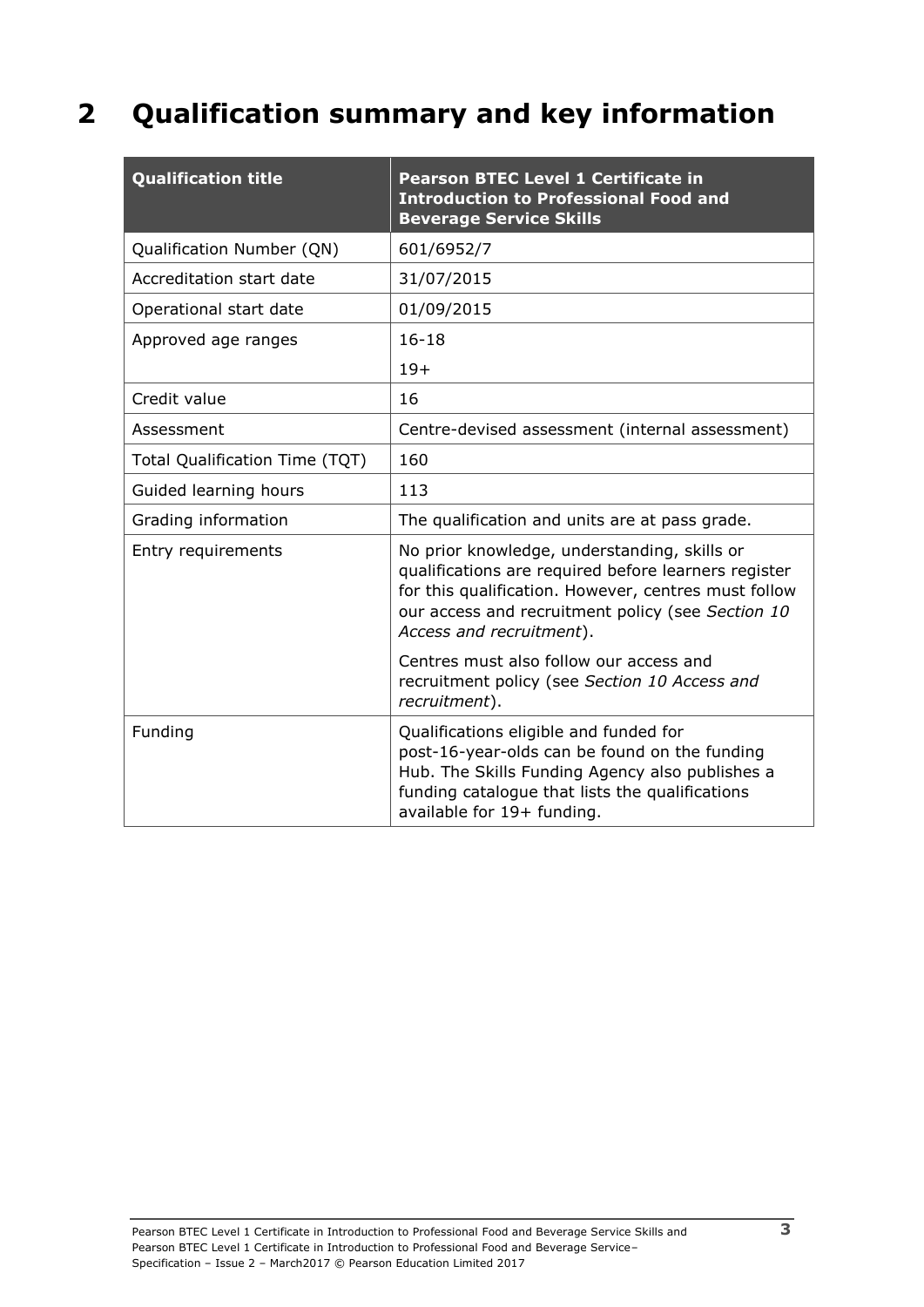| <b>Qualification title</b>     | <b>Pearson BTEC Level 1 Certificate in</b><br><b>Introduction to Professional Food and</b><br><b>Beverage Service</b>                                                                                                                         |  |  |
|--------------------------------|-----------------------------------------------------------------------------------------------------------------------------------------------------------------------------------------------------------------------------------------------|--|--|
| Qualification Number (QN)      | 601/6951/5                                                                                                                                                                                                                                    |  |  |
| Accreditation start date       | 31/07/2015                                                                                                                                                                                                                                    |  |  |
| Operational start date         | 01/09/2015                                                                                                                                                                                                                                    |  |  |
| Approved age ranges            | $16 - 18$                                                                                                                                                                                                                                     |  |  |
|                                | $19+$                                                                                                                                                                                                                                         |  |  |
| Credit value                   | 25                                                                                                                                                                                                                                            |  |  |
| Assessment                     | Centre-devised assessment (internal assessment)                                                                                                                                                                                               |  |  |
| Total Qualification Time (TQT) | 250                                                                                                                                                                                                                                           |  |  |
| Guided learning hours          | 183                                                                                                                                                                                                                                           |  |  |
| Grading information            | The qualification and units are at pass grade.                                                                                                                                                                                                |  |  |
| Entry requirements             | No prior knowledge, understanding, skills or<br>qualifications are required before learners register<br>for this qualification. However, centres must follow<br>our access and recruitment policy (see Section 10<br>Access and recruitment). |  |  |
|                                | Centres must also follow our access and<br>recruitment policy (see Section 10 Access and<br>recruitment).                                                                                                                                     |  |  |
| Funding                        | Qualifications eligible and funded for<br>post-16-year-olds can be found on the funding<br>Hub. The Skills Funding Agency also publishes a<br>funding catalogue that lists the qualifications<br>available for 19+ funding.                   |  |  |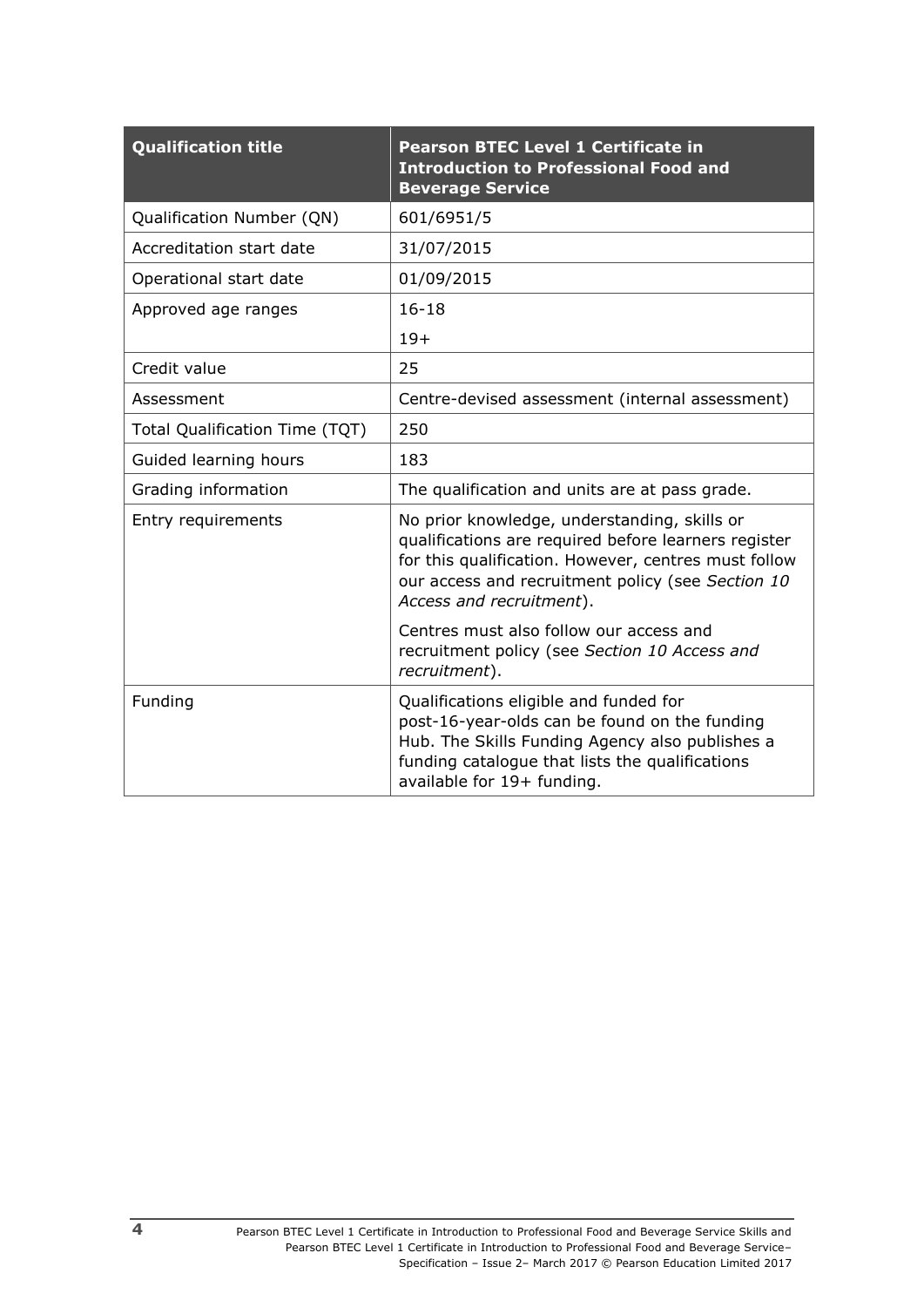#### **Qualification Number and qualification title**

Centres will need to use the Qualification Number (QN) when they seek public funding for their learners. Every unit in a qualification has a unit reference number (URN). The qualification titles listed in this specification feature in the funding lists published annually by the DfE and the regularly updated website www.education.gov.uk.

The qualification title, unit titles and QN are given on each learner's final certificate. You should tell your learners this when your centre recruits them and registers them with us. There is more information about certification in our *UK Information Manual,* available on our website, qualifications.pearson.com

#### **Qualification objective**

The Pearson BTEC Level 1 Certificate in Introduction to Professional Food and Beverage Service Skills is for learners who work in, or who want to work in the food and beverage industry in roles such as front of house within a hospitality environment.

They give learners the opportunity to:

- gain the specific types of knowledge needed to underpin the learners competence as well as the wider sector-related knowledge related to job roles in the food and beverage services industry. The following knowledge threads have been included in the separate knowledge units; food safety in catering which includes how individuals can take personal responsibility for food safety, the importance of keeping themselves clean and hygienic, the importance of keeping the work areas clean and hygienic and the importance of keeping food safe; introduction to employability in the catering and hospitality industry which covers knowing the different sectors of the catering and hospitality industry and knowing what is required to develop a career in the catering and hospitality industry
- provide the opportunity to learn in the workplace and to develop the underpinning knowledge needed to progress into jobs such as front of house
- provide the opportunity to develop Personal Learning and Thinking Skills (PLTS) such as skills to reflect on their own practice which will support both career and personal progression
- achieve a nationally-recognised Level 1 qualification.

The Pearson BTEC Level 1 Certificate in Introduction to Professional Food and Beverage Service is for learners who want an overall knowledge of both front of house and the kitchen in the food and beverage industry.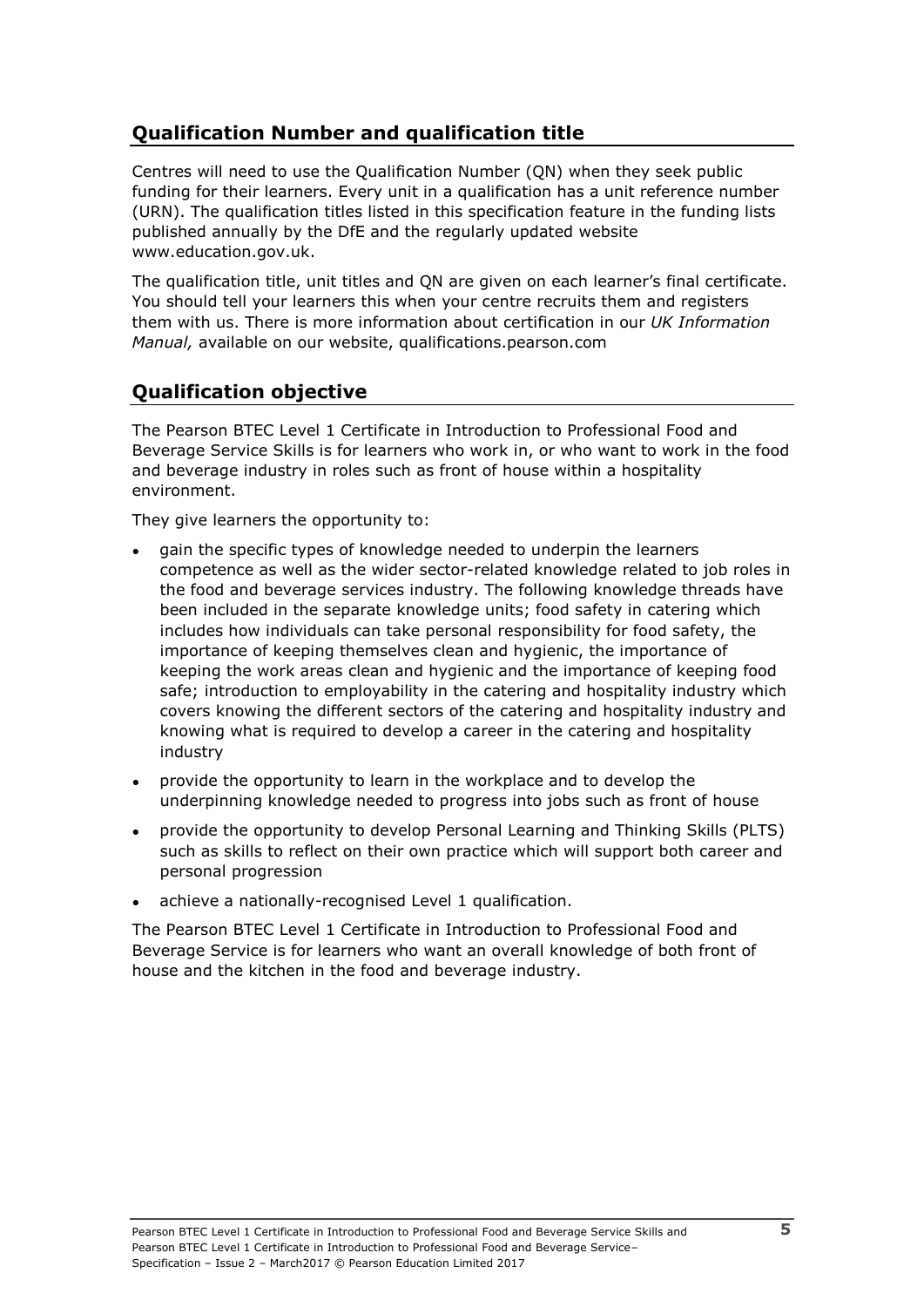It gives learners the opportunity to:

- gain the specific types of knowledge needed to underpin the learners competence as well as the wider sector-related knowledge related to job roles in the food and beverage services industry. The following knowledge threads have been included in the separate knowledge units; food safety in catering which includes how individuals can take personal responsibility for food safety, the importance of keeping themselves clean and hygienic, the importance of keeping the work areas clean and hygienic and the importance of keeping food safe; introduction to employability in the catering and hospitality industry which covers knowing the different sectors of the catering and hospitality industry and knowing what is required to develop a career in the catering and hospitality industry; legislation in food and Beverage Service which includes knowing the responsibilities of people serving food and beverages; understanding menus which covers knowing the key purpose of menus, knowing the use of service terms and understanding the make up of dishes and dietary requirements.
- provide the opportunity to learn in the workplace and to develop the underpinning knowledge needed to progress into jobs within the kitchen or front of house
- provide the opportunity to develop Personal Learning and Thinking Skills (PLTS) such as skills to reflect on their own practice which will support both career and personal progression
- achieve a nationally-recognised Level 1 qualification.

#### **Relationship with previous qualifications**

These qualifications are not replacements. They are a new qualification.

#### **Progression opportunities through Pearson qualifications**

Learners who have achieved the Pearson BTEC Level 1 Certificate in Introduction to Professional Food and Beverage Service Skills can progress to the:

- Level 2 Diploma in Professional Food and Beverage Service
- Job roles in front of house

Learners who have achieved the Pearson BTEC Level 1 Certificate in Introduction to Professional Food and Beverage Service can progress to the:

- Level 2 Diploma in Professional Food and Beverage Service
- Job roles in the kitchen or front of house

#### **Industry support and recognition**

These qualifications are supported by a professional body in the Hospitality sector.

#### **Relationship with National Occupational Standards**

These qualifications relate to the National Occupational Standards in Hospitality. The mapping document in *Annexe A* shows the links between the units within this qualification and the National Occupational Standards.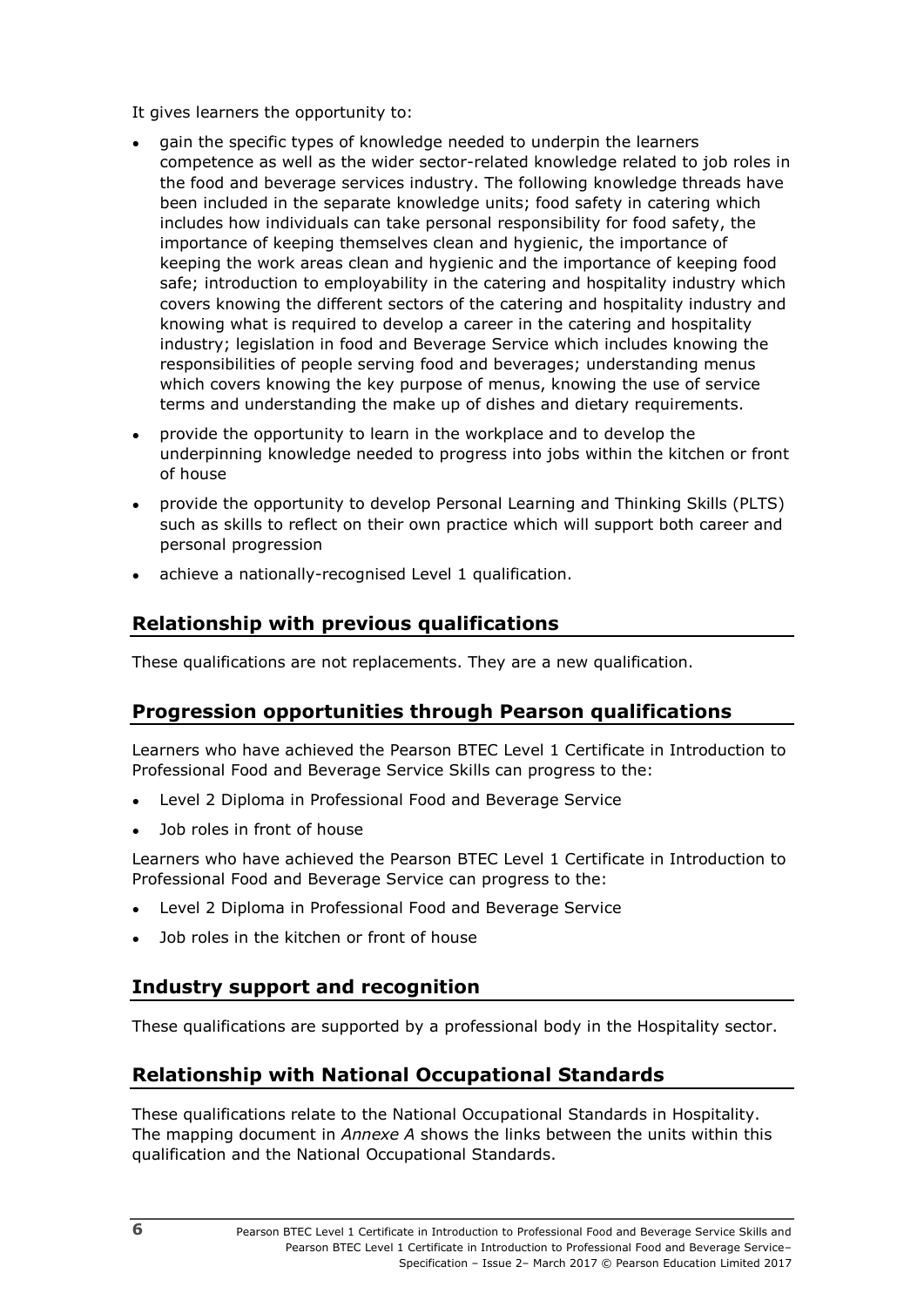### **3 Qualification structures**

#### **Pearson BTEC Level 1 Certificate in Introduction to Professional Food and Beverage Service Skills**

The learner will need to meet the requirements outlined in the table below before Pearson can award the qualification.

| Number of credits that must be achieved           | 16 |
|---------------------------------------------------|----|
| Number of mandatory credits that must be achieved |    |
| Number of optional credits that must be achieved  |    |

| <b>Unit</b>    | <b>Unit</b><br>reference<br>number | <b>Mandatory units</b>                                                       | <b>Level</b>  | <b>Credit</b>  | <b>Guided</b><br><b>learning</b><br>hours |
|----------------|------------------------------------|------------------------------------------------------------------------------|---------------|----------------|-------------------------------------------|
| $\mathbf{1}$   | H/502/0132                         | Food Safety in Catering                                                      | $\mathcal{P}$ | $\mathbf{1}$   | 9                                         |
| $\overline{2}$ | Y/507/3507                         | Introduction to Employability in<br>the Catering and Hospitality<br>Industry | 1             | 5              | 30                                        |
| 3              | D/600/4263                         | Food and Beverage Service Skills                                             | $\mathbf{1}$  | 6              | 53                                        |
|                |                                    | <b>Optional units</b>                                                        |               |                |                                           |
| 4              | L/500/9044                         | Health and Safety Awareness for<br>Catering and Hospitality                  | $\mathbf{1}$  | 2              | 10                                        |
| 5              | L/600/4257                         | Legislation in Food and Beverage<br>Service                                  | 1             | 1              | 10                                        |
| 6              | R/600/4261                         | <b>Understand Menus</b>                                                      | $\mathbf{1}$  | $\mathcal{P}$  | 15                                        |
| $\overline{7}$ | Y/600/4262                         | Dealing with Payments and<br><b>Bookings</b>                                 | $\mathbf{1}$  | $\overline{2}$ | 11                                        |
| 8              | H/600/4264                         | <b>Bar Service Skills</b>                                                    | $\mathbf{1}$  | 4              | 32                                        |
| 9              | Y/507/3510                         | Hot Beverage Skills                                                          | 1             | $\overline{2}$ | 13                                        |

Centres should be aware that within the Level 1 qualifications in this specification, learners will be required to meet the demands of a unit at Level 2. Centres are advised to consider the support, guidance and opportunities they give to learners to meet the demands of the higher-level unit during delivery and assessment of the qualifications.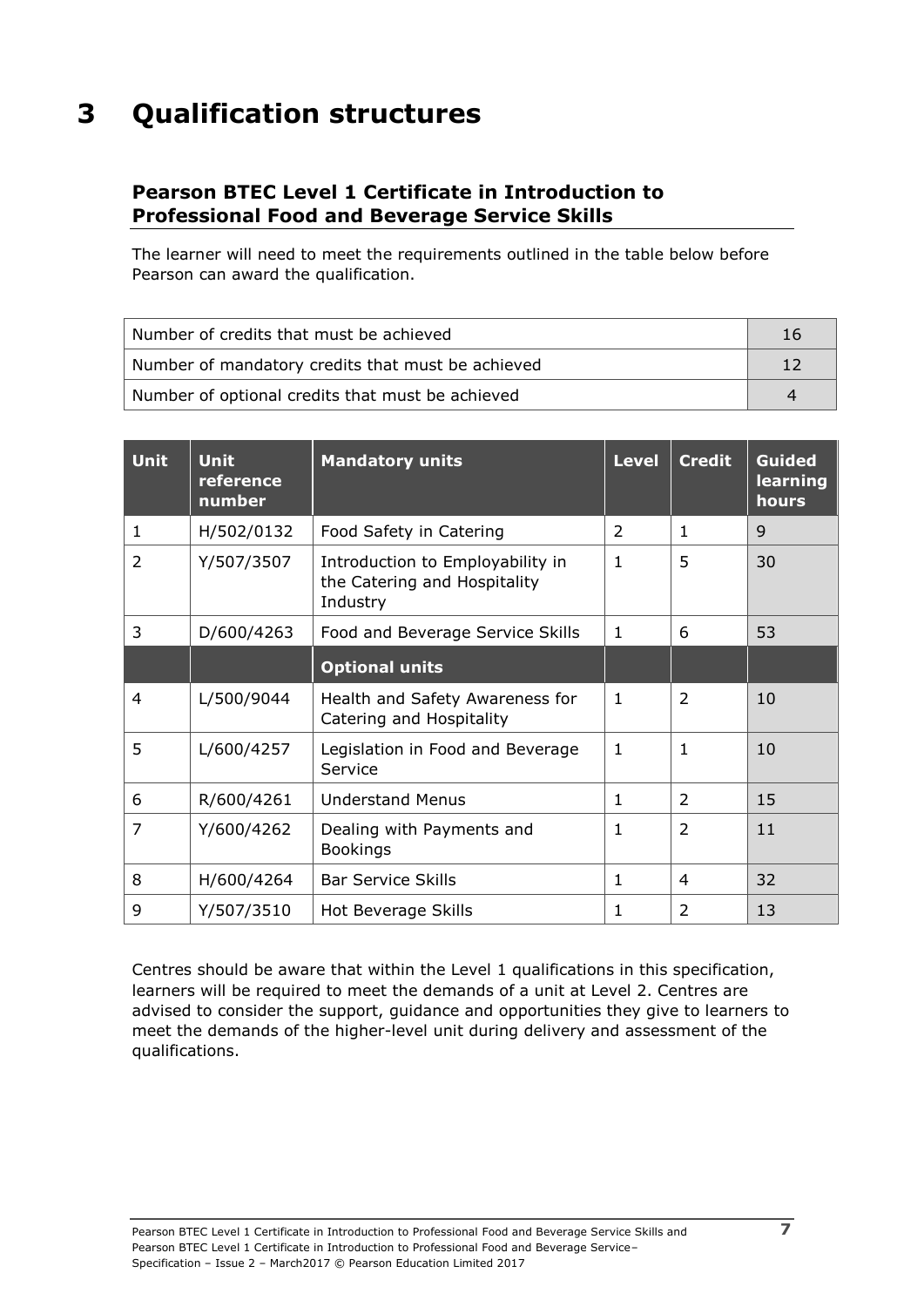#### **Pearson BTEC Level 1 Certificate in Introduction to Professional Food and Beverage Service**

The learner will need to meet the requirements outlined in the table below before Pearson can award the qualification.

| Number of credits that must be achieved |                                    |                                                                           |               |                |                                    |
|-----------------------------------------|------------------------------------|---------------------------------------------------------------------------|---------------|----------------|------------------------------------|
|                                         |                                    |                                                                           |               |                |                                    |
| <b>Unit</b>                             | <b>Unit</b><br>reference<br>number | <b>Mandatory units</b>                                                    | <b>Level</b>  | <b>Credit</b>  | <b>Guided</b><br>learning<br>hours |
| $\mathbf{1}$                            | H/502/0132                         | Food Safety in Catering                                                   | $\mathcal{P}$ | 1              | 9                                  |
| 2                                       | Y/507/3507                         | Introduction to Employability in the<br>Catering and Hospitality Industry | $\mathbf{1}$  | 5              | 30                                 |
| 3                                       | D/600/4263                         | Food and Beverage Service Skills                                          | $\mathbf{1}$  | 6              | 53                                 |
| 4                                       | L/500/9044                         | Health and Safety Awareness for<br>Catering and Hospitality               | $\mathbf{1}$  | $\overline{2}$ | 10                                 |
| 5                                       | L/600/4257                         | Legislation in Food and Beverage<br>Service                               | $\mathbf{1}$  | 1              | 10                                 |
| 6                                       | R/600/4261                         | <b>Understand Menus</b>                                                   | $\mathbf{1}$  | $\mathcal{P}$  | 15                                 |
| 7                                       | Y/600/4262                         | Dealing with Payments and<br><b>Bookings</b>                              | $\mathbf{1}$  | $\overline{2}$ | 11                                 |
| 8                                       | H/600/4264                         | <b>Bar Service Skills</b>                                                 | $\mathbf{1}$  | 4              | 32                                 |
| 9                                       | Y/507/3510                         | Hot Beverage Skills                                                       | 1             | 2              | 13                                 |

Centres should be aware that within the Level 1 qualifications in this specification, learners will be required to meet the demands of a unit at Level 2. Centres are advised to consider the support, guidance and opportunities they give to learners to meet the demands of the higher-level unit during delivery and assessment of the qualifications.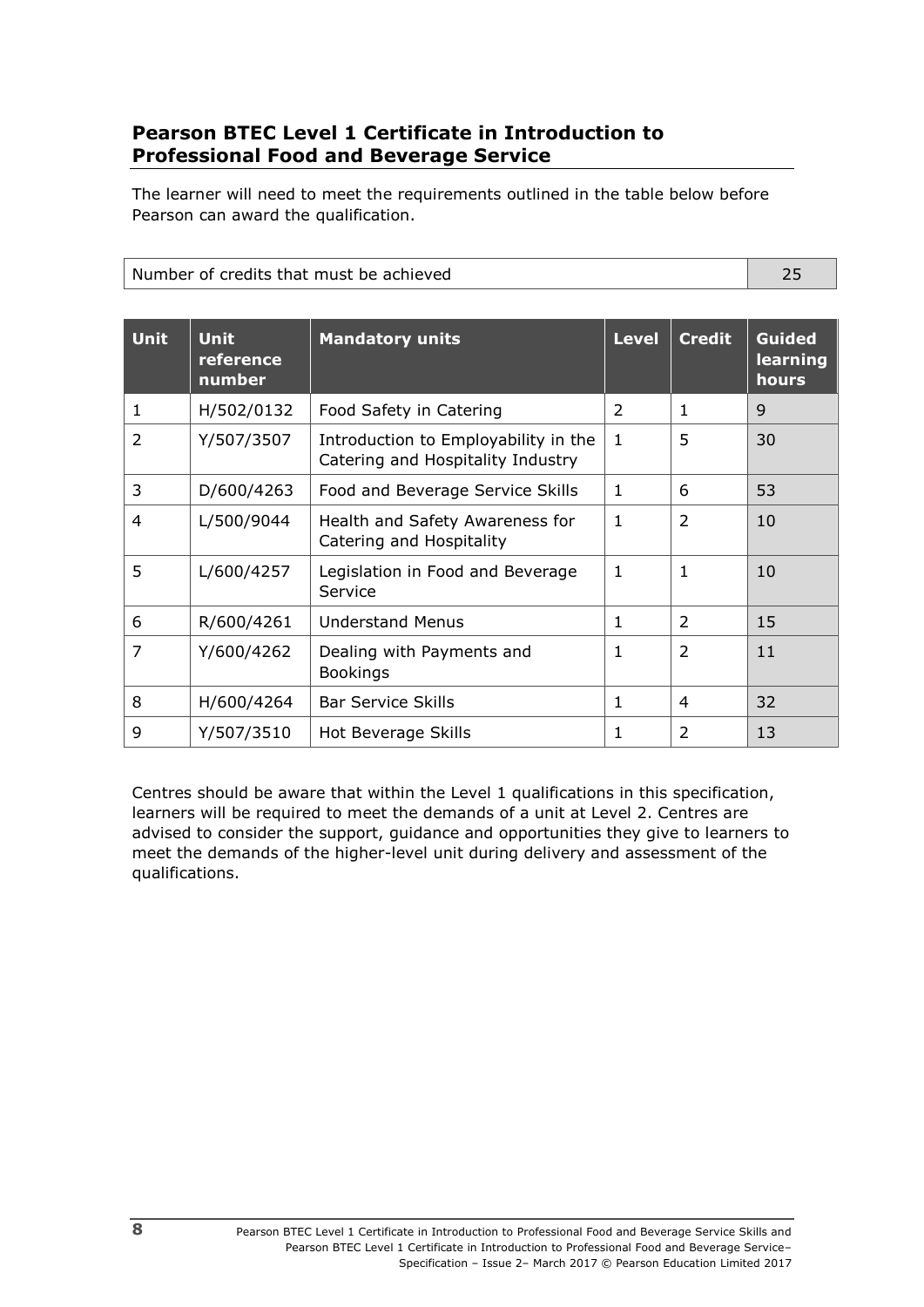### **4 Assessment**

The table below gives a summary of the assessment methods used in the qualifications.

| Units     | <b>Assessment methods</b> |
|-----------|---------------------------|
| All units | Centre-devised assessment |

#### **Centre-devised assessment (internal assessment)**

Each unit has specified learning outcomes and assessment criteria. To pass an internally assessed unit, learners must:

- achieve all the specified learning outcomes
- meet the standard determined by the assessment criteria by providing sufficient and valid evidence
- prove that the evidence is their own.

Centres need to produce assignment briefs for learners to show what evidence is required. Assignment briefs should indicate clearly which assessment criteria are being targeted. All assignment briefs created by centres should be fit for purpose and should be based on the unit assessment criteria.

Assessment tasks and activities must enable the learners to produce valid, sufficient, authentic and appropriate evidence that relates directly to the learning outcomes and assessment criteria. Centres need to look closely at the verb used for each assessment criterion when devising the assessments to ensure that learners can provide evidence with sufficient breadth and depth to meet the requirements. Unless otherwise indicated in *Information for tutors*, the centre can decide the form of assessment evidence (for example performance observation, presentations, projects, tests, written tasks or reports, reflective journals) as long as the methods chosen allow learners to produce valid, sufficient and reliable evidence to satisfy the assessment criteria.

Centres are encouraged to give learners realistic scenarios and to maximise the use of practical activities in delivery and assessment. Centres may find it helpful if learners index and reference their evidence to the relevant learning outcomes and assessment criteria.

To avoid over-assessment, centres are encouraged to link delivery and assessment across units.

There is more guidance about internal assessment on our website. For details please see *Section 13 Further information and useful publications*.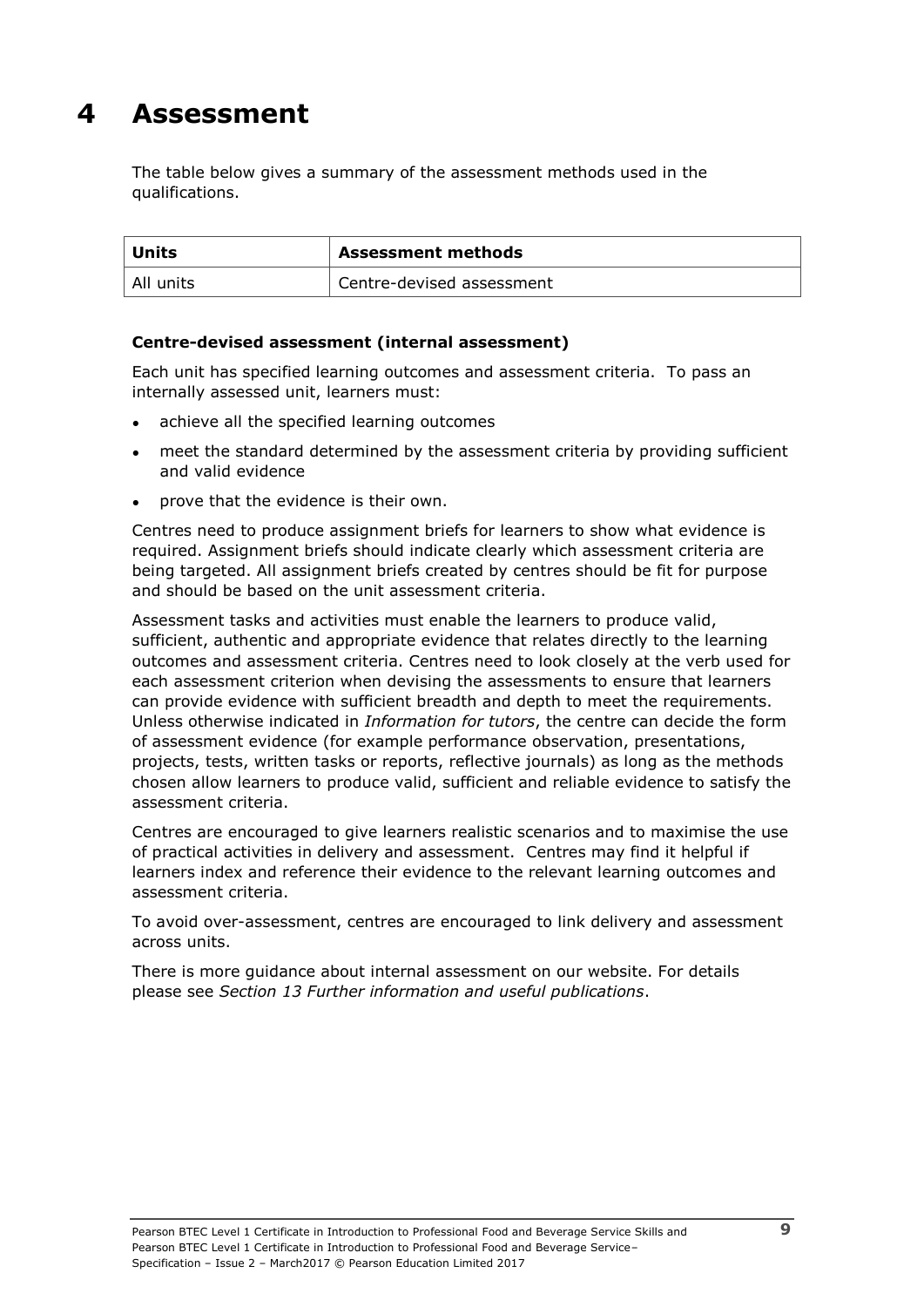#### **Appeals**

Centres must have a policy for dealing with appeals from learners. Appeals may relate to incorrect assessment decisions or unfairly conducted assessment. The first step in such a policy is a consideration of the evidence by a Lead Internal Verifier or other member of the programme team. The assessment plan should allow time for potential appeals after learners have been given assessment decisions.

Centres must document all learners' appeals and their resolutions. Further information on the appeals process can be found in the document *Enquiries and appeals about Pearson vocational qualifications policy*, which is available on our website, qualifications.pearson.com

#### **Dealing with malpractice in assessment**

Malpractice means acts that undermine the integrity and validity of assessment, the certification of qualifications and/or may damage the authority of those responsible for delivering the assessment and certification.

Pearson does not tolerate actions (or attempted actions) of malpractice by learners, centre staff or centres in connection with Pearson qualifications. Pearson may impose penalties and/or sanctions on learners, centre staff or centres where incidents (or attempted incidents) of malpractice have been proven. Malpractice may arise or be suspected in relation to any unit or type of assessment within the qualification. For further details regarding malpractice and advice on preventing malpractice by learners please see Pearson's Centre Guidance: Dealing with Malpractice, available on our website

The procedures we ask you to adopt vary between units that are internallyassessed and those that are externally assessed.

#### **Internal assessment**

Centres are required to take steps to prevent malpractice and to investigate instances of suspected malpractice. Learners must be given information that explains what malpractice is for internal assessment and how suspected incidents will be dealt with by the centre. The Centre Guidance: Dealing with Malpractice document gives full information on the actions we expect you to take.

Pearson may conduct investigations if we believe that a centre is failing to conduct internal assessment according to our policies. The above document gives further information, examples and details the penalties and sanctions that may be imposed.

In the interests of learners and centre staff, centres need to respond effectively and openly to all requests relating to an investigation into an incident of suspected malpractice.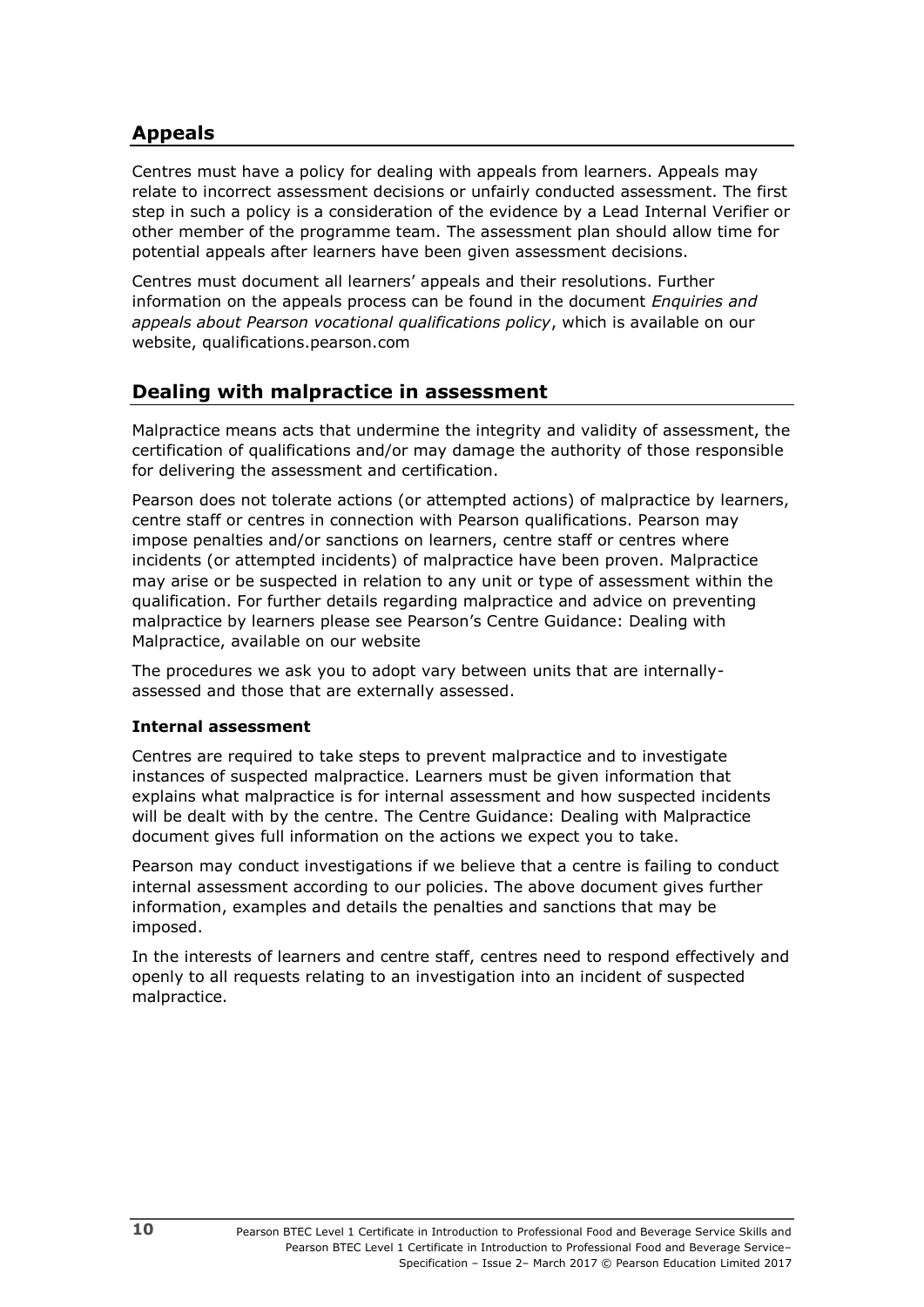#### **External Assessment**

External assessment means all aspects of units that are designated as external in this specification including preparation for tasks and performance. For these assessments centres must follow the JCQ procedures for set out in the latest version of JCQ Suspected Malpractice in Examinations and Assessments Policies and Procedures [\(www.jcq.org.uk\)](http://www.jcq.org.uk/).

In the interests of learners and centre staff, centres need to respond effectively and openly to all requests relating to an investigation into an incident of suspected malpractice.

#### **Learner Malpractice**

Heads of centre are required to report incidents of suspected learner malpractice that occur during Pearson examinations. We ask that centres do so by completing a JCQ Form M1 (www.jcq.org.uk/malpractice) and emailing this and accompanying documents (signed statements from the learner, invigilator, copies of evidence, etc) to the Investigations Team at pqsmalpractice@pearson.com. The responsibility for determining appropriate sanctions or penalties to be imposed on learners lies with Pearson.

Learners must be informed at the earliest opportunity of the specific allegation and the centre's malpractice policy, including the right of appeal. Learners found guilty of malpractice may be disqualified from the qualification for which they have been entered with Pearson.

#### **Teacher/Centre Malpractice**

Heads of Centre are required to inform Pearson's Investigations Team of any incident of suspected malpractice by centre staff, before any investigation is undertaken. Heads of Centre are requested to inform the Investigations Team by submitting a JCQ M2(a) form (downloadable from www.jcq.org.uk/malpractice) with supporting documentation to pqsmalpractice@pearson.com. Where Pearson receives allegations of malpractice from other sources (e.g. Pearson staff or anonymous informants), the Investigations Team will conduct the investigation directly or may ask the Head of Centre to assist.

Incidents of maladministration (accidental errors in the delivery of Pearson qualifications which may affect the assessment of learners) should also be reported to the Investigations Team using the same method.

Heads of Centres/Principals/Chief Executive Officers or their nominees are required to inform learners and centre staff suspected of malpractice of their responsibilities and rights; see 6.15 of JCQ Suspected Malpractice in Examinations and Assessments Policies and Procedures.

Pearson reserves the right in cases of suspected malpractice to withhold the issuing of results/certificates while an investigation is in progress. Depending on the outcome of the investigation results/certificates may be released or withheld.

We reserve the right to withhold certification when undertaking investigations, audits and quality assurances processes. You will be notified within a reasonable period of time if this occurs.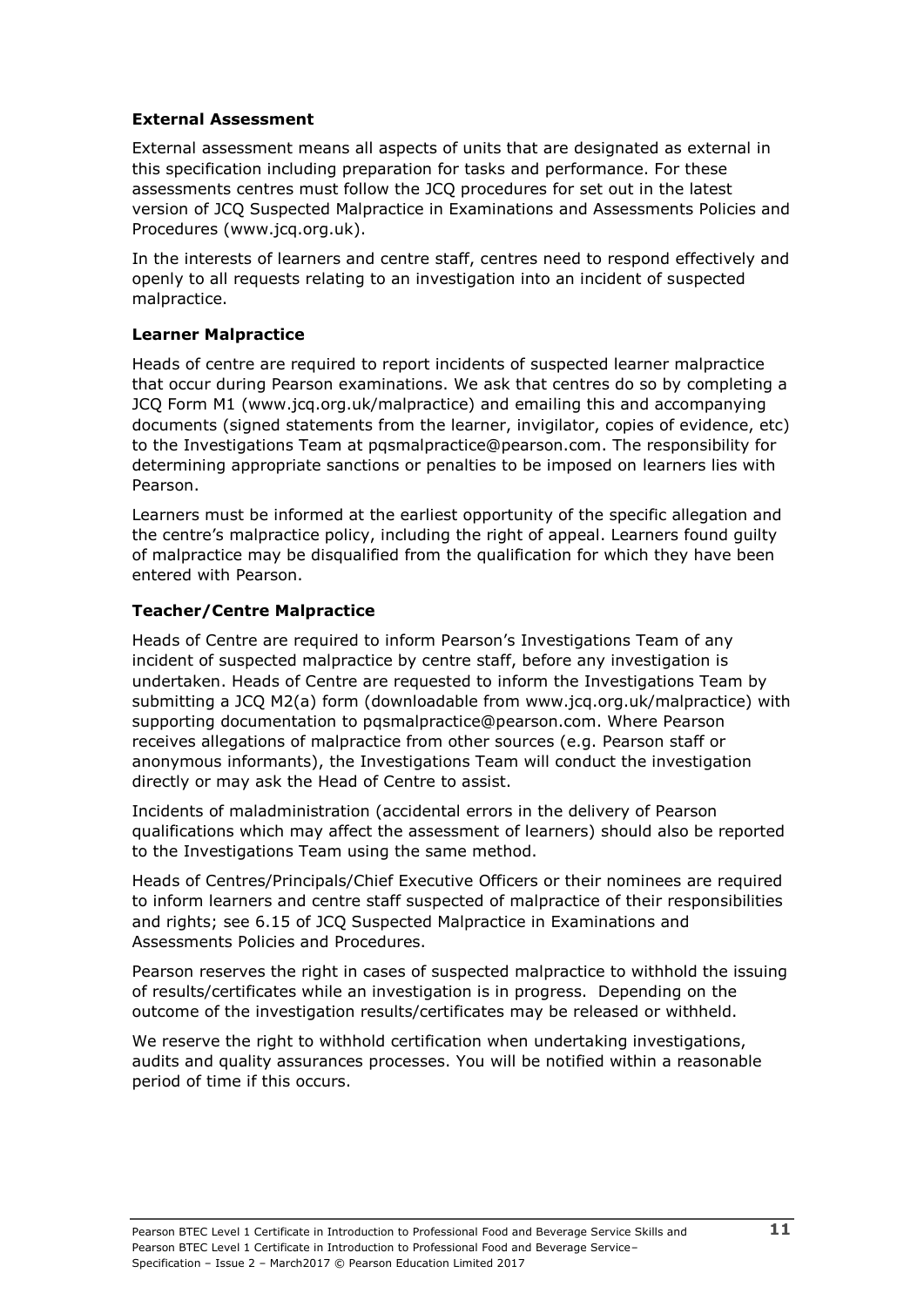#### **Sanctions & Appeals**

Where malpractice is proven we may impose sanctions or penalties.

Where learner malpractice is evidenced, penalties may be imposed such as:

- Mark reduction for affected external assessments
- Disqualification from the qualification
- Debarment from registration for Pearson qualifications for a period of time

If we are concerned about your centre's quality procedures we may impose sanctions such as:

- working with you to create an improvement action plan
- requiring staff members to receive further training
- placing temporary blocks on your certificates
- placing temporary blocks on registration of learners
- debarring staff members or the centre from delivering Pearson qualifications
- suspending or withdrawing centre approval status

The centre will be notified if any of these apply.

Pearson has established procedures for centres that are considering appeals against penalties and sanctions arising from malpractice. Appeals against a decision made by Pearson will normally be accepted only from Heads of Centres (on behalf of learners and/or members or staff) and from individual members (in respect of a decision taken against them personally). Further information on appeals may be found in the Enquiries and Appeals policy, which is located on our website. In the initial stage of any aspect of malpractice, please notify the Investigations team via pqsmalpractice@pearson.com who will inform you of the next steps.

#### **Reasonable adjustments to assessments**

Centres are able to make adjustments to assessments to take account of the needs of individual learners in line with the guidance given in the Pearson document *Supplementary guidance for reasonable adjustment and special consideration in vocational internally assessed units*. In most instances, adjustments can be achieved by following the guidance; for example allowing the use of assistive technology or adjusting the format of the evidence. We can advise you if you are uncertain as to whether an adjustment is fair and reasonable. Any reasonable adjustment must reflect the normal learning or working practice of a learner in a centre or working within the occupational area.

Further information on access arrangements can be found in the Joint Council for Qualifications (JCQ) document *Adjustments for candidates with disabilities and learning difficulties, Access Arrangements, Reasonable Adjustments and Special Consideration for General and Vocational qualifications.*

Both documents are on our website, qualifications.pearson.com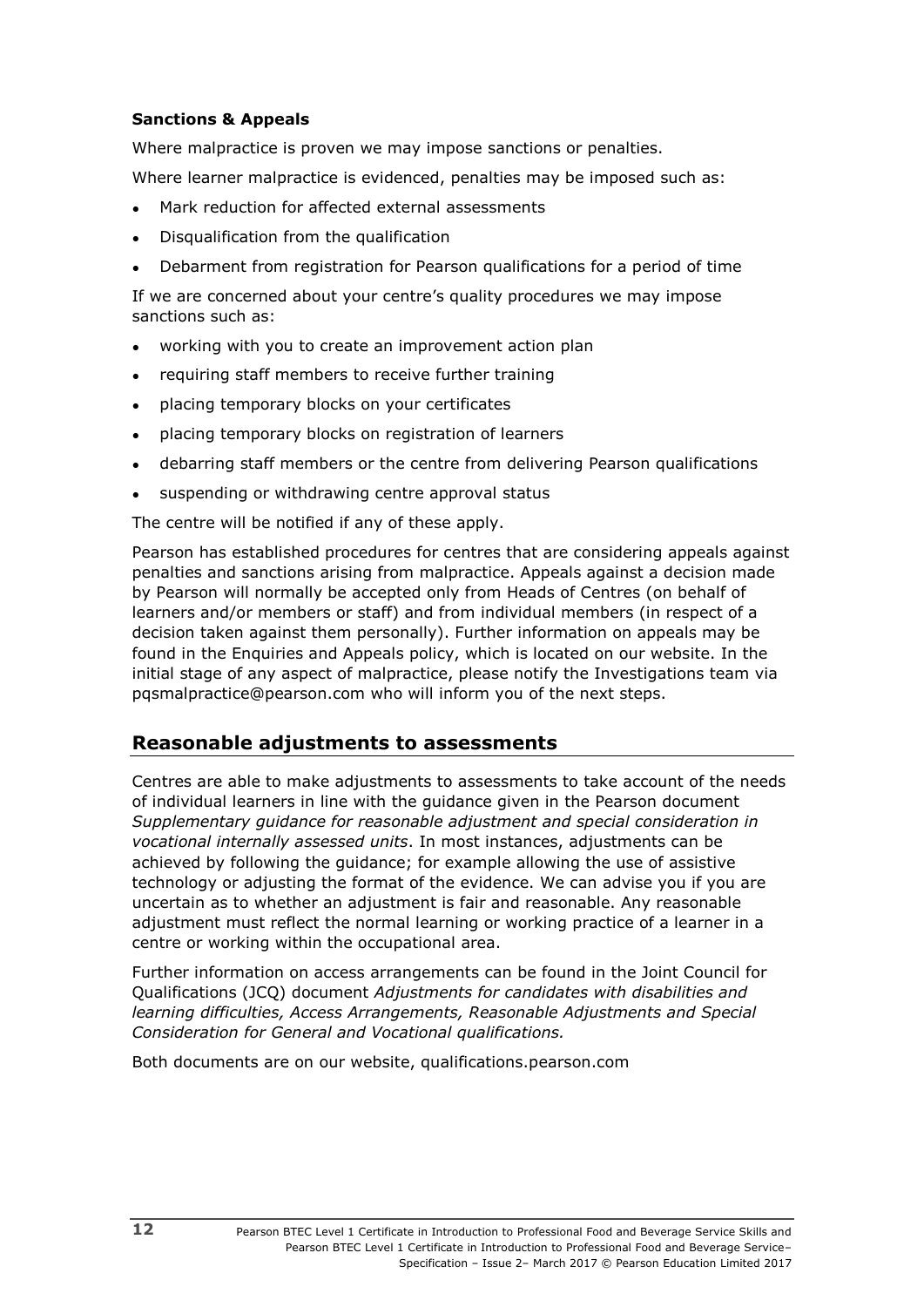#### **Special consideration**

Centres must operate special consideration in line with the guidance given in the Pearson document Supplementary guidance for reasonable adjustment and special consideration in vocational internally assessed units. Special consideration may not be applicable in instances where:

- assessment requires the demonstration of practical competence
- criteria have to be met fully
- units/qualifications confer licence to practice.

Centres cannot apply their own special consideration; applications for special consideration must be made to Pearson and can be made only on a case-by-case basis. A separate application must be made for each learner and certification claims must not be made until the outcome of the application has been received.

Further information on special consideration can be found in the Joint Council for Qualifications (JCQ) document Adjustments for candidates with disabilities and learning difficulties, Access Arrangements, Reasonable Adjustments and Special Consideration for General and Vocational qualifications.

Both of the documents mentioned above are on our website, qualifications.pearson.com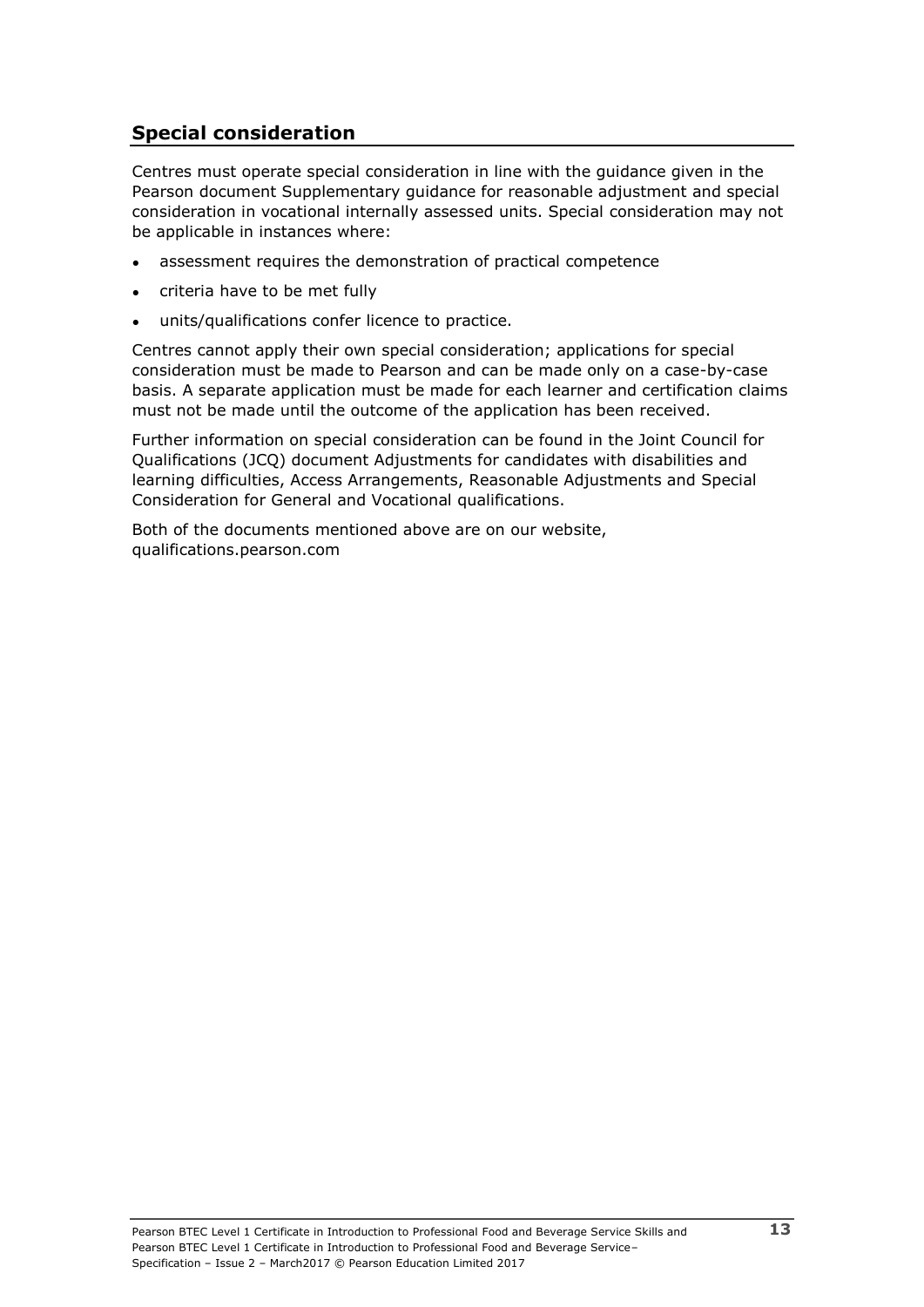### **5 Recognising prior learning and achievement**

#### **Recognition of Prior Learning**

Recognition of Prior Learning (RPL) is a method of assessment (leading to the award of credit) that considers whether a learner can demonstrate that they can meet the assessment requirements for a unit through knowledge, understanding or skills they already possess and so do not need to develop through a course of learning.

Pearson encourages centres to recognise learners' previous achievements and experiences in and outside the workplace, as well as in the classroom. RPL provides a route for the recognition of the achievements resulting from continuous learning.

RPL enables recognition of achievement from a range of activities using any valid assessment methodology. If the assessment requirements of a given unit or qualification have been met, the use of RPL is acceptable for accrediting a unit, units or a whole qualification. Evidence of learning must be sufficient, reliable and valid.

Further guidance is available in our policy document Recognition of Prior Learning Policy and Process, available on our website, qualifications.pearson.com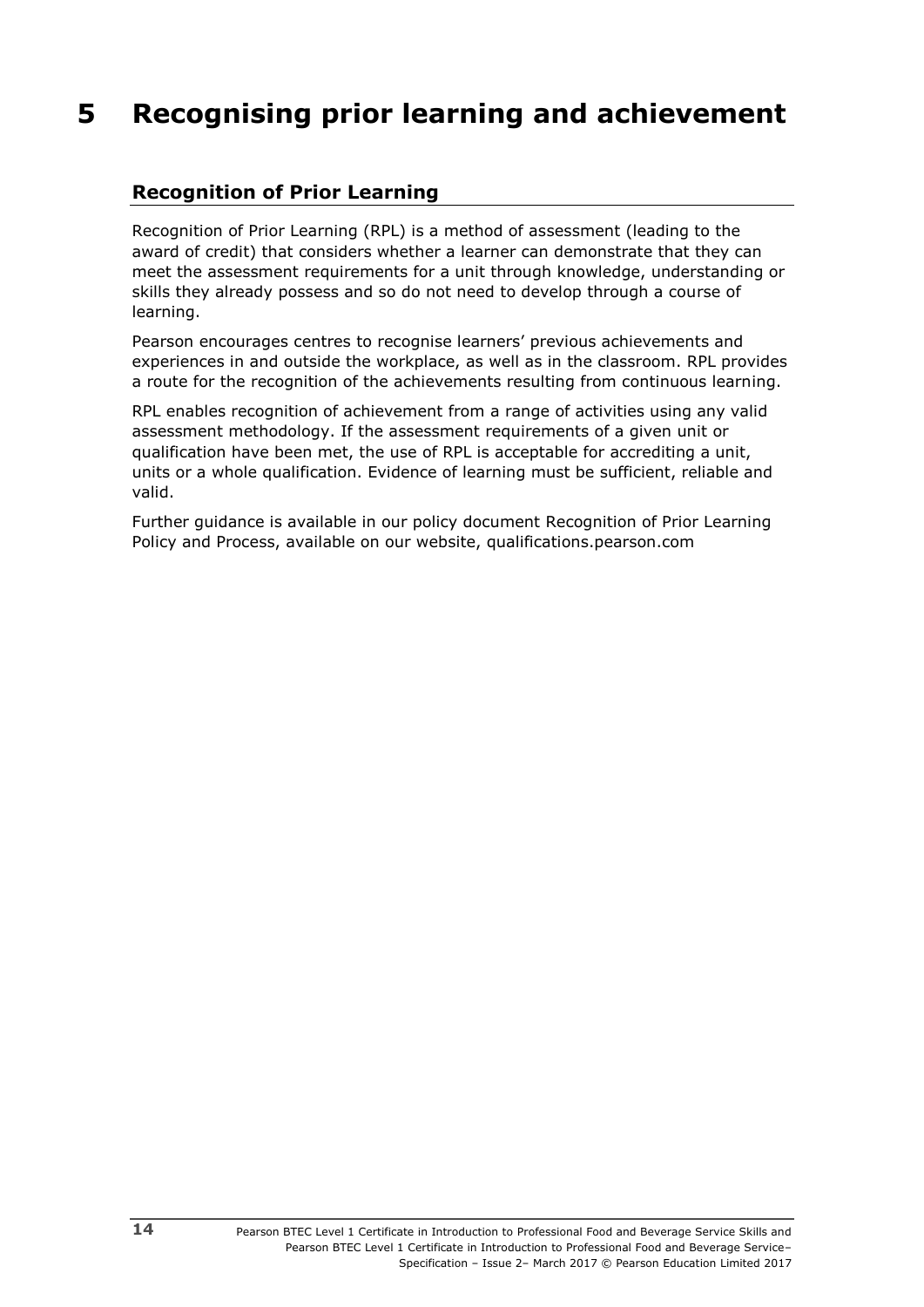### **6 Centre resource requirements**

As part of the approval process, centres must make sure that the resource requirements below are in place before offering the qualification.

- Centres must have appropriate physical resources (for example IT, learning materials, teaching rooms) to support delivery and assessment.
- Staff involved in the assessment process must have relevant expertise and occupational experience.
- There must be systems in place that ensure continuing professional development (CPD) for staff delivering the qualifications.
- Centres must have in place appropriate health and safety policies relating to the use of equipment by learners.
- Centres must deliver the qualifications in accordance with current equality legislation. For further details on Pearson's commitment to the Equality Act 2010, please see *Section 10 Access and recruitment* and *Section 11 Access to qualifications for learners with disabilities or specific needs*. For full details of the Equality Act 2010, please go to www.legislation.gov.uk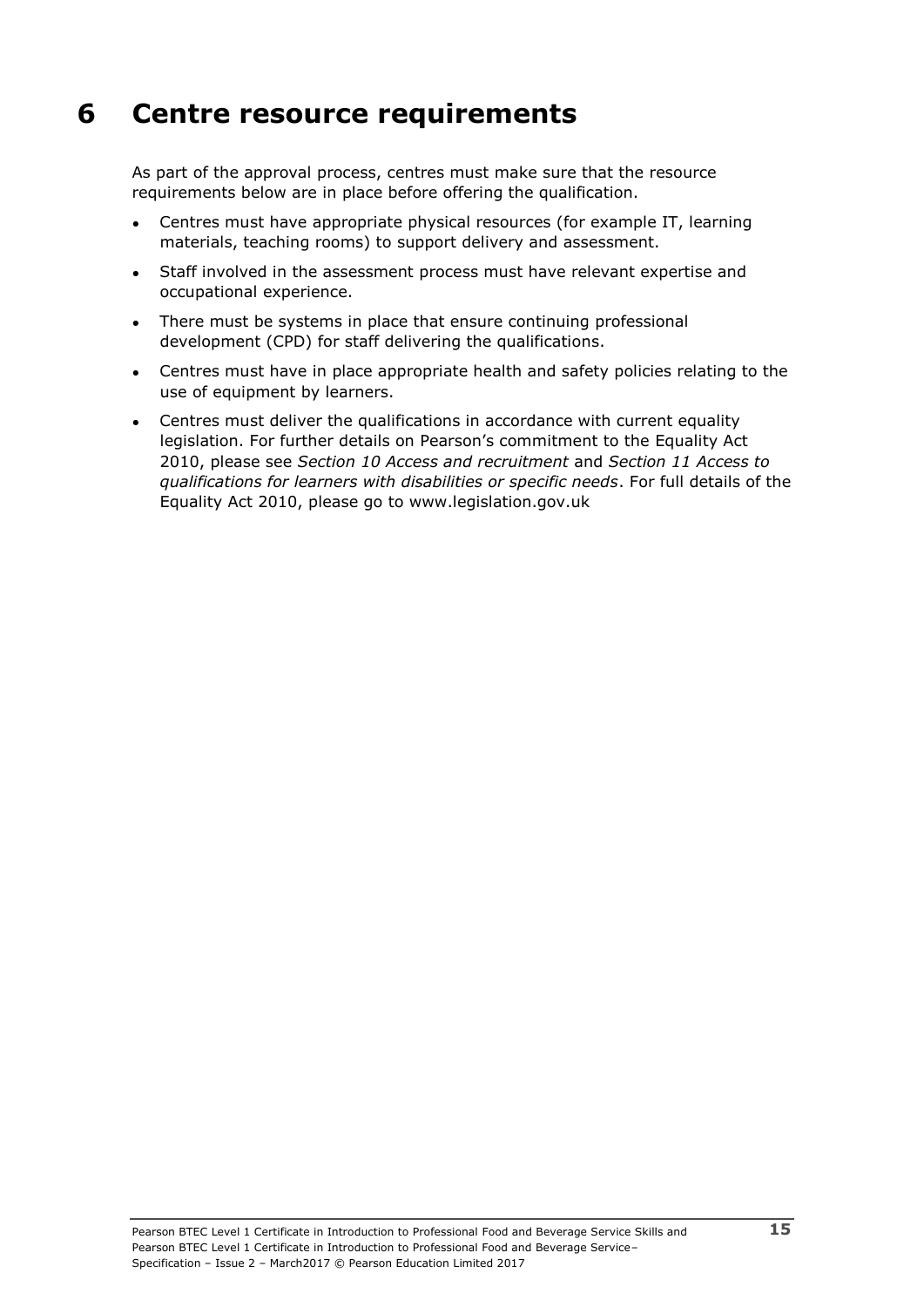### **7 Centre recognition and approval centre recognition**

Centres that have not previously offered Pearson qualifications need to apply for, and be granted, centre recognition as part of the process for approval to offer individual qualifications.

Existing centres will be given 'automatic approval' for a new qualification if they are already approved for a qualification that is being replaced by a new qualification and the conditions for automatic approval are met.

Guidance on seeking approval to deliver BTEC qualifications is given on our website, qualifications.pearson.com

#### **Approvals agreement**

All centres are required to enter into an approval agreement that is a formal commitment by the head or principal of a centre to meet all the requirements of the specification and any associated codes, conditions or regulations.

Pearson will act to protect the integrity of the awarding of qualifications. If centres do not comply with the agreement, this could result in the suspension of certification or withdrawal of approval.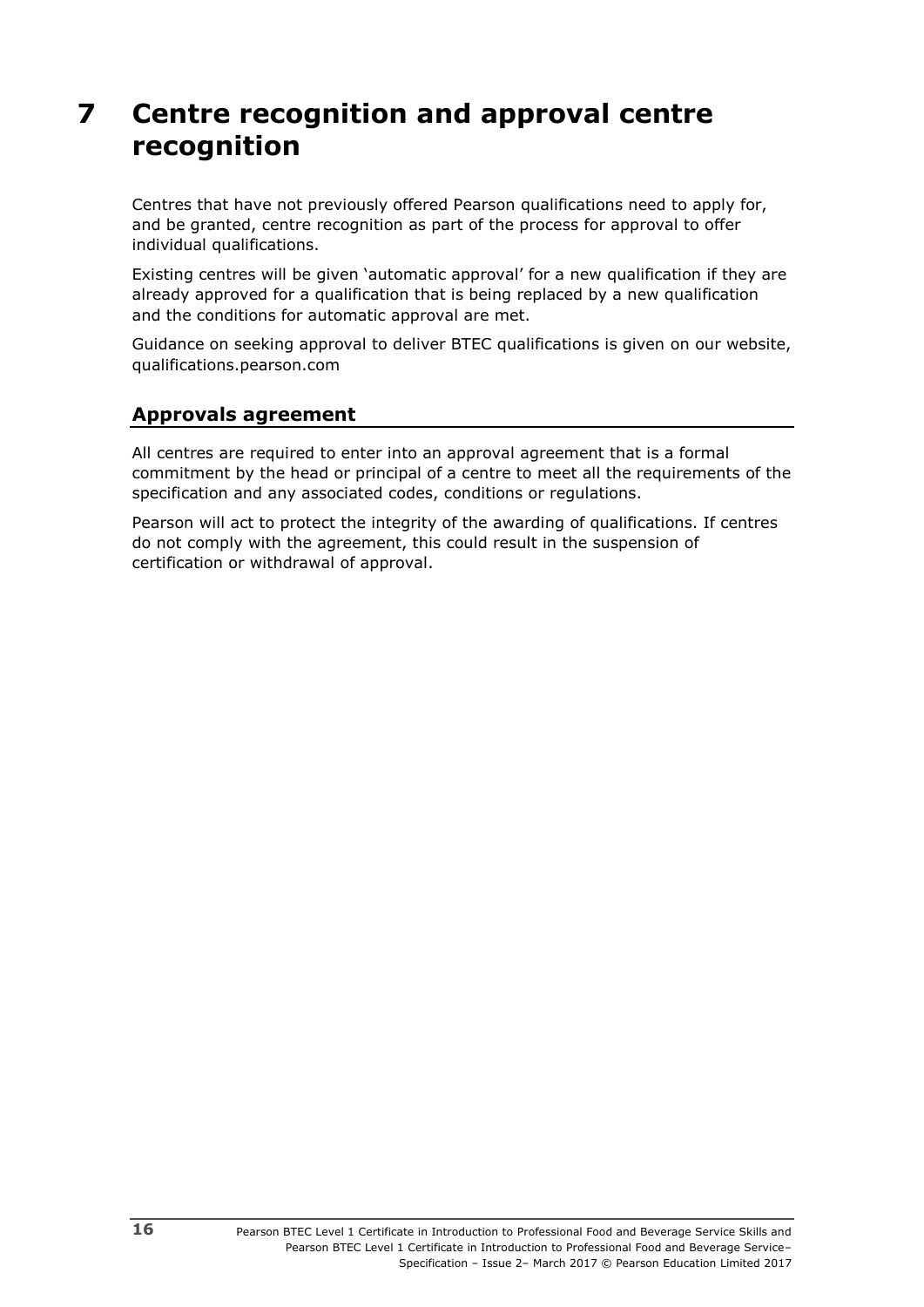### **8 Quality assurance of centres**

Quality assurance is at the heart of vocational qualifications. The centre assesses BTEC qualifications. The centre will use quality assurance to make sure that their managers, internal verifiers and assessors are standardised and supported. Pearson use quality assurance to check that all centres are working to national standards. It gives us the opportunity to identify and provide support, if needed, to safeguard certification. It also allows us to recognise and support good practice.

For the qualifications in this specification, the Pearson quality assurance model will follow one of the processes listed below.

- 1 Delivery of the qualification as part of a BTEC Apprenticeship ('single click' registration):
	- an annual visit by a Standards Verifier to review centre-wide quality assurance systems and sampling of internal verification and assessor decisions.
- 2 Delivery of the qualification outside the Apprenticeship:
	- an annual visit to the centre by a Centre Quality Reviewer to review centre-wide quality assurance systems
	- Lead Internal Verifier accreditation this involves online training and standardisation of Lead Internal Verifiers using our OSCA platform, accessed via Edexcel Online. Please note that not all qualifications will include Lead Internal Verifier accreditation. Where this is the case, each year we will allocate a Standards Verifier to conduct postal sampling of internal verification and assessor decisions for the Principal Subject Area.

For further details please see the *UK Vocational Quality Assurance Handbook* [on](http://www.edexcel.com/quals/BTEC/quality/Pages/documents.aspx) our website, qualifications.pearson.com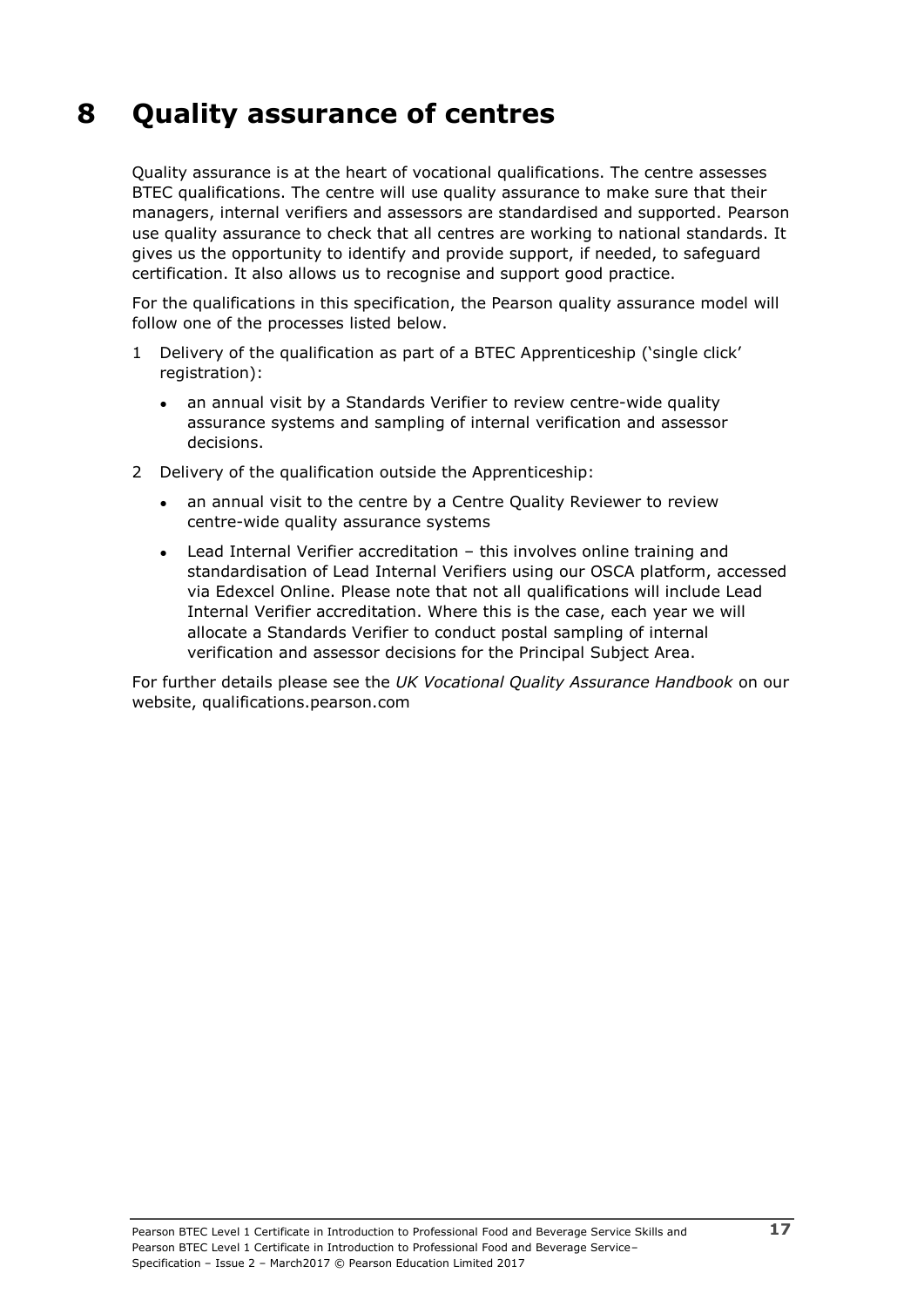### **9 Programme delivery**

Centres are free to offer these qualifications using any mode of delivery (for example full-time, part-time, evening only, distance learning) that meets their learners' needs. Whichever mode of delivery is used, centres must make sure that learners have access to the resources identified in the specification and to the subject specialists delivering the units.

Those planning the programme should aim to enhance the vocational nature of the qualification by:

- liaising with employers to make sure that a course is relevant to learners' specific needs
- accessing and using non-confidential data and documents from learners' workplaces
- developing up-to-date and relevant teaching materials that make use of scenarios that are relevant to the sector
- giving learners the opportunity to apply their learning in practical activities
- including sponsoring employers in the delivery of the programme and, where appropriate, in assessment
- making full use of the variety of experience of work and life that learners bring to the programme.

Where legislation is taught, centres must ensure that it is current and up to date.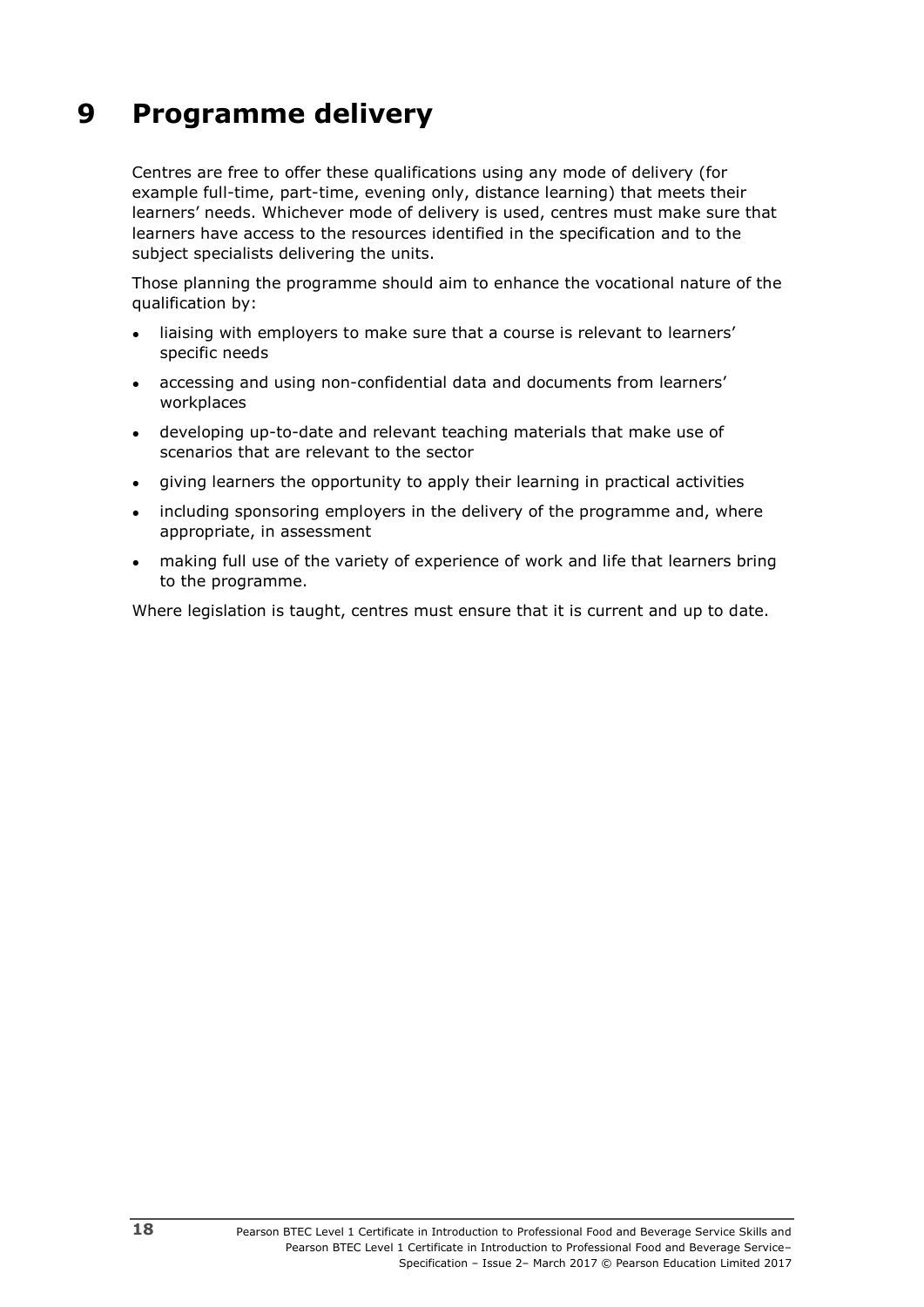### **10 Access and recruitment**

Pearson's policy regarding access to our qualifications is that:

- they should be available to everyone who is capable of reaching the required standards
- they should be free from any barriers that restrict access and progression
- there should be equal opportunities for all those wishing to access the qualifications.

Centres are required to recruit learners to BTEC Specialist qualifications with integrity.

Applicants will need relevant information and advice about the qualification to make sure it meets their needs.

Centres should review the applicant's prior qualifications and/or experience, considering whether this profile shows that they have the potential to achieve the qualification.

For learners with disabilities and specific needs, this review will need to take account of the support available to the learner during teaching and assessment of the qualification. The review must take account of the information and guidance in *Section 11 Access to qualifications for learners with disabilities or specific needs*.

Learners may be aged between 14 and 16 and therefore potentially vulnerable. Where learners are required to spend time and be assessed in work settings, it is the centre's responsibility to ensure that the work environment they go into is safe.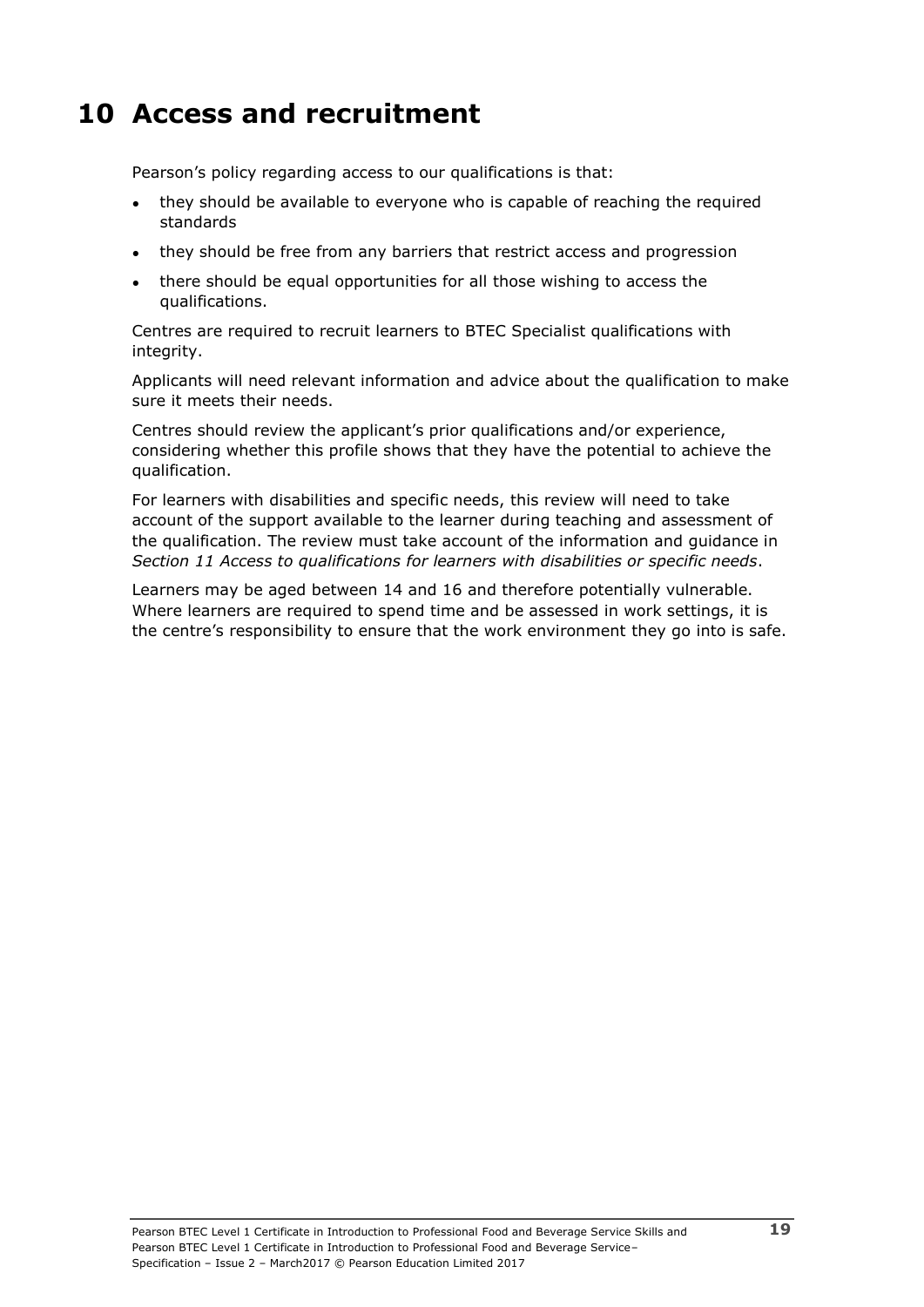### **11 Access to qualifications for learners with disabilities or specific needs**

Equality and fairness are central to our work. Pearson's Equality Policy requires all learners to have equal opportunity to access our qualifications and assessments and that our qualifications are awarded in a way that is fair to every learner.

We are committed to making sure that:

- learners with a protected characteristic (as defined by the Equality Act 2010) are not, when they are undertaking one of our qualifications, disadvantaged in comparison to learners who do not share that characteristic
- all learners achieve the recognition they deserve from undertaking a qualification and that this achievement can be compared fairly to the achievement of their peers.

For learners with disabilities and specific needs, the assessment of their potential to achieve the qualification must identify, where appropriate, the support that will be made available to them during delivery and assessment of the qualification. Please see the information regarding reasonable adjustments and special consideration in *Section 4, Assessment*.

Learners taking a qualification may be assessed in British sign language or Irish sign language where it is permitted for the purpose of reasonable adjustments.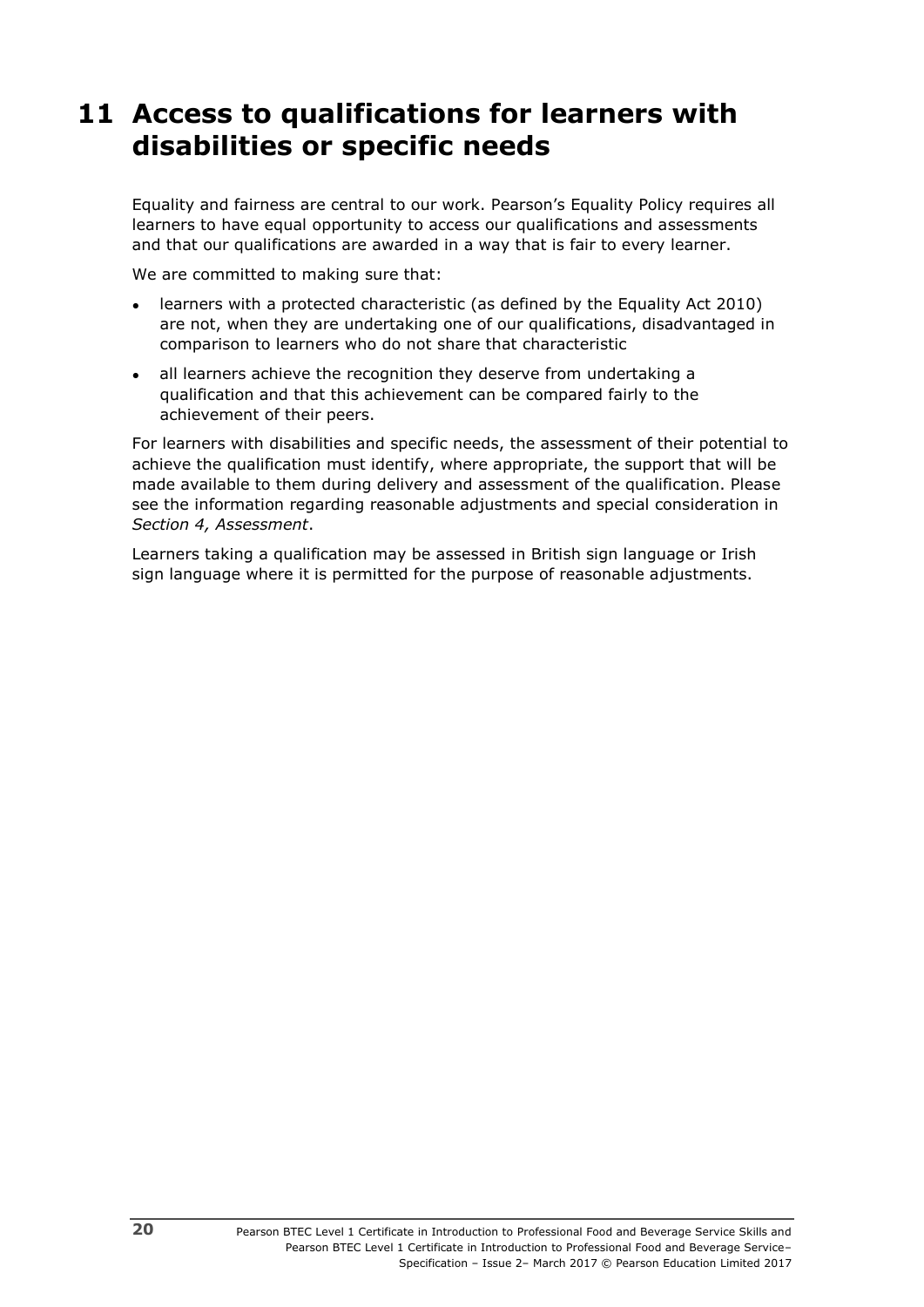### **12 Units**

Units have the following sections.

#### **Unit title**

This is the formal title of the unit that will appear on the learner's certificate.

#### **Unit reference number**

Each unit is assigned a unit reference number that appears with the unit title on the Register of Regulated Qualifications.

#### **Level**

All units and qualifications have a level assigned to them. The level assigned is informed by the level descriptors by Ofqual, the qualifications regulator.

#### **Credit value**

When a learner achieves a unit, they gain the specified number of credits.

#### **Guided learning hours**

Guided Learning Hours (GLH) is the number of hours that a centre delivering the qualification needs to provide. Guided learning means activities that directly or immediately involve tutors and assessors in teaching, supervising, and invigilating learners, for example lectures, tutorials, online instruction and supervised study.

#### **Unit summary**

This summarises the purpose of the unit and the learning the unit offers.

#### **Unit assessment requirements/evidence requirements**

The SSC/B set the assessment/evidence requirements. Learners must provide evidence according to each of the requirements stated in this section.

#### **Learning outcomes**

The learning outcomes of a unit set out what a learner knows, understands or is able to do as the result of a process of learning.

#### **Assessment criteria**

Assessment criteria specify the standard required by the learner to achieve each learning outcome.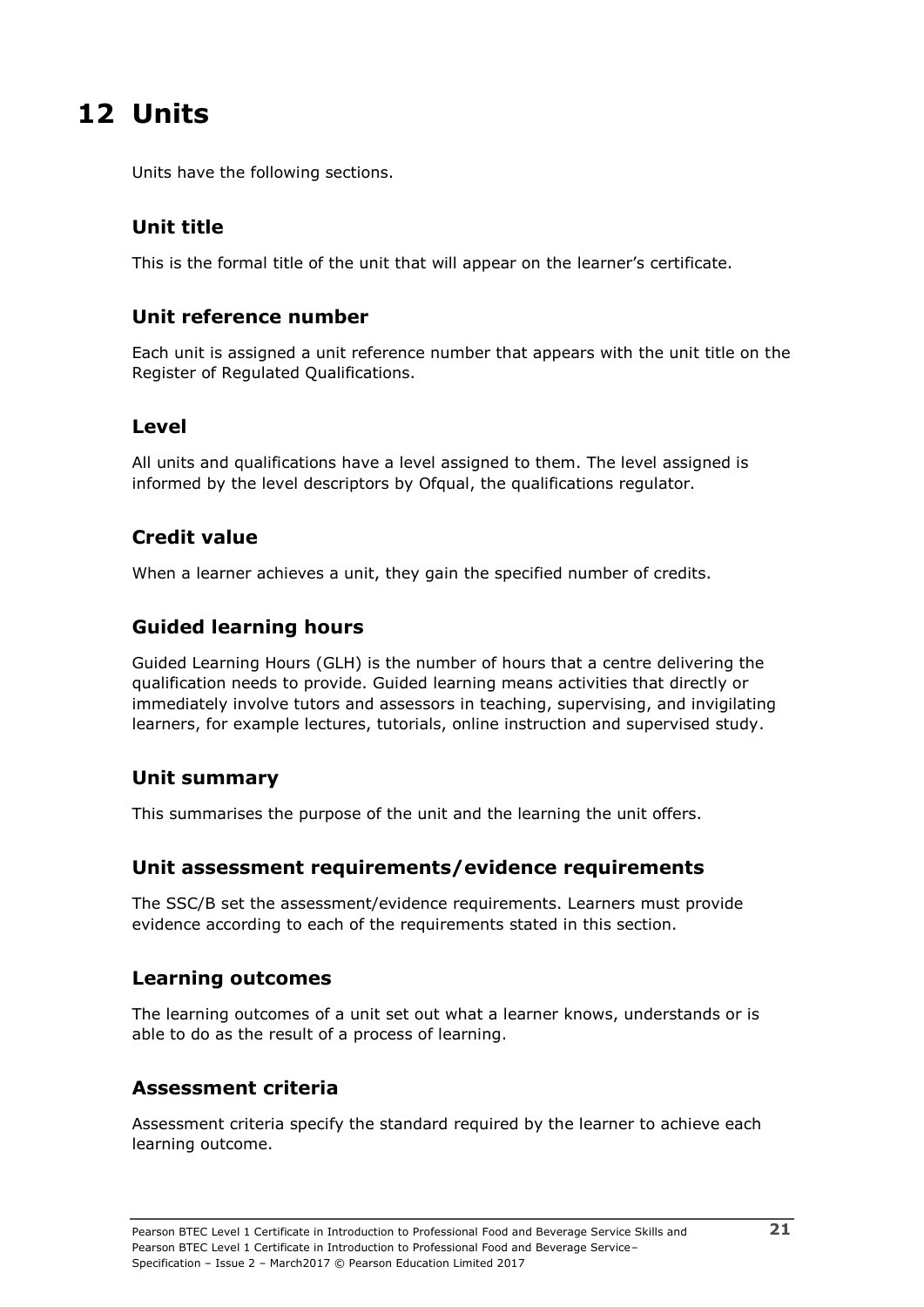#### Pearson BTEC Level 1 Certificate in Introduction to Professional Food and Beverage Service Skills and Pearson BTEC Level 1 Certificate in Introduction to Professional Food and Beverage Service– Specification – Issue 2– March 2017 © Pearson Education Limited 2017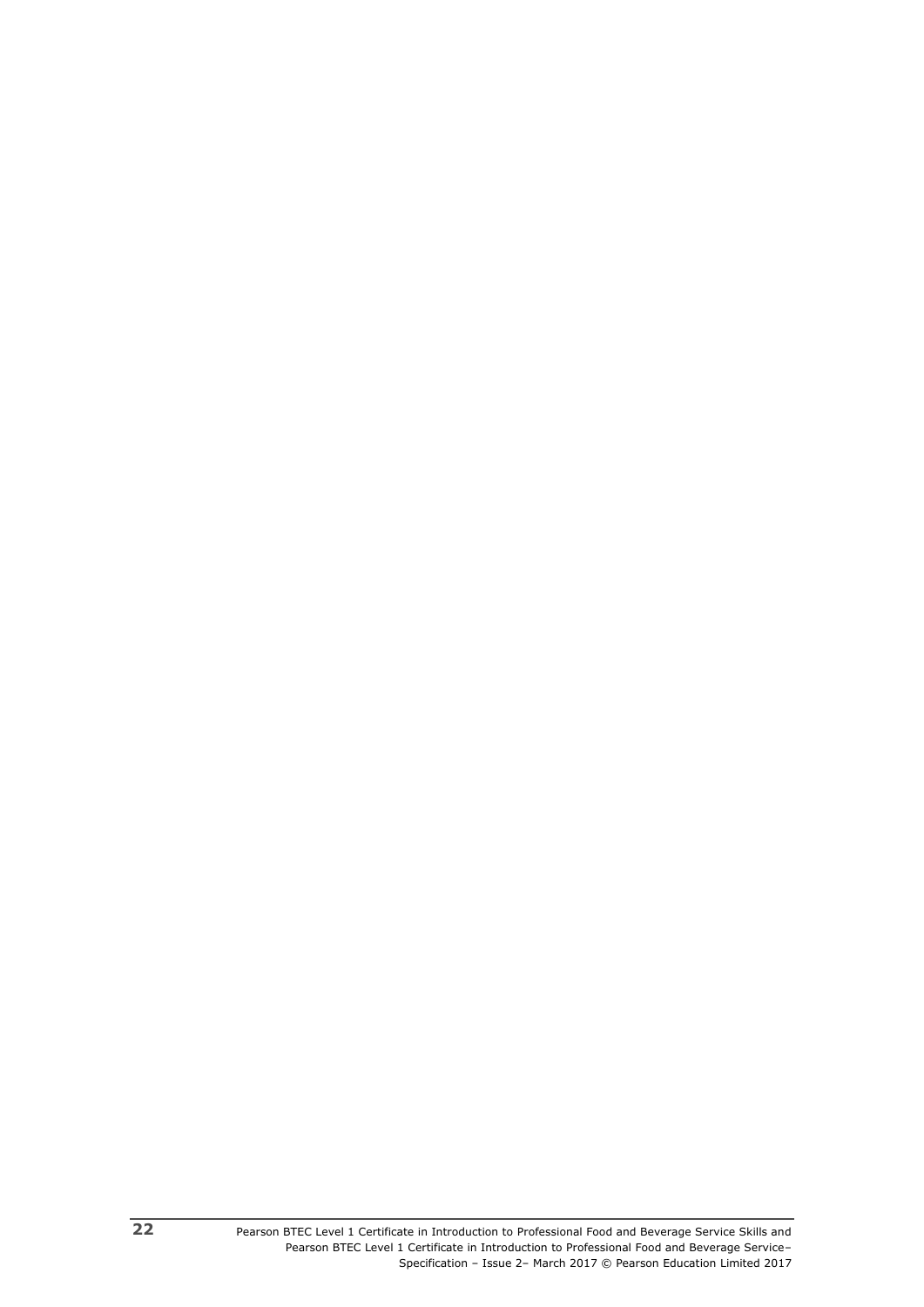### **Unit 1: Food Safety in Catering**

| Unit reference number: H/502/0132 |                  |
|-----------------------------------|------------------|
| Level:                            | $\boldsymbol{z}$ |
| <b>Credit value:</b>              |                  |
| <b>Guided learning hours:</b>     | - 9              |

#### **Unit summary**

This unit will introduce you to the knowledge you will need to enable you to take personal responsibility for food safety as well as understand the basic principles of food safety necessary for working in the hospitality and catering industry preparing food. The unit identifies some of the necessary good practice including the legal requirements that must be applied to food, its storage and cooking, as well as the basic principles of good practice needed to keep and maintain food areas/kitchens clean and safe.

You will also gain an understanding of the importance of good personal hygiene, which helps to reduce the risks of food-related illnesses and food poisoning. You will also be taught the most common types of food hazards and how to avoid them.

You will identify common workplace health and safety and security hazards in kitchen situations, relating to equipment, hazardous substances, fires, contamination and infestation by pests. You will also know some simple control measures to reduce and to eliminate the risk of injury or illness arising from the hazards.

This unit provides an essential background for those who wish to study food preparation and cooking and work with food.

#### **Essential resources**

There are no special resources needed for this unit.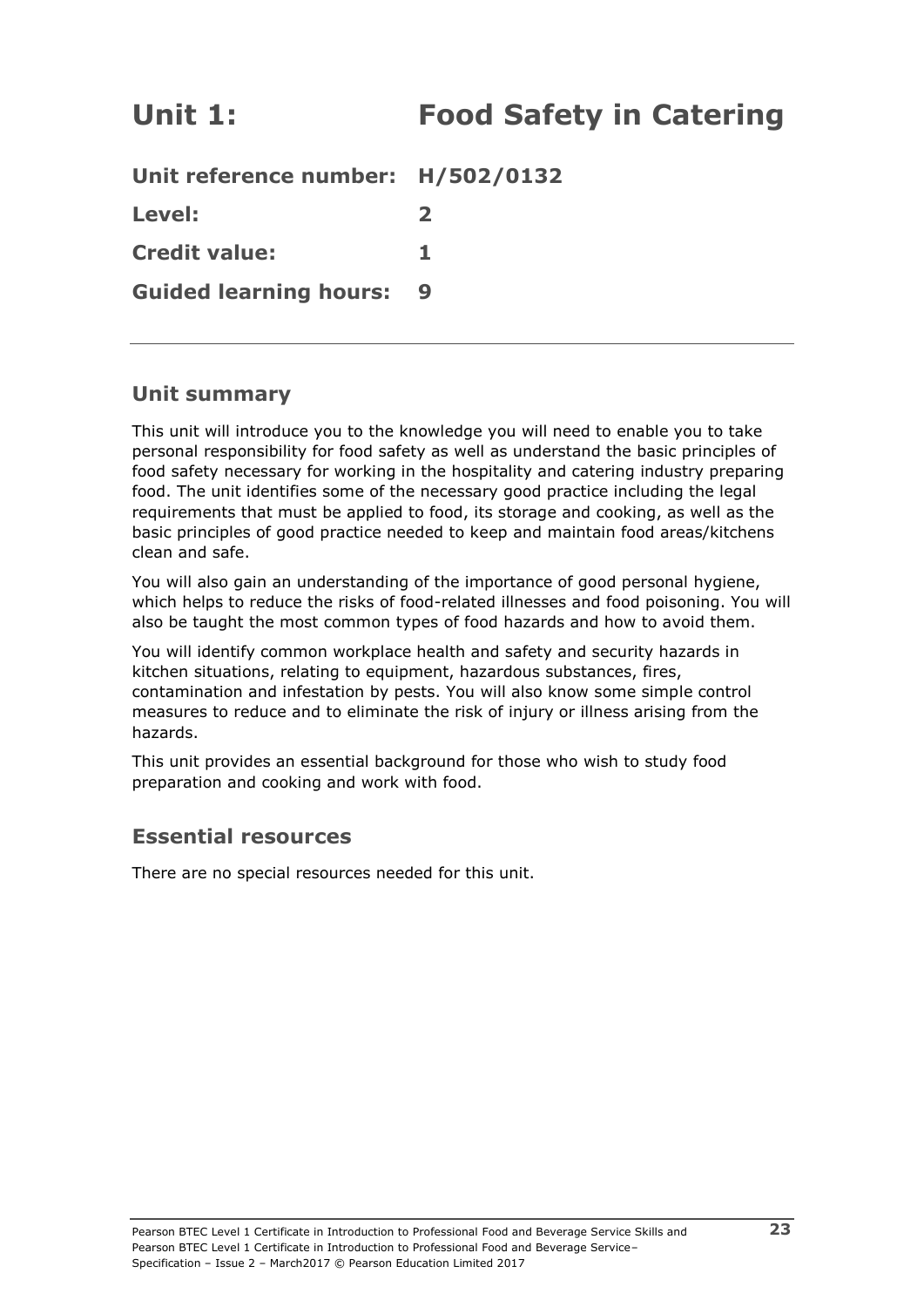#### **Learning outcomes and assessment criteria**

To pass this unit, the learner needs to demonstrate that they can meet all the learning outcomes for the unit. The assessment criteria determine the standard required to achieve the unit.

|                | <b>Learning outcomes</b>                                                                |     | <b>Assessment criteria</b>                                                                                                                                                                      | <b>Evidence</b><br>type | <b>Portfolio</b><br>reference | <b>Date</b> |
|----------------|-----------------------------------------------------------------------------------------|-----|-------------------------------------------------------------------------------------------------------------------------------------------------------------------------------------------------|-------------------------|-------------------------------|-------------|
| $\mathbf{1}$   | Understand how<br>individuals can<br>take personal<br>responsibility for<br>food safety | 1.1 | Outline the importance of food safety procedures, risk assessment,<br>safe food handling and behaviour                                                                                          |                         |                               |             |
|                |                                                                                         | 1.2 | Describe how to report food safety hazards                                                                                                                                                      |                         |                               |             |
|                |                                                                                         | 1.3 | Outline the legal responsibilities of food handlers and food business<br>operators                                                                                                              |                         |                               |             |
| $\overline{2}$ | Understand the<br>importance of<br>keeping<br>him/herself clean<br>and hygienic         | 2.1 | Explain the importance of personal hygiene in food safety including its<br>role in reducing the risk of contamination                                                                           |                         |                               |             |
|                |                                                                                         | 2.2 | Describe effective personal hygiene practices, for example, protective<br>clothing, hand washing, personal illnesses, cuts and wounds                                                           |                         |                               |             |
| $\overline{3}$ | Understand the<br>importance of<br>keeping the work<br>areas clean and<br>hygienic      | 3.1 | Explain how to keep the work area and equipment clean and tidy to<br>include cleaning and disinfection methods, safe use and storage of<br>cleaning chemicals and materials, and waste disposal |                         |                               |             |
|                |                                                                                         | 3.2 | State how work flow, work surfaces and equipment can reduce<br>contamination risks and aid cleaning                                                                                             |                         |                               |             |
|                |                                                                                         | 3.3 | Outline the importance of pest control                                                                                                                                                          |                         |                               |             |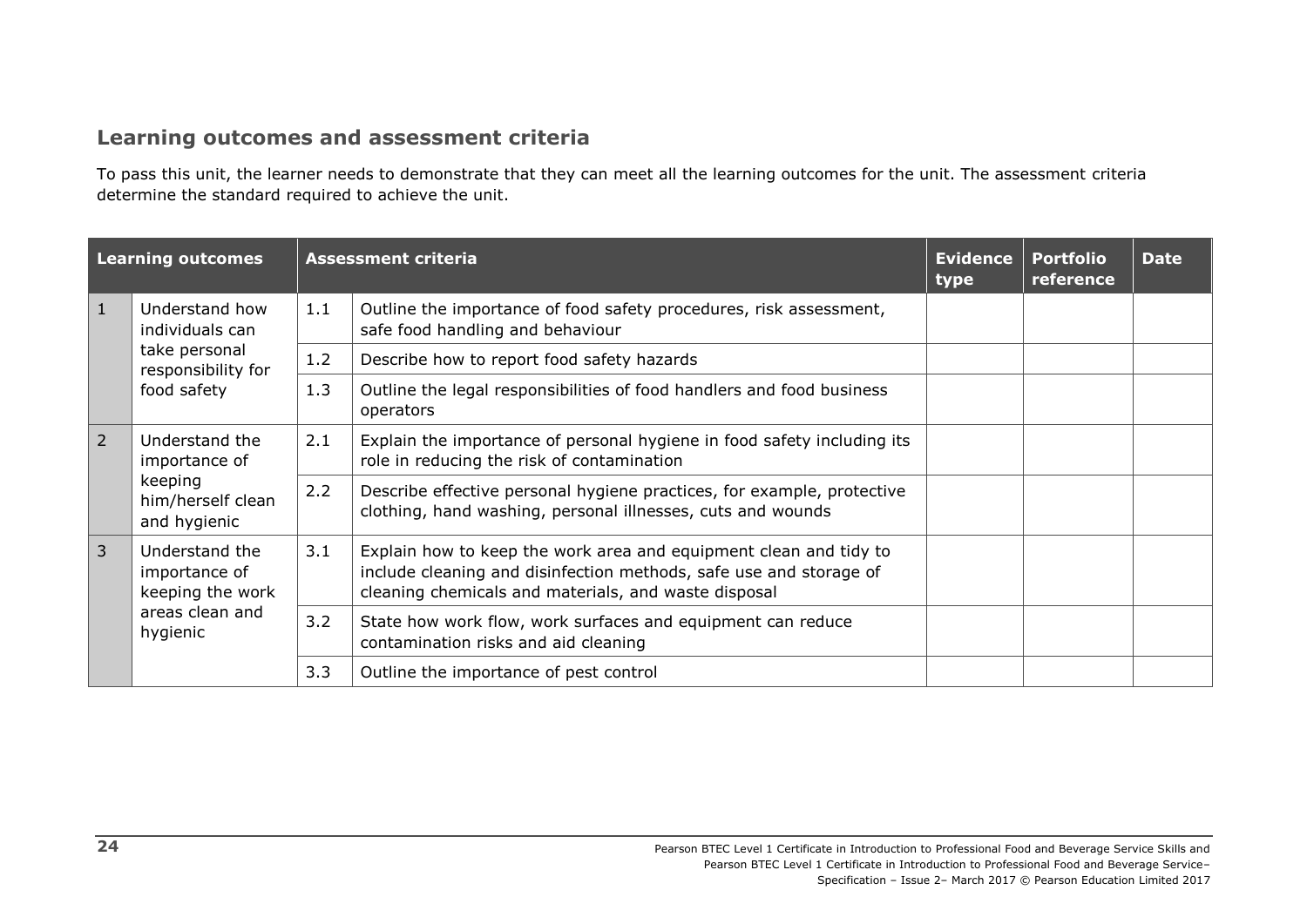|                | Learning outcomes                                    | <b>Assessment criteria</b><br><b>Evidence</b><br>type |                                                                                                                                                             | <b>Portfolio</b><br>reference | <b>Date</b> |  |
|----------------|------------------------------------------------------|-------------------------------------------------------|-------------------------------------------------------------------------------------------------------------------------------------------------------------|-------------------------------|-------------|--|
| $\overline{4}$ | Understand the<br>importance of<br>keeping food safe | 4.1                                                   | State the sources and risks to food safety from contamination and<br>cross contamination to include microbial, chemical, physical and<br>allergenic hazards |                               |             |  |
|                |                                                      | 4.2                                                   | Explain how to deal with food spoilage including recognition, reporting<br>and disposal                                                                     |                               |             |  |
|                |                                                      | 4.3                                                   | Describe safe food handling practices and procedures for storing,<br>preparing, cooking, chilling, reheating, holding, serving and<br>transporting food     |                               |             |  |
|                |                                                      | 4.4                                                   | Explain the importance of temperature controls when storing,<br>preparing, cooking, chilling, reheating, holding, serving and<br>transporting food          |                               |             |  |
|                |                                                      | 4.5                                                   | Describe stock control procedures including deliveries, storage, date<br>marking and stock rotation                                                         |                               |             |  |

|                                                                                                                                                                                                                                | Date:<br>the contract of the contract of the contract of the contract of the contract of the contract of                                                                                                                       |
|--------------------------------------------------------------------------------------------------------------------------------------------------------------------------------------------------------------------------------|--------------------------------------------------------------------------------------------------------------------------------------------------------------------------------------------------------------------------------|
| Learner signature: North and September 2014 and September 2014 and September 2014 and September 2014 and September 2014 and September 2014 and September 2014 and September 2014 and September 2014 and September 2014 and Sep | Date:<br><u> 1980 - Jan Stein Berlin, Amerikaansk politiker (</u>                                                                                                                                                              |
| Assessor signature: National Assessor Signature:                                                                                                                                                                               | Date: the contract of the contract of the contract of the contract of the contract of the contract of the contract of the contract of the contract of the contract of the contract of the contract of the contract of the cont |
| (if sampled)                                                                                                                                                                                                                   | Date: the contract of the contract of the contract of the contract of the contract of the contract of the contract of the contract of the contract of the contract of the contract of the contract of the contract of the cont |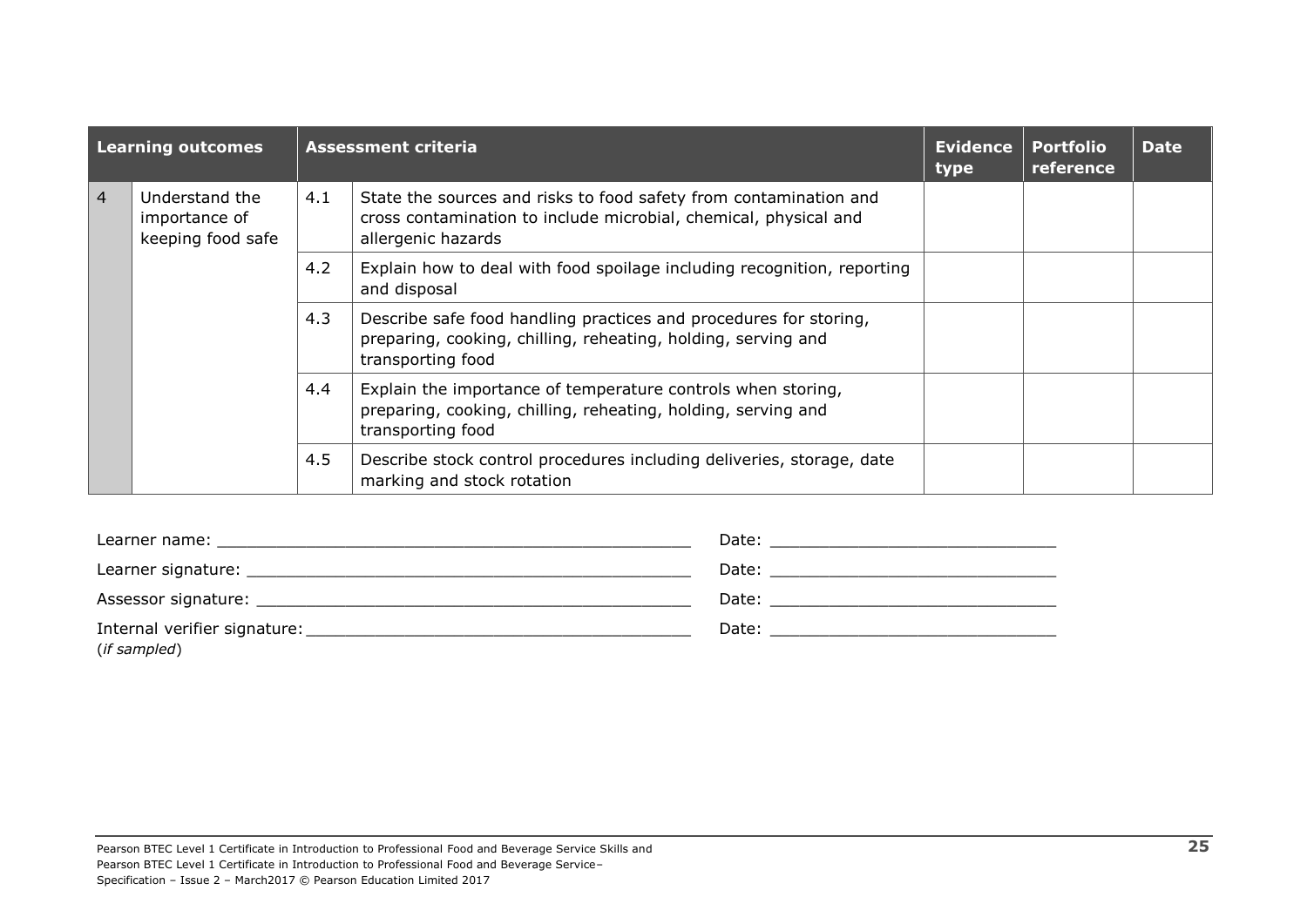| Unit 2:                           | <b>Introduction to</b><br><b>Employability in the</b><br><b>Catering and</b><br><b>Hospitality Industry</b> |
|-----------------------------------|-------------------------------------------------------------------------------------------------------------|
| Unit reference number: Y/507/3507 |                                                                                                             |
| Level:                            | 1.                                                                                                          |
| <b>Credit value:</b>              | 5                                                                                                           |
| <b>Guided learning hours:</b>     | 30                                                                                                          |

#### **Unit summary**

This unit will give you an introduction to employability in the catering and hospitality industry.

You will know the different sectors of the catering and hospitality industry including the structure of the catering and hospitality industry, the services provided by different establishments and the staffing structure and jobs roles in the industry. You will also gain the knowledge of what is required to develop a career in the catering and hospitality industry, including the skills and personal qualities required to work in the industry, qualifications and training that is available and the different job opportunities in the catering and hospitality industry and the skills, experience and qualifications needed.

Finally, you will learn how to demonstrate employability skills, including maintaining personal hygiene and a professional appearance, managing time to meet deadlines and targets and working effectively as part of a team.

#### **Essential resources**

There are no special resources needed for this unit.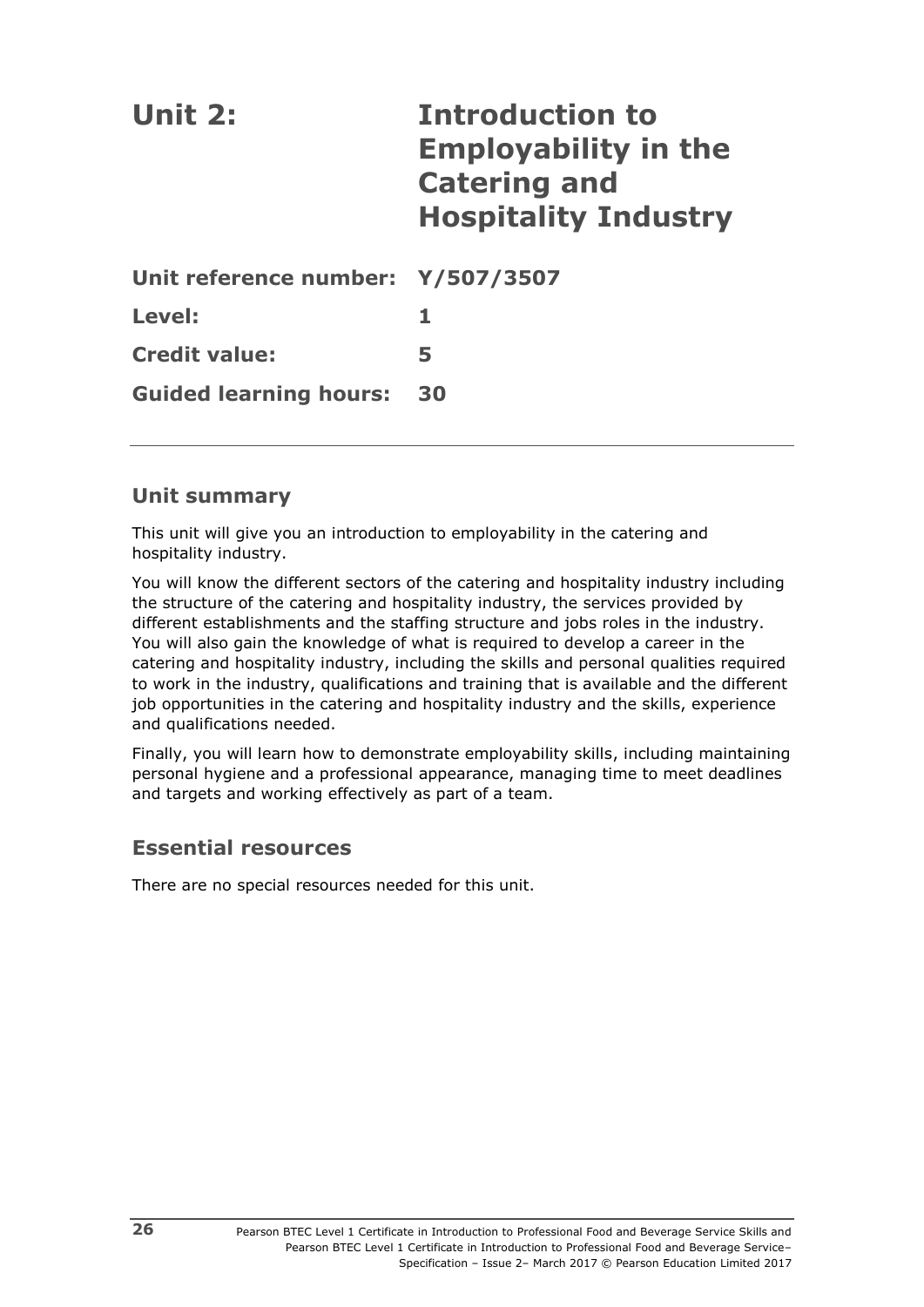### **Learning outcomes and assessment criteria**

To pass this unit, the learner needs to demonstrate that they can meet all the learning outcomes for the unit. The assessment criteria determine the standard required to achieve the unit.

| <b>Learning outcomes</b> |                                                                                                   |     | <b>Assessment criteria</b>                                                                                                                 | <b>Evidence</b><br>type | <b>Portfolio</b><br>reference | <b>Date</b> |
|--------------------------|---------------------------------------------------------------------------------------------------|-----|--------------------------------------------------------------------------------------------------------------------------------------------|-------------------------|-------------------------------|-------------|
| $\mathbf{1}$             | Know the different                                                                                | 1.1 | Describe the structure of the catering and hospitality industry                                                                            |                         |                               |             |
|                          | sectors of the<br>catering and<br>hospitality<br>industry                                         | 1.2 | Identify the services provided by different establishments in the<br>catering and hospitality industry                                     |                         |                               |             |
|                          |                                                                                                   | 1.3 | Describe the staffing structure and job roles in catering and hospitality<br>establishments                                                |                         |                               |             |
|                          |                                                                                                   | 1.4 | Describe the working conditions in the catering and hospitality<br>industry                                                                |                         |                               |             |
| 2                        | Know what is<br>required to<br>develop a career<br>in the catering and<br>hospitality<br>industry | 2.1 | Identify the skills and personal qualities required to work in the<br>catering and hospitality industry                                    |                         |                               |             |
|                          |                                                                                                   | 2.2 | Identify qualifications and training available in the hospitality and<br>catering industry                                                 |                         |                               |             |
|                          |                                                                                                   | 2.3 | Investigate different job opportunities in the catering and hospitality<br>industry and the skills, experience and qualifications required |                         |                               |             |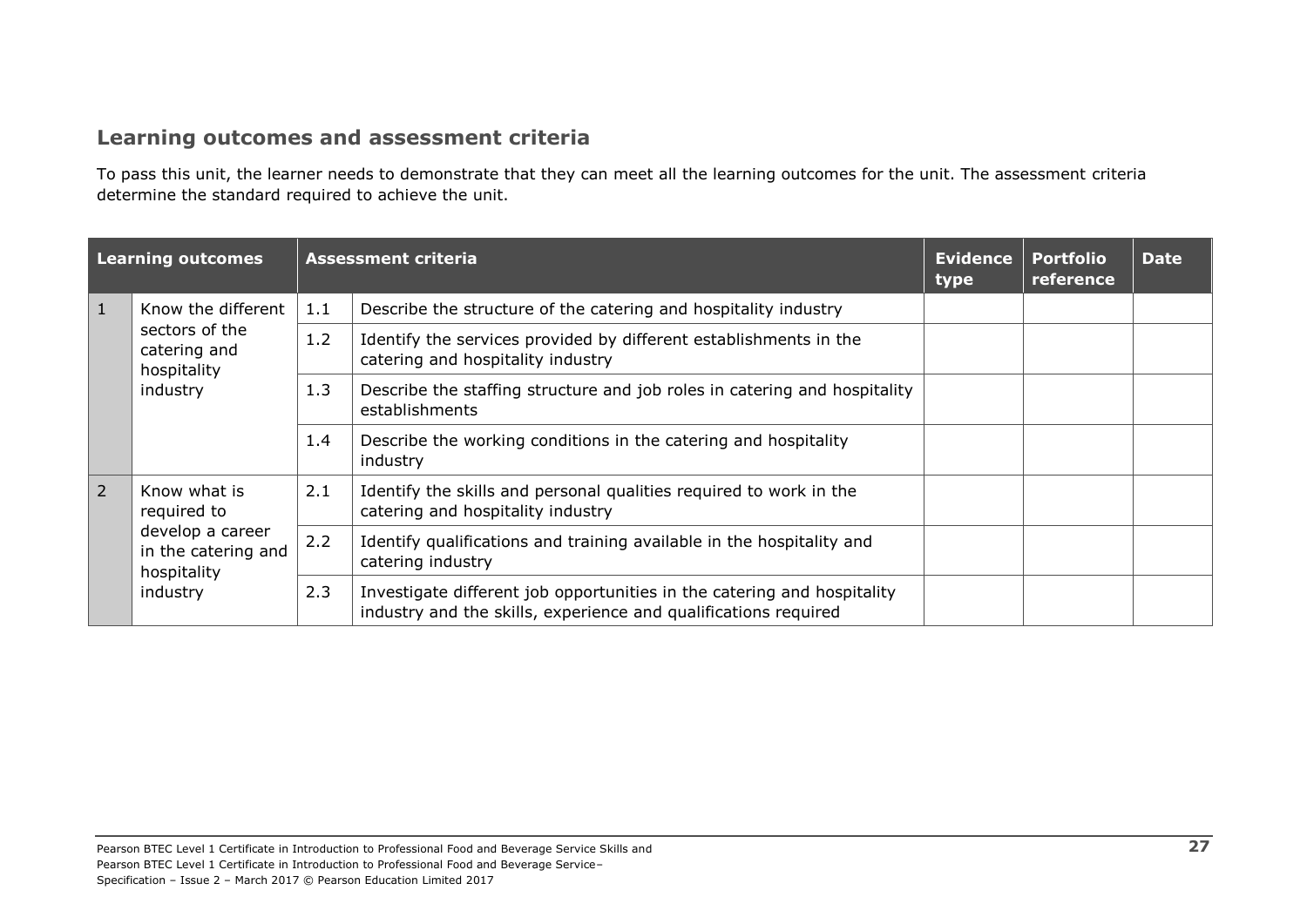| <b>Learning outcomes</b> |                           |      | <b>Assessment criteria</b>                                                            | <b>Evidence</b><br>type | <b>Portfolio</b><br>reference | <b>Date</b> |
|--------------------------|---------------------------|------|---------------------------------------------------------------------------------------|-------------------------|-------------------------------|-------------|
| 3                        | Be able to<br>demonstrate | 3.1  | State the importance of maintaining personal hygiene and a<br>professional appearance |                         |                               |             |
|                          | employability skills      | 3.2  | Describe how to maintain personal hygiene and a professional<br>appearance            |                         |                               |             |
|                          |                           | 3.3  | Maintain personal hygiene and a professional appearance                               |                         |                               |             |
|                          |                           | 3.4  | State the importance of time management                                               |                         |                               |             |
|                          |                           | 3.5  | Describe how to manage time                                                           |                         |                               |             |
|                          |                           | 3.6  | Manage time to meet deadlines and targets                                             |                         |                               |             |
|                          |                           | 3.7  | State the importance of team work                                                     |                         |                               |             |
|                          |                           | 3.8  | Work effectively as part of a team                                                    |                         |                               |             |
|                          |                           | 3.9  | State the importance of communication skills                                          |                         |                               |             |
|                          |                           | 3.10 | Describe how to communicate effectively with others                                   |                         |                               |             |
|                          |                           | 3.11 | Communicate effectively with others                                                   |                         |                               |             |

|                                                                                                                                                                                                                                                | Date:<br><u> 1980 - Jan Stein Stein Stein Stein Stein Stein Stein Stein Stein Stein Stein Stein Stein Stein Stein Stein S</u>                                                                                                  |
|------------------------------------------------------------------------------------------------------------------------------------------------------------------------------------------------------------------------------------------------|--------------------------------------------------------------------------------------------------------------------------------------------------------------------------------------------------------------------------------|
| Learner signature:                                                                                                                                                                                                                             |                                                                                                                                                                                                                                |
|                                                                                                                                                                                                                                                |                                                                                                                                                                                                                                |
| Internal verifier signature: North and the state of the state of the state of the state of the state of the state of the state of the state of the state of the state of the state of the state of the state of the state of t<br>(if sampled) | Date: the contract of the contract of the contract of the contract of the contract of the contract of the contract of the contract of the contract of the contract of the contract of the contract of the contract of the cont |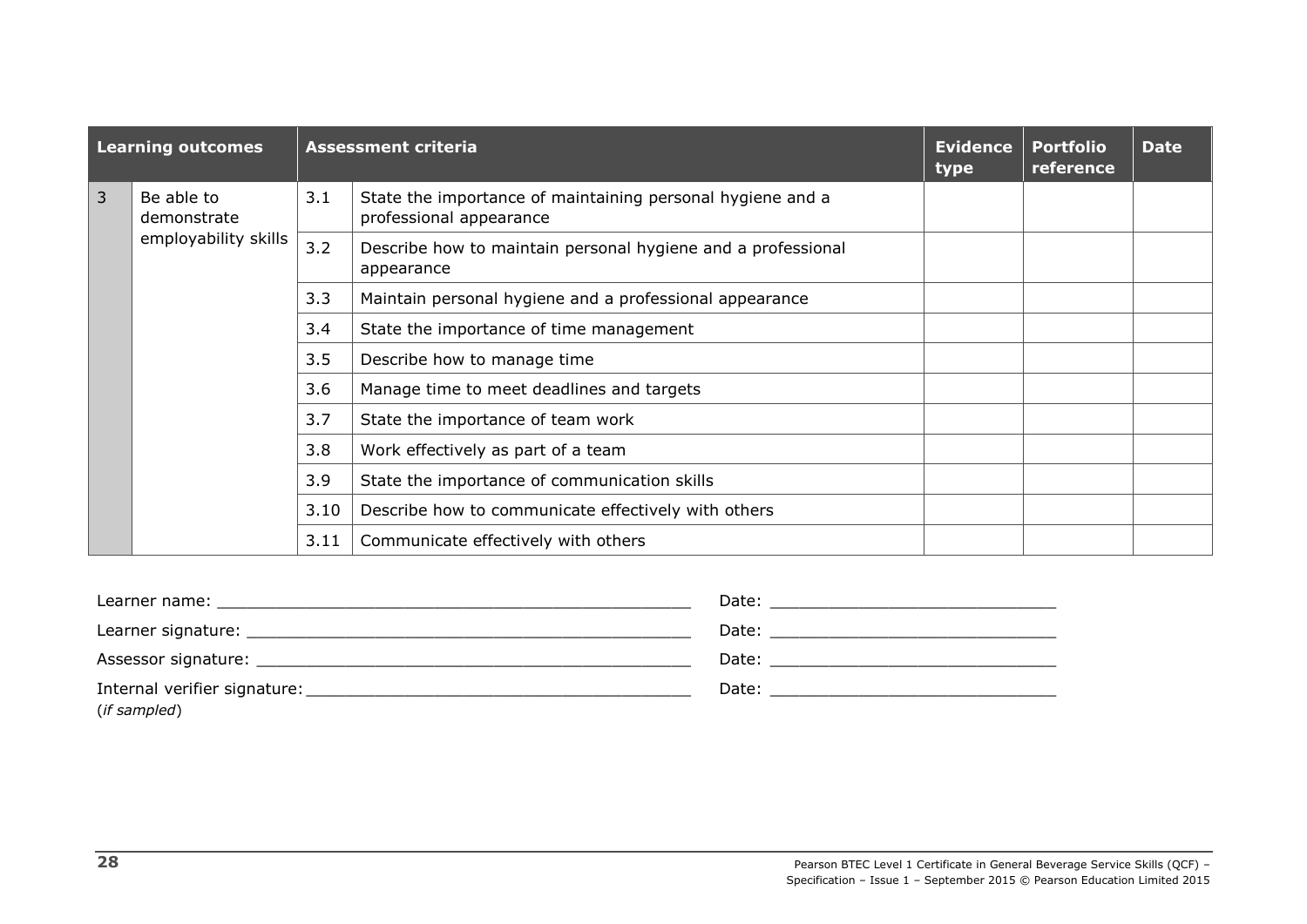| Unit 3:                           | <b>Food and Beverage</b><br><b>Service Skills</b> |
|-----------------------------------|---------------------------------------------------|
| Unit reference number: D/600/4263 |                                                   |
| Level:                            |                                                   |
| <b>Credit value:</b>              | 6                                                 |
| <b>Guided learning hours:</b>     | 53                                                |

#### **Unit summary**

This unit will give you a basic understanding of the skills needed for food and beverage service.

You will learn how to set up, serve, maintain and clear for counter service, including setting up counter service, advising customers on food and beverage items, take and process orders and clear, clean and store equipment. You will also learn how to set up, serve, maintain and clear for table service.

Finally, you will understand the food and beverage service environment, including the roles within the food and beverage service environment, the characteristics of different food and beverage service and the importance of customer service in a food and beverage establishment.

#### **Essential resources**

There are no special resources needed for this unit.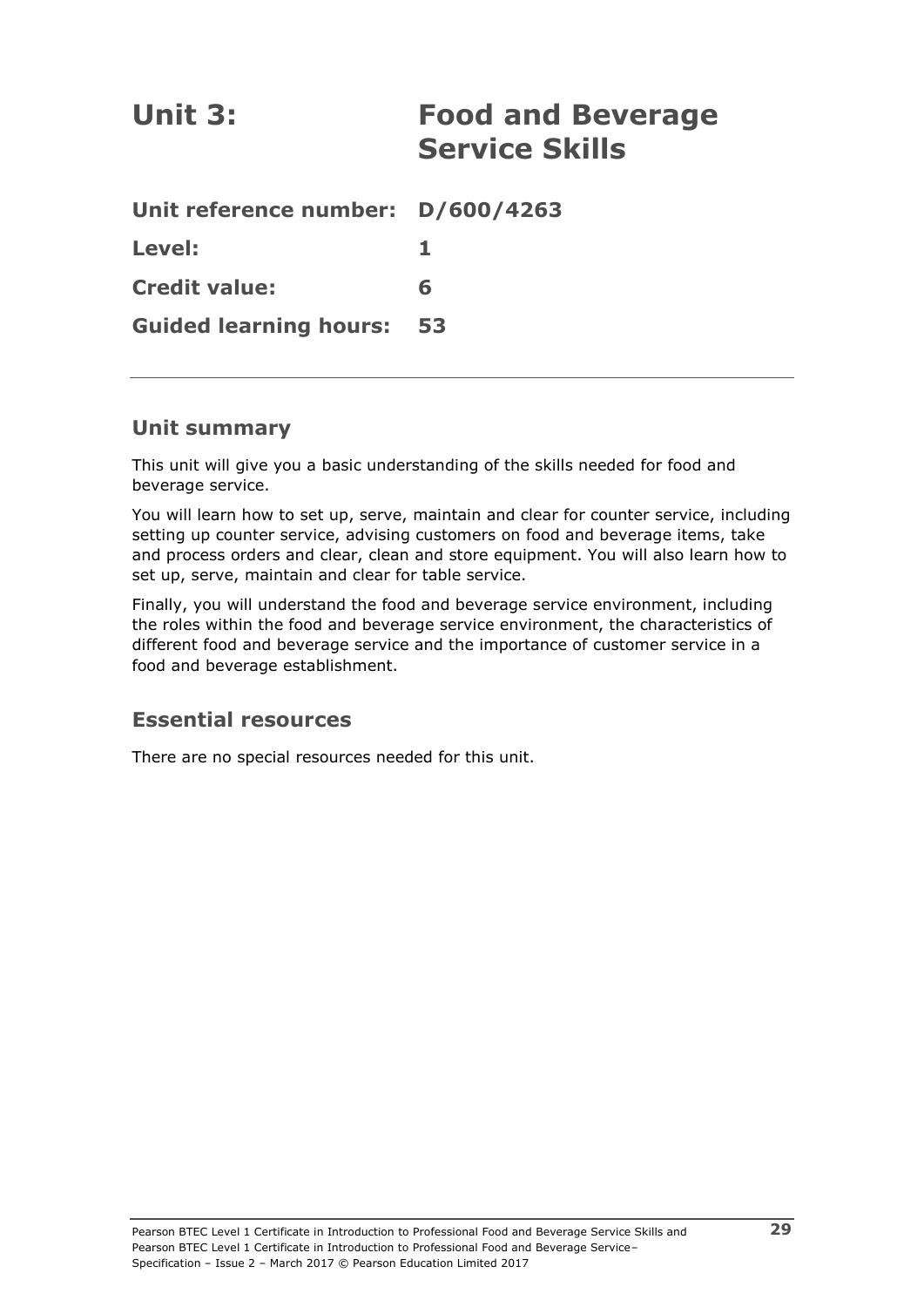#### **Learning outcomes and assessment criteria**

To pass this unit, the learner needs to demonstrate that they can meet all the learning outcomes for the unit. The assessment criteria determine the standard required to achieve the unit.

|                | <b>Learning outcomes</b>                                                |     | <b>Assessment criteria</b>                                                                                             | <b>Evidence</b><br>type | <b>Portfolio</b><br>reference | <b>Date</b> |
|----------------|-------------------------------------------------------------------------|-----|------------------------------------------------------------------------------------------------------------------------|-------------------------|-------------------------------|-------------|
| $\mathbf{1}$   | Be able to set up,                                                      | 1.1 | Set up counter service                                                                                                 |                         |                               |             |
|                | serve, maintain<br>and clear for<br>counter service                     | 1.2 | Interact with customers                                                                                                |                         |                               |             |
|                |                                                                         | 1.3 | Advise customers on food and beverage items and take and process<br>orders                                             |                         |                               |             |
|                |                                                                         | 1.4 | Provide a counter service                                                                                              |                         |                               |             |
|                |                                                                         | 1.5 | Clear, clean and store equipment                                                                                       |                         |                               |             |
|                |                                                                         | 1.6 | State the importance of portion control                                                                                |                         |                               |             |
|                |                                                                         | 1.7 | Explain the factors to be taken into account when setting up, serving,<br>maintaining and clearing for counter service |                         |                               |             |
| $\overline{2}$ | Be able to set up,<br>serve, maintain<br>and clear for table<br>service | 2.1 | Set up tables and service stations                                                                                     |                         |                               |             |
|                |                                                                         | 2.2 | Interact with customers                                                                                                |                         |                               |             |
|                |                                                                         | 2.3 | Advise customers on food and beverage items and take and process<br>orders                                             |                         |                               |             |
|                |                                                                         | 2.4 | Provide table service                                                                                                  |                         |                               |             |
|                |                                                                         | 2.5 | Clear, clean and store equipment                                                                                       |                         |                               |             |
|                |                                                                         | 2.6 | Explain the factors to be taken into account when setting up, serving,<br>maintaining and clearing for table service   |                         |                               |             |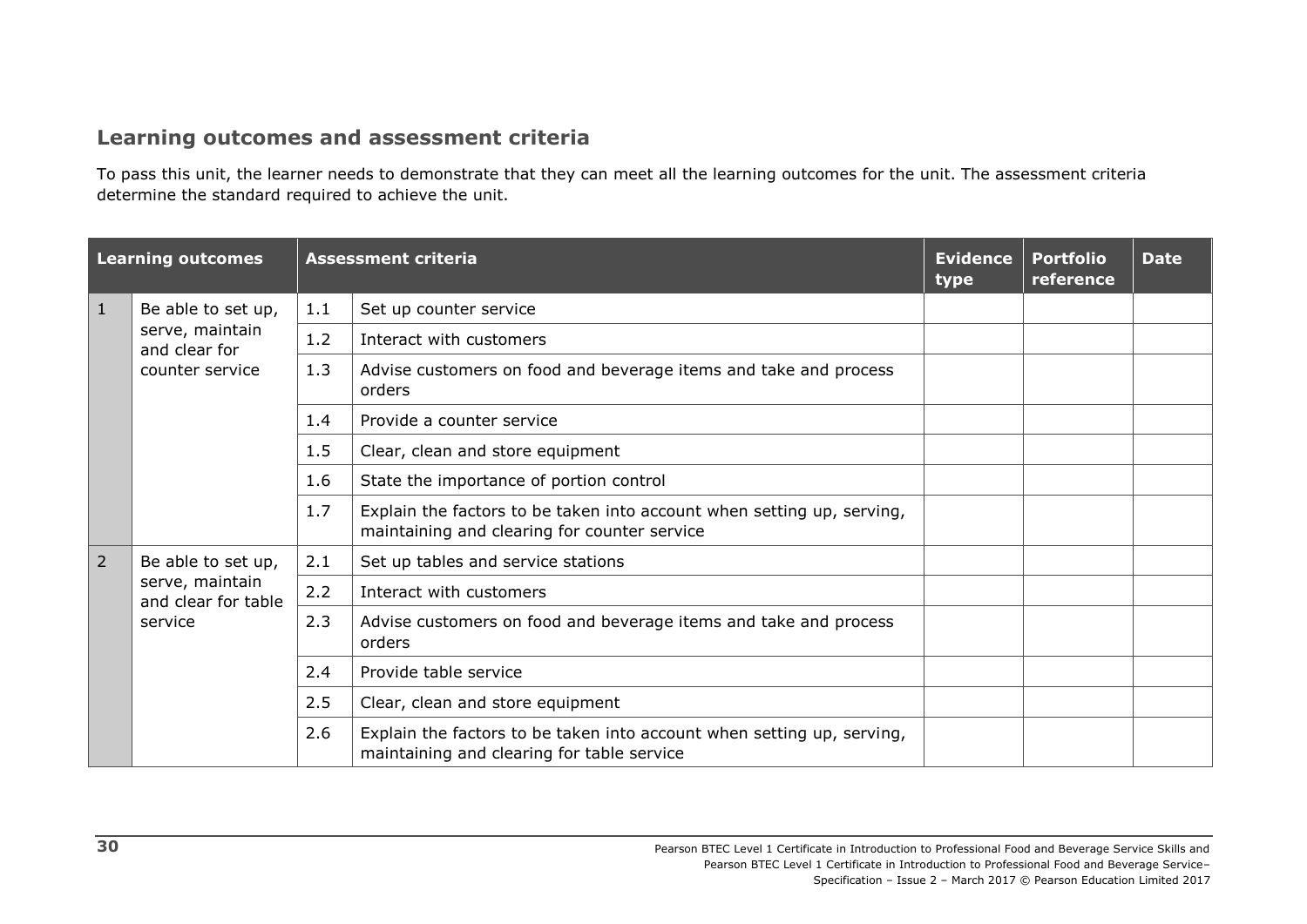|  | <b>Learning outcomes</b>     |     | <b>Assessment criteria</b>                                                         | Evidence   Portfolio<br>type | reference | <b>Date</b> |
|--|------------------------------|-----|------------------------------------------------------------------------------------|------------------------------|-----------|-------------|
|  | Understand the               | 3.1 | Explain the roles within the food and beverage service environment                 |                              |           |             |
|  | food and beverage<br>service | 3.2 | Describe the characteristics of different food and beverage service                |                              |           |             |
|  | environment                  | 3.3 | Outline the importance of customer service in a food and beverage<br>establishment |                              |           |             |

|              | Date:<br><u> 1980 - Jan Barbara, martin da shekara 1980 - An tsa a tsa a tsa a tsa a tsa a tsa a tsa a tsa a tsa a tsa a t</u>                                                                                                 |
|--------------|--------------------------------------------------------------------------------------------------------------------------------------------------------------------------------------------------------------------------------|
|              |                                                                                                                                                                                                                                |
|              |                                                                                                                                                                                                                                |
| (if sampled) | Date: the contract of the contract of the contract of the contract of the contract of the contract of the contract of the contract of the contract of the contract of the contract of the contract of the contract of the cont |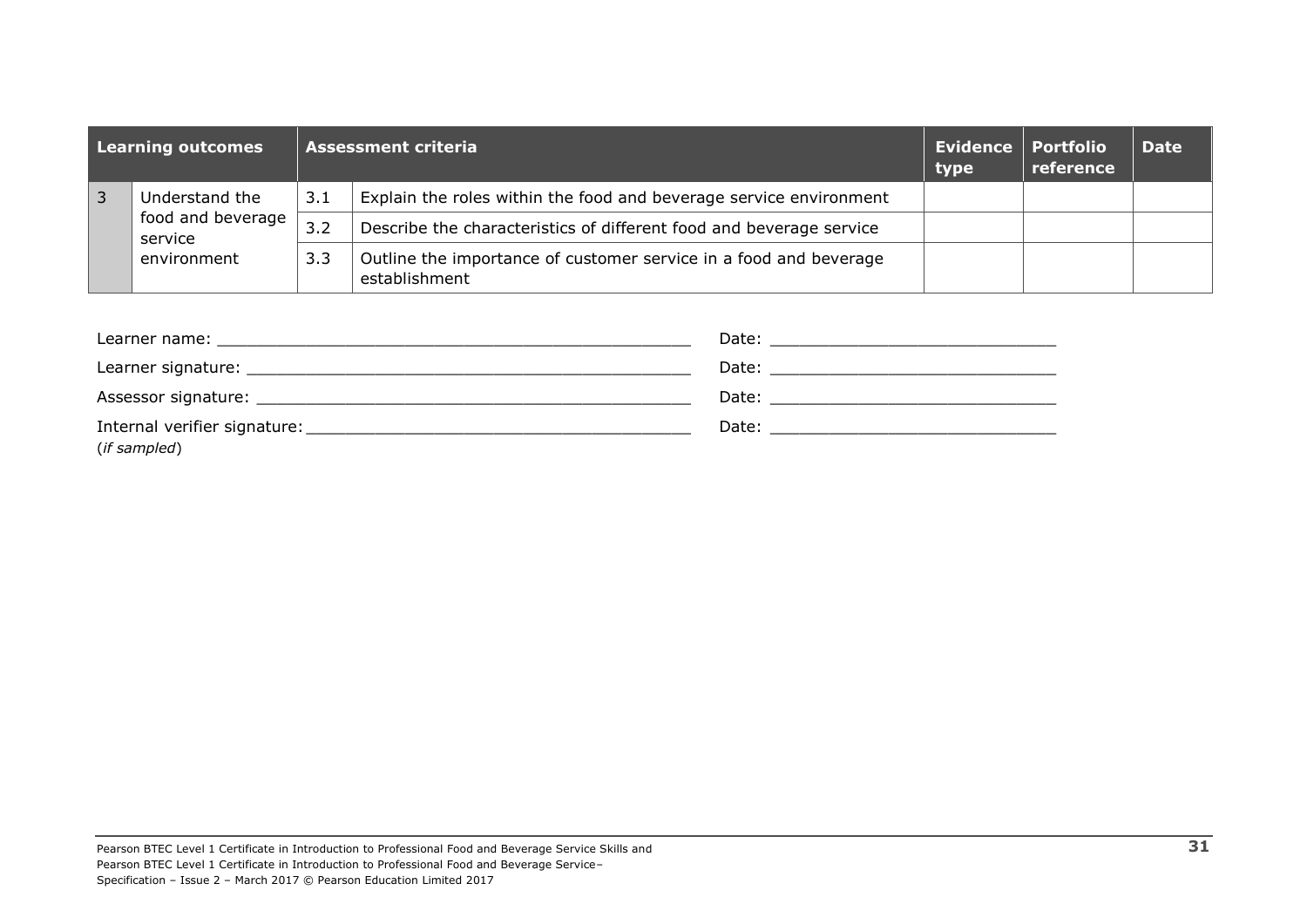| Unit 4:                           | <b>Health and Safety</b><br><b>Awareness for Catering</b><br>and Hospitality |
|-----------------------------------|------------------------------------------------------------------------------|
| Unit reference number: L/500/9044 |                                                                              |
| Level:                            |                                                                              |
| <b>Credit value:</b>              | $\overline{\mathbf{2}}$                                                      |
| <b>Guided learning hours:</b>     | 10                                                                           |

#### **Unit summary**

The aim of this unit is to enable you to develop the basic knowledge and understanding of the principles of health and safety in the workplace and how they should be applied in a catering environment.

The unit will provide you with a basic awareness of health and safety practices including legal responsibilities and reasons for health and safety. The unit will also introduce you to common hazards and risks, the shapes, colours and meanings of health and safety signs and symbols and the immediate action to be taken to ensure a healthy and safe place to work.

#### **Essential resources**

There are no special resources needed for this unit.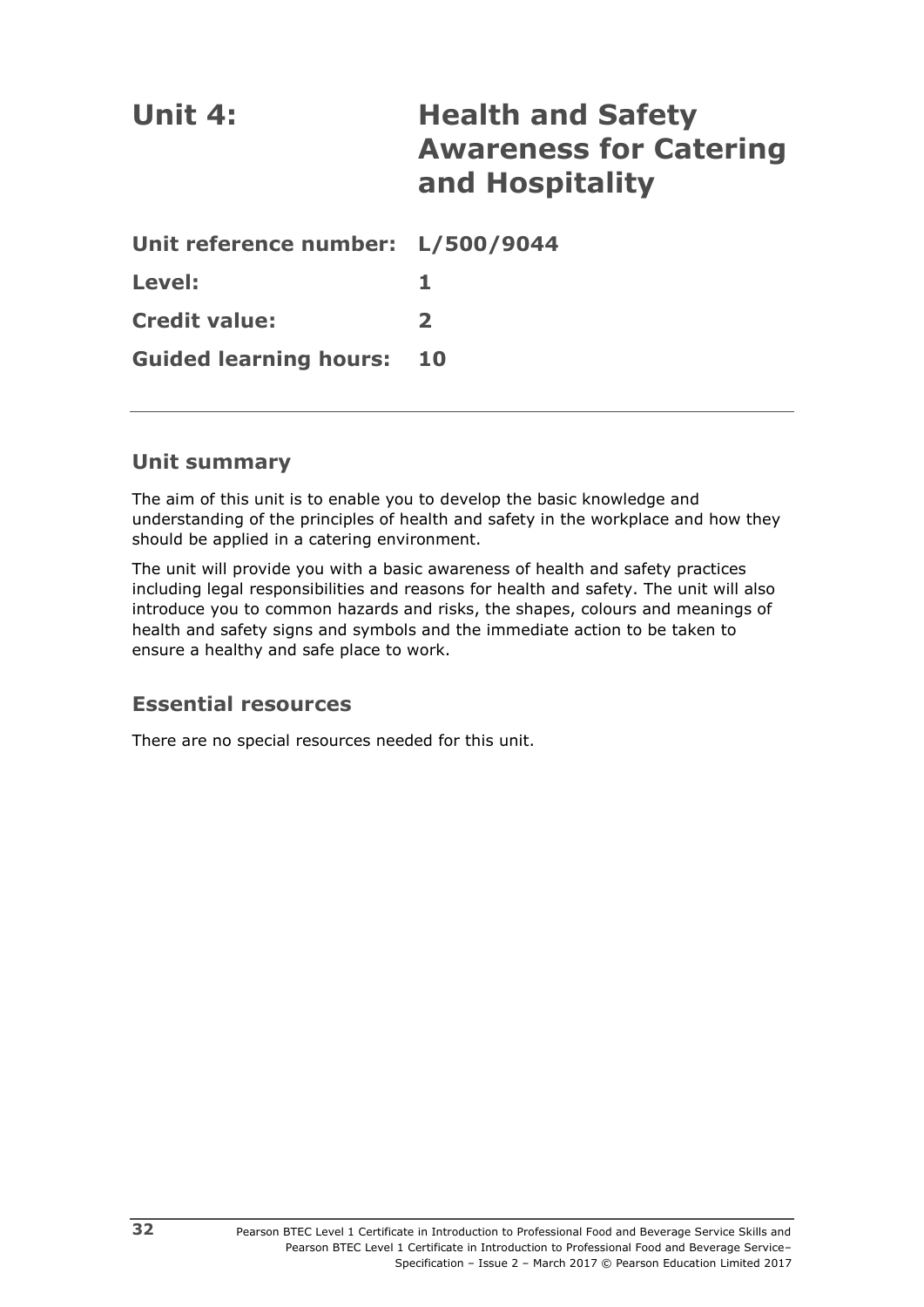### **Learning outcomes and assessment criteria**

To pass this unit, the learner needs to demonstrate that they can meet all the learning outcomes for the unit. The assessment criteria determine the standard required to achieve the unit.

| Learning outcomes |                                                                                                                  |     | <b>Assessment criteria</b>                                                            | <b>Evidence</b><br>type | <b>Portfolio</b><br>reference | <b>Date</b> |
|-------------------|------------------------------------------------------------------------------------------------------------------|-----|---------------------------------------------------------------------------------------|-------------------------|-------------------------------|-------------|
| $\overline{1}$    | Be able to                                                                                                       | 1.1 | Define health and safety                                                              |                         |                               |             |
|                   | demonstrate<br>awareness of<br>health and safety<br>practices in the<br>catering and<br>hospitality<br>workplace | 1.2 | State the factors which affect health and safety in the workplace                     |                         |                               |             |
|                   |                                                                                                                  | 1.3 | Identify the benefits of health and safety procedures                                 |                         |                               |             |
|                   |                                                                                                                  | 1.4 | State the cost of poor health and safety standards                                    |                         |                               |             |
|                   |                                                                                                                  | 1.5 | Define the most commonly used terms in health and safety                              |                         |                               |             |
|                   |                                                                                                                  | 1.6 | Identify the responsibilities of employers and employees under current<br>legislation |                         |                               |             |
|                   |                                                                                                                  | 1.7 | List the consequences of non-compliance                                               |                         |                               |             |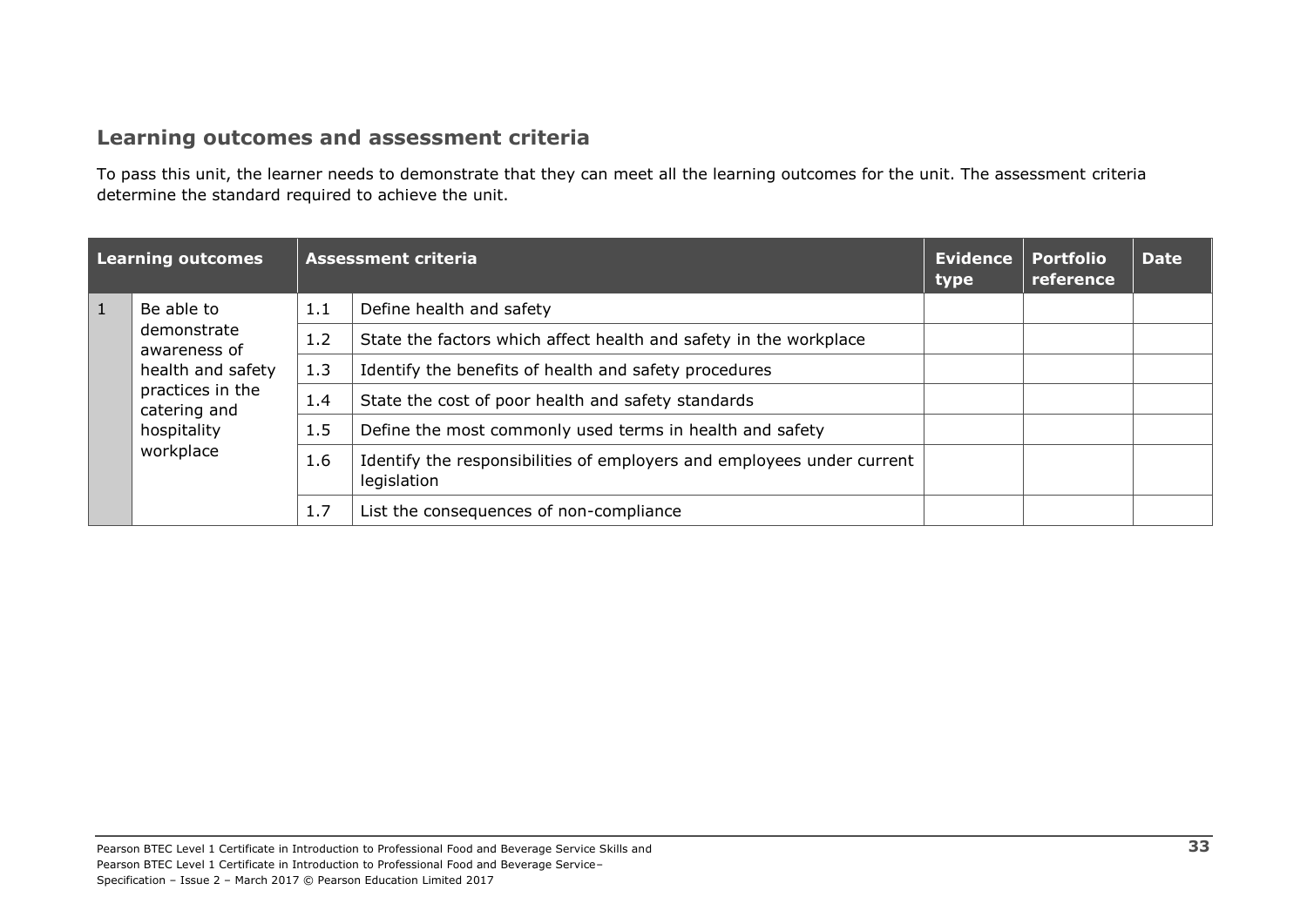| <b>Learning outcomes</b> |                             |      | <b>Assessment criteria</b>                                                                           | <b>Evidence</b><br>type | <b>Portfolio</b><br>reference | <b>Date</b> |
|--------------------------|-----------------------------|------|------------------------------------------------------------------------------------------------------|-------------------------|-------------------------------|-------------|
| $\overline{2}$           | Be able to identify         | 2.1  | List causes of slips, trips and falls in the workplace                                               |                         |                               |             |
|                          | hazards in the<br>workplace | 2.2  | State the ways to minimise the risk of slips, trips and falls                                        |                         |                               |             |
|                          |                             | 2.3  | Identify the main injuries from manual handling                                                      |                         |                               |             |
|                          |                             | 2.4  | State ways to reduce the risk of injury from lifting, carrying and<br>handling                       |                         |                               |             |
|                          |                             | 2.5  | Identify the correct lifting procedures                                                              |                         |                               |             |
|                          |                             | 2.6  | Identify ways machinery/equipment can cause injuries                                                 |                         |                               |             |
|                          |                             | 2.7  | List control measures to avoid accidents from machinery/equipment                                    |                         |                               |             |
|                          |                             | 2.8  | State types of hazardous substances                                                                  |                         |                               |             |
|                          |                             | 2.9  | List the control methods for hazardous substances to prevent<br>exposure and protection of employees |                         |                               |             |
|                          |                             | 2.10 | Indicate the main causes of fire and explosions                                                      |                         |                               |             |
|                          |                             | 2.11 | State how elements of the fire triangle can be used to extinguish a fire                             |                         |                               |             |
|                          |                             | 2.12 | Identify dangers associated with electricity                                                         |                         |                               |             |
|                          |                             | 2.13 | Identify the measures to prevent electricity dangers                                                 |                         |                               |             |
|                          |                             | 2.14 | State methods to deal with electrical dangers                                                        |                         |                               |             |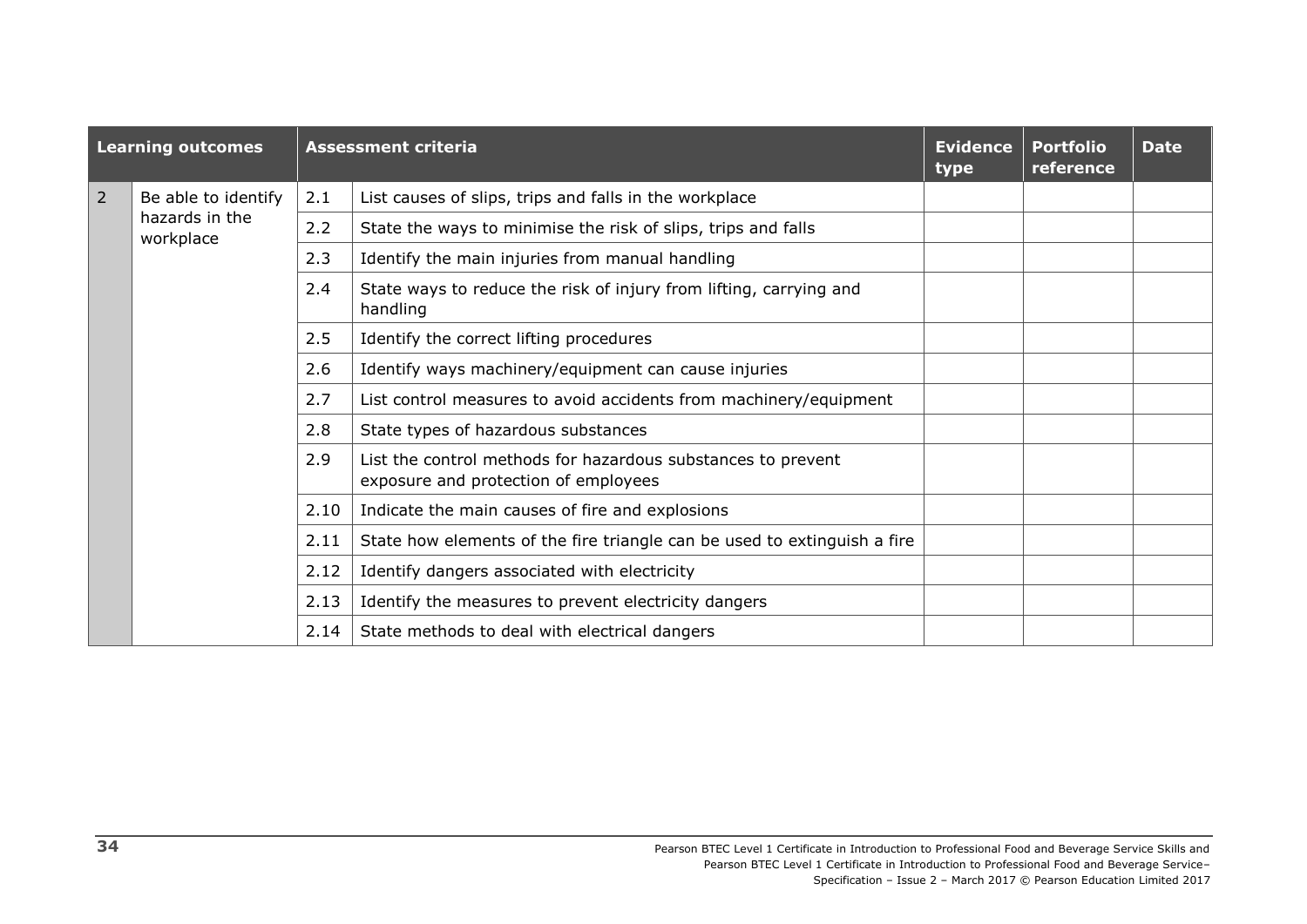| Learning outcomes |                                 |     | <b>Assessment criteria</b>                                                                                   | <b>Evidence</b><br>type. | Portfolio<br>reference | <b>Date</b> |
|-------------------|---------------------------------|-----|--------------------------------------------------------------------------------------------------------------|--------------------------|------------------------|-------------|
|                   | Be able to follow               | 3.1 | List the primary reasons for working safely                                                                  |                          |                        |             |
|                   | health and safety<br>procedures | 3.2 | State the functions of PPE                                                                                   |                          |                        |             |
|                   |                                 | 3.3 | State the employers' and employees' responsibilities regarding<br>provision use, care and maintenance of PPE |                          |                        |             |
|                   |                                 | 3.4 | State how the main types of safety signs can be identified                                                   |                          |                        |             |
|                   |                                 | 3.5 | Identify hazardous and incidents that require reporting                                                      |                          |                        |             |

|                                                                                                                                 | Date:                                                                                                                                                                                                                          |
|---------------------------------------------------------------------------------------------------------------------------------|--------------------------------------------------------------------------------------------------------------------------------------------------------------------------------------------------------------------------------|
|                                                                                                                                 | Date:                                                                                                                                                                                                                          |
|                                                                                                                                 |                                                                                                                                                                                                                                |
| Internal verifier signature: University of the state of the state of the state of the state of the state of the<br>(if sampled) | Date: the contract of the contract of the contract of the contract of the contract of the contract of the contract of the contract of the contract of the contract of the contract of the contract of the contract of the cont |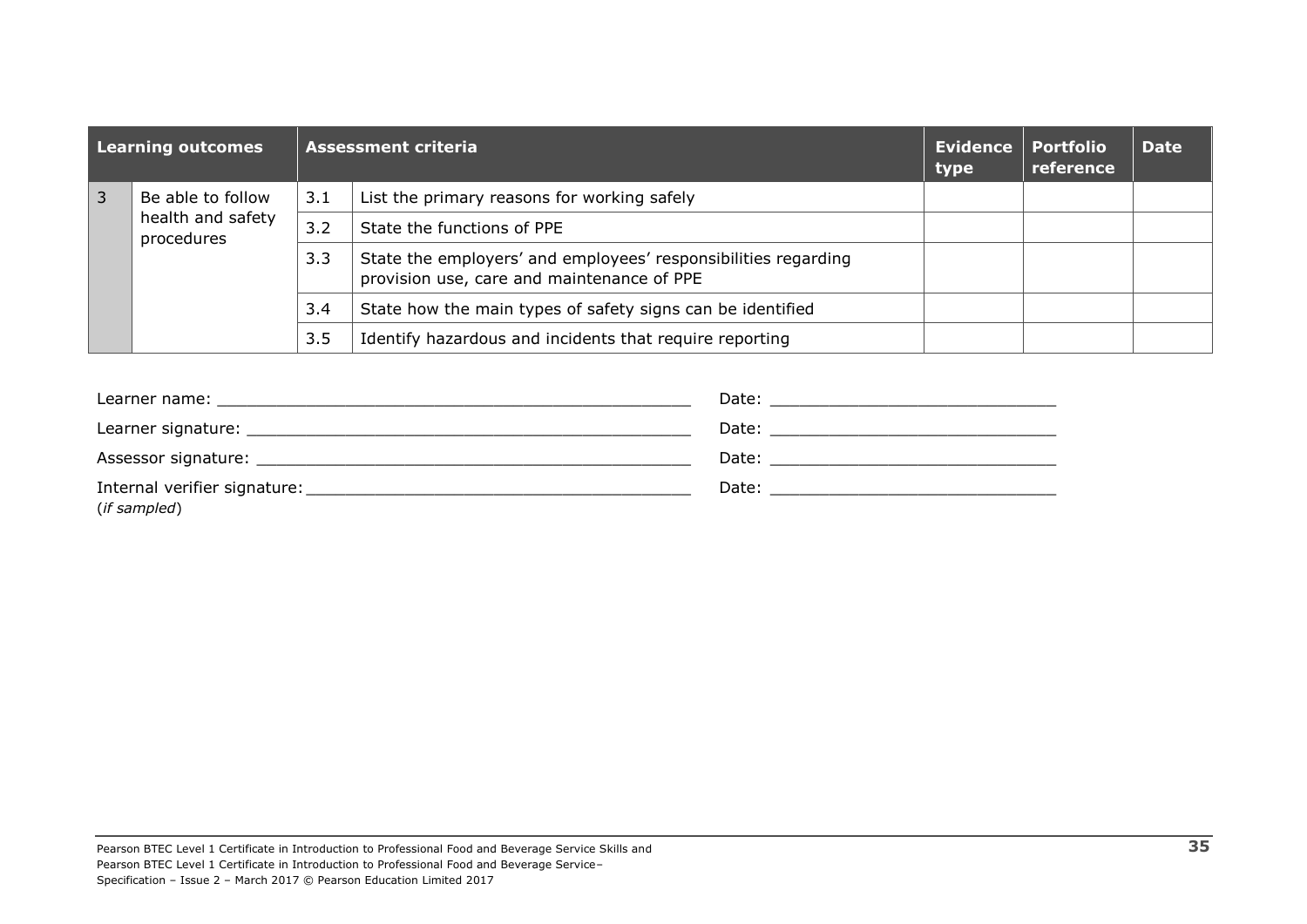| Unit 5:                           | <b>Legislation in Food and</b><br><b>Beverage Service</b> |
|-----------------------------------|-----------------------------------------------------------|
| Unit reference number: L/600/4257 |                                                           |
| Level:                            |                                                           |
| <b>Credit value:</b>              |                                                           |
| <b>Guided learning hours:</b>     | <b>10</b>                                                 |

#### **Unit summary**

This unit will provide you with an introductory knowledge to legislation and legal responsibilities when serving food and beverages, including the legal responsibilities for the service of alcohol and the key requirements of legislation in the service of food and beverages.

#### **Essential resources**

There are no special resources needed for this unit.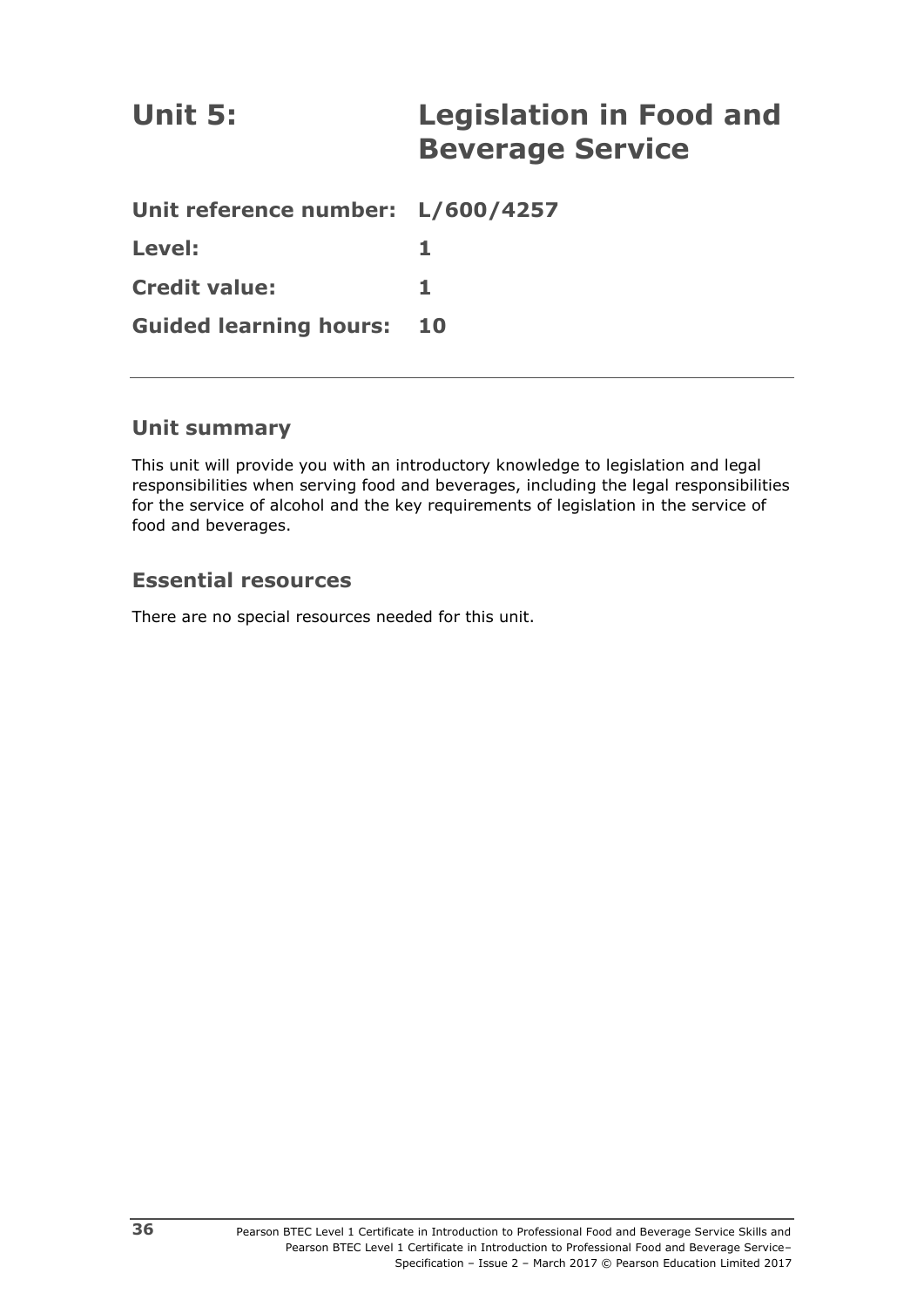#### **Learning outcomes and assessment criteria**

To pass this unit, the learner needs to demonstrate that they can meet all the learning outcomes for the unit. The assessment criteria determine the standard required to achieve the unit.

| Learning outcomes                                              |     | Assessment criteria                                                               | <b>Evidence</b><br>type | Portfolio<br>reference | <b>Date</b> |
|----------------------------------------------------------------|-----|-----------------------------------------------------------------------------------|-------------------------|------------------------|-------------|
| Know the legal                                                 | 1.1 | State the legal responsibilities for the service of alcohol                       |                         |                        |             |
| responsibilities of<br>people serving<br>food and<br>beverages | 1.2 | State the key requirements of legislation in the service of food and<br>beverages |                         |                        |             |

|                                              | Date: |
|----------------------------------------------|-------|
|                                              |       |
|                                              | Date: |
| Internal verifier signature:<br>(if sampled) | Date: |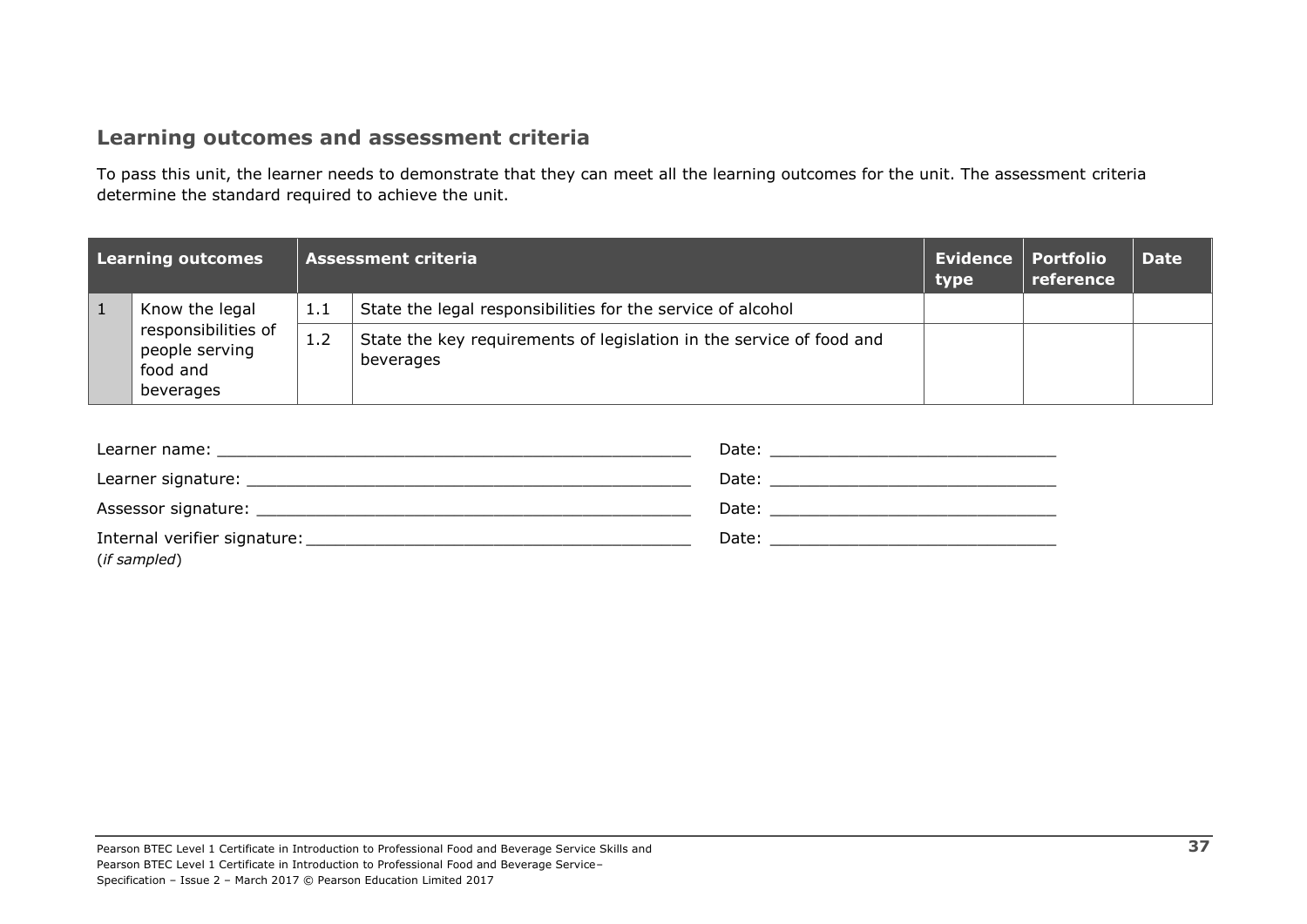**Unit 6: Understand Menus**

| Unit reference number: R/600/4261 |              |
|-----------------------------------|--------------|
| Level:                            |              |
| <b>Credit value:</b>              | $\mathbf{z}$ |
| <b>Guided learning hours: 15</b>  |              |

#### **Unit summary**

This unit will give you the underpinning knowledge to understand menus.

You will begin by learning about the key purpose of menus, including, the purpose of different types of menus, the information that must be included in a menu and how menus are displayed or presented in different types of establishments. You will also learn about the use of service items, including cutlery, crockery, equipment, accompaniments and sauces that are used for different items on the menu.

Finally, you will understand the make up of dishes and dietary requirements, including why the server of food must know the ingredients in dishes, the taste and texture of menu items, how items are cooked and presented and the dietary needs of different people.

#### **Essential resources**

There are no special resources needed for this unit.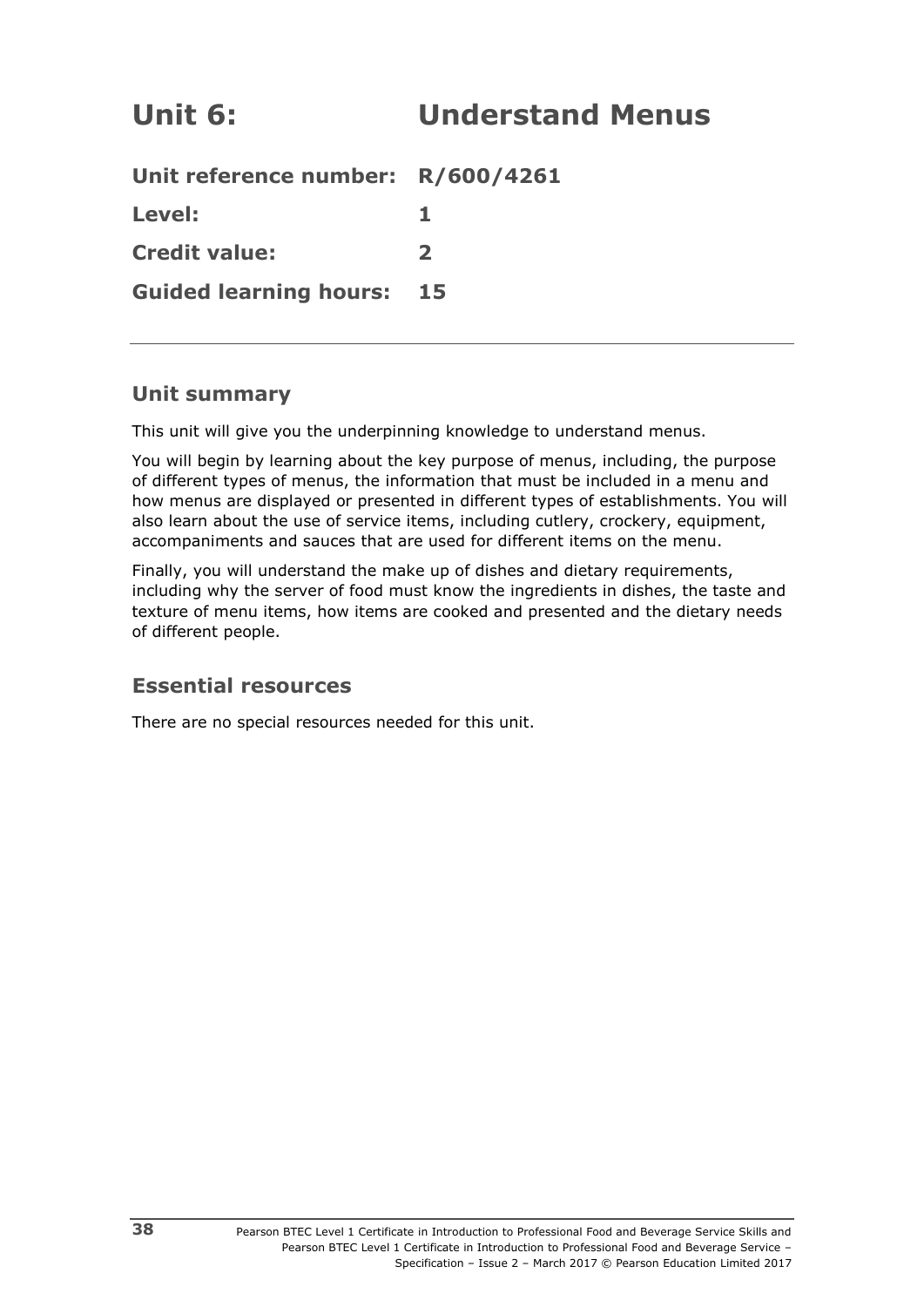#### **Learning outcomes and assessment criteria**

To pass this unit, the learner needs to demonstrate that they can meet all the learning outcomes for the unit. The assessment criteria determine the standard required to achieve the unit.

| <b>Learning outcomes</b>     |                                                    |     | <b>Assessment criteria</b>                                                            | <b>Evidence</b><br>type | <b>Portfolio</b><br>reference | <b>Date</b> |
|------------------------------|----------------------------------------------------|-----|---------------------------------------------------------------------------------------|-------------------------|-------------------------------|-------------|
| $\mathbf{1}$<br>Know the key |                                                    | 1.1 | State the purposes of different types of menus                                        |                         |                               |             |
|                              | purpose of menus                                   | 1.2 | List the information that must be included in a menu                                  |                         |                               |             |
|                              |                                                    | 1.3 | Describe how menus are displayed or presented in different types of<br>establishments |                         |                               |             |
| 2                            | Know the use of<br>service items                   | 2.1 | Identify cutlery, crockery and equipment for different types of menus<br>items        |                         |                               |             |
|                              |                                                    | 2.2 | Identify accompaniments and sauces for different types of menus<br>items              |                         |                               |             |
| 3                            | Understand the<br>make up of dishes<br>and dietary | 3.1 | Explain why a server of food must know the ingredients in dishes                      |                         |                               |             |
|                              |                                                    | 3.2 | State the ingredients in a range of dishes on a menu                                  |                         |                               |             |
|                              | requirements                                       | 3.3 | Describe the taste and texture of menu items                                          |                         |                               |             |
|                              |                                                    | 3.4 | State how items on a menu are cooked and presented                                    |                         |                               |             |
|                              |                                                    | 3.5 | Identify the dietary needs of different people                                        |                         |                               |             |

|                                                                                                                                                                                                                                | Date:                                                                                                                                                                                                                          |
|--------------------------------------------------------------------------------------------------------------------------------------------------------------------------------------------------------------------------------|--------------------------------------------------------------------------------------------------------------------------------------------------------------------------------------------------------------------------------|
|                                                                                                                                                                                                                                | Date: the contract of the contract of the contract of the contract of the contract of the contract of the contract of the contract of the contract of the contract of the contract of the contract of the contract of the cont |
| Assessor signature: New York State State State State State State State State State State State State State State State State State State State State State State State State State State State State State State State State S |                                                                                                                                                                                                                                |
| Internal verifier signature: National Account of the Contract of the Contract of the Contract of the Contract of the Contract of the Contract of the Contract of the Contract of the Contract of the Contract of the Contract  | Date:                                                                                                                                                                                                                          |
| (if sampled)                                                                                                                                                                                                                   |                                                                                                                                                                                                                                |

Pearson BTEC Level 1 Certificate in Introduction to Professional Food and Beverage Service Skills and Pearson BTEC Level 1 Certificate in Introduction to Professional Food and Beverage Service– Specification – Issue 2 – March 2017 © Pearson Education Limited 2017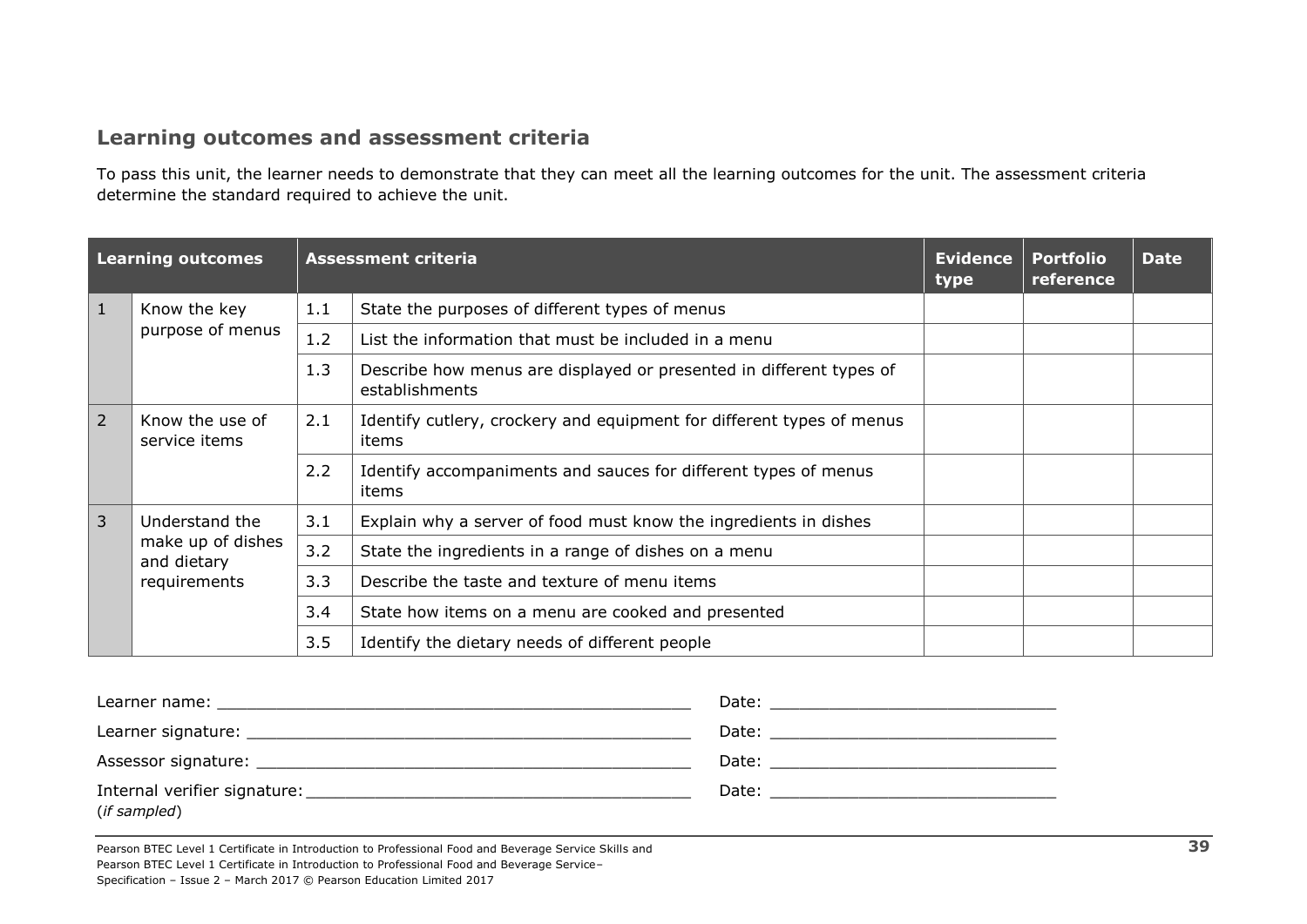| Unit 7:                           | <b>Dealing with Payments</b><br>and Bookings |
|-----------------------------------|----------------------------------------------|
| Unit reference number: Y/600/4262 |                                              |
| Level:                            |                                              |
| <b>Credit value:</b>              | $\mathbf{z}$                                 |
| <b>Guided learning hours:</b>     | 11                                           |

#### **Unit summary**

This unit will give you a basic understanding of the skills needed to respond to customer's booking enquiries and taking an order and processing payment.

You will learn how to provide information to customers about bookings and identify the information required when taking a booking. You will then be able to take and process orders, present the customer with the bill, provide information to the customer about the bill, handle payments and provide the customer with a receipt.

#### **Essential resources**

There are no special resources needed for this unit.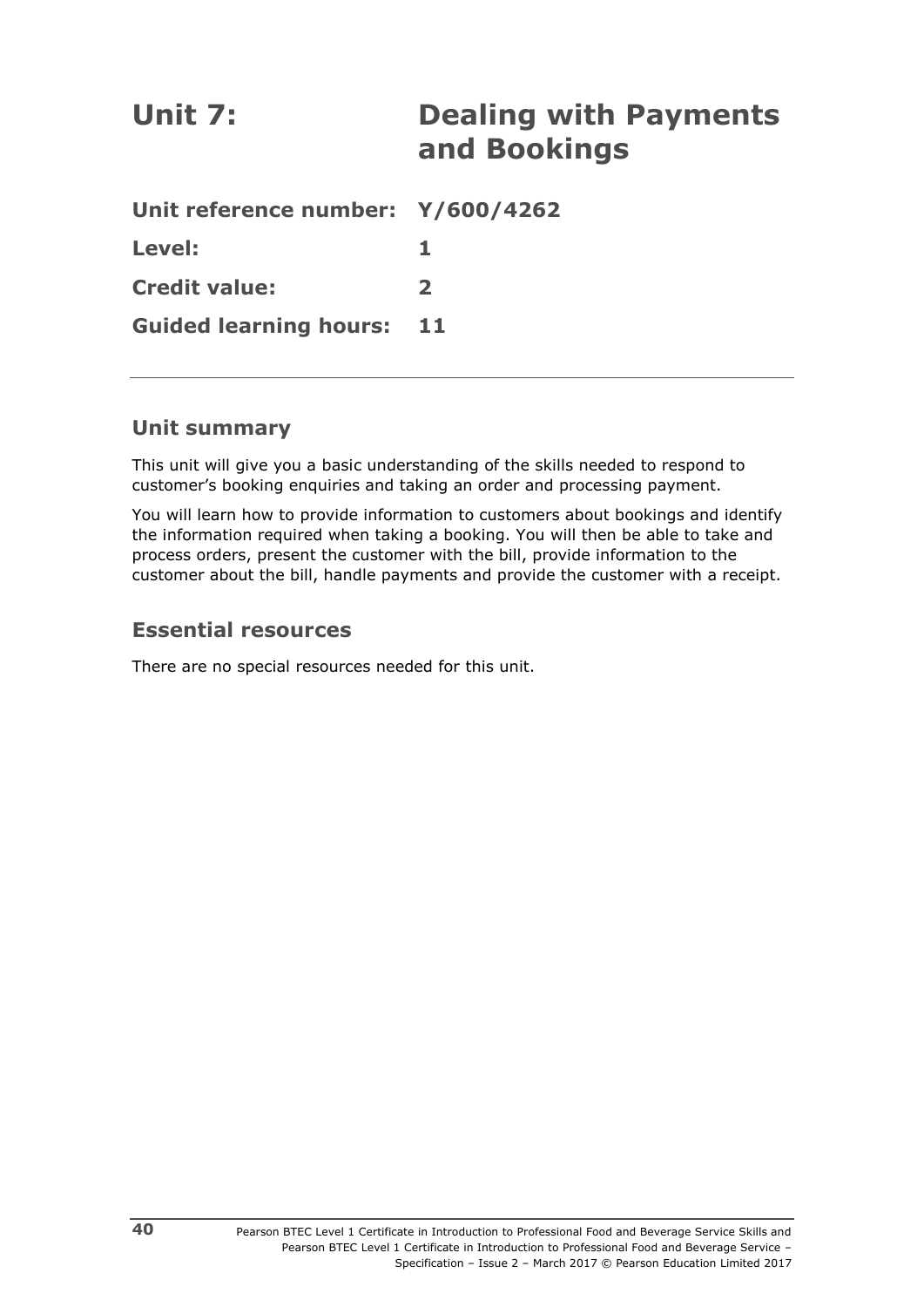#### **Learning outcomes and assessment criteria**

To pass this unit, the learner needs to demonstrate that they can meet all the learning outcomes for the unit. The assessment criteria determine the standard required to achieve the unit.

| <b>Learning outcomes</b> |                                  |     | <b>Assessment criteria</b>                                        | <b>Evidence</b><br>type | <b>Portfolio</b><br>reference | <b>Date</b> |
|--------------------------|----------------------------------|-----|-------------------------------------------------------------------|-------------------------|-------------------------------|-------------|
| $\mathbf{1}$             | Be able to respond               |     | Provide information to customers about bookings                   |                         |                               |             |
|                          | to customer<br>booking enquiries | 1.2 | Describe the process for taking bookings                          |                         |                               |             |
|                          |                                  | 1.3 | Identify the information required when taking a booking           |                         |                               |             |
| $\overline{2}$           | Be able to take an               | 2.1 | Take and process orders                                           |                         |                               |             |
|                          | order and process<br>payment     | 2.2 | Present the customer with a bill                                  |                         |                               |             |
|                          |                                  | 2.3 | Provide information to customers about the bill                   |                         |                               |             |
|                          |                                  | 2.4 | Handle payments                                                   |                         |                               |             |
|                          |                                  | 2.5 | Provide the customer with a receipt                               |                         |                               |             |
|                          |                                  | 2.6 | State the purpose of a billing system                             |                         |                               |             |
|                          |                                  | 2.7 | Identify information included in a customer bill                  |                         |                               |             |
|                          |                                  | 2.8 | Describe how to process payments                                  |                         |                               |             |
|                          |                                  | 2.9 | State the procedure for dealing with problems on customer's bills |                         |                               |             |

|                                                                                                                                                                                                                                | Date: |
|--------------------------------------------------------------------------------------------------------------------------------------------------------------------------------------------------------------------------------|-------|
| Learner signature:<br><u> 1989 - Andrea Barbara, Amerikaansk politik (</u>                                                                                                                                                     | Date: |
| Assessor signature: New York State State State State State State State State State State State State State State State State State State State State State State State State State State State State State State State State S | Date: |
| (if sampled)                                                                                                                                                                                                                   | Date: |

Pearson BTEC Level 1 Certificate in Introduction to Professional Food and Beverage Service Skills and Pearson BTEC Level 1 Certificate in Introduction to Professional Food and Beverage Service– Specification – Issue 2 – March 2017 © Pearson Education Limited 2017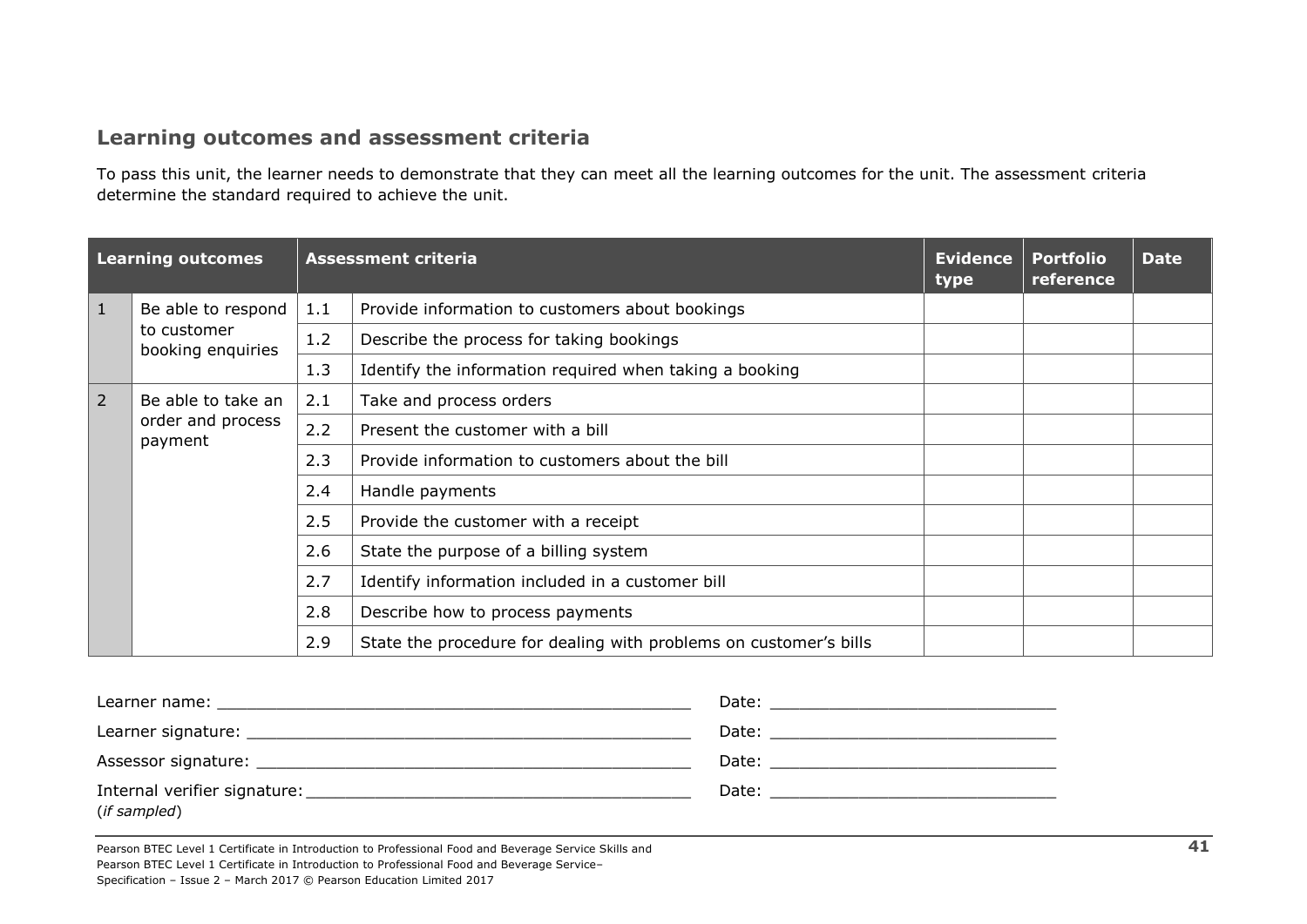## **Unit 8: Bar Service Skills**

| Unit reference number: H/600/4264 |  |
|-----------------------------------|--|
| Level:                            |  |
| <b>Credit value:</b>              |  |
| <b>Guided learning hours: 32</b>  |  |

#### **Unit summary**

This unit will give you a basic understanding of the skills needed to run a bar.

You will learn how to clear, clean and restock the bar area, including the correct storage of glassware and bar service equipment, serve beverages by taking the beverage order, serve the beverages at the correct temperature and use appropriate glassware, set up the bar for beverage service and the characteristics of a range of beverages including the ingredients used and alcohol by volume in a range of beverages, types and styles of wines and types of non-alcohol beverages.

#### **Essential resources**

There are no special resources needed for this unit.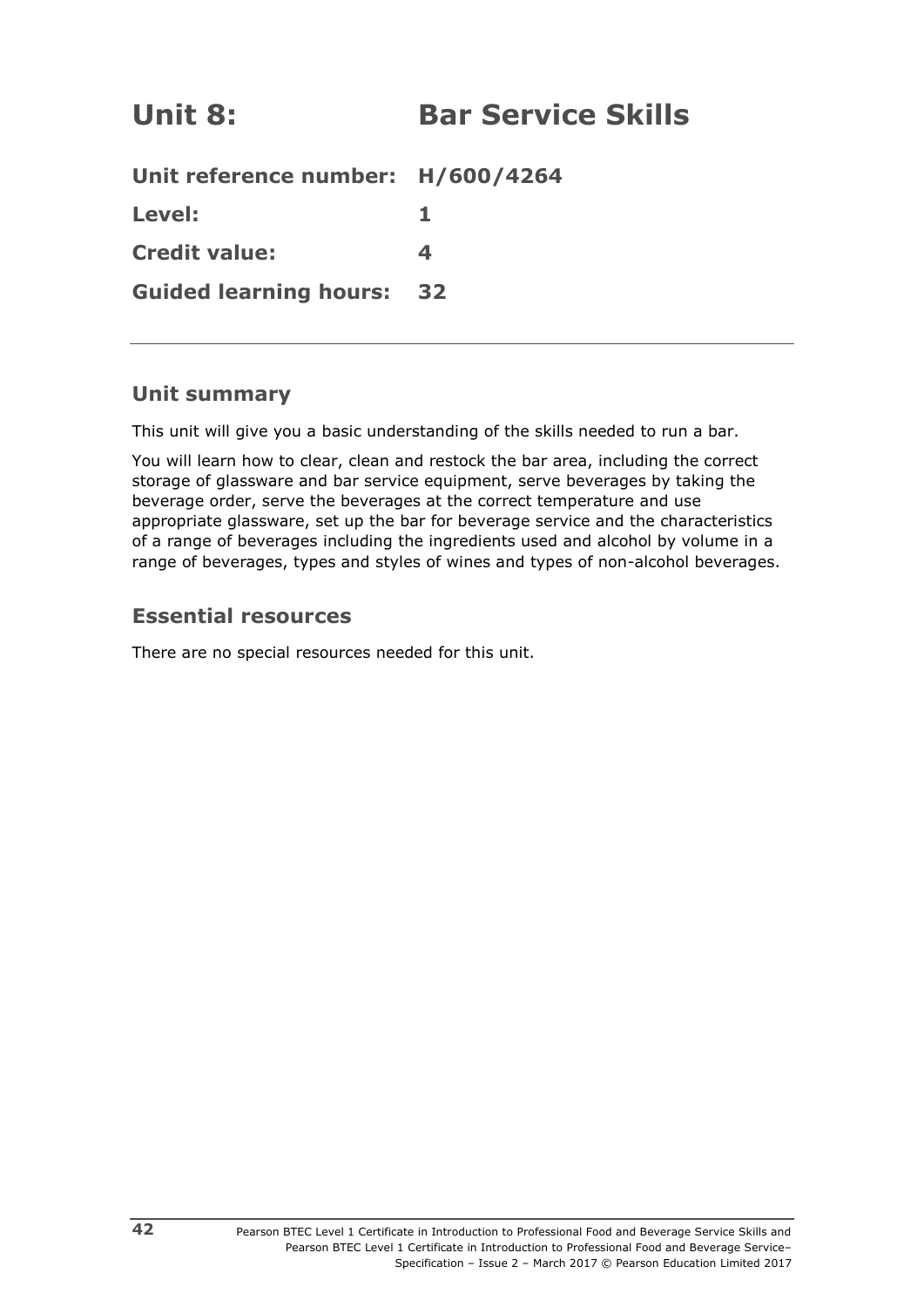### **Learning outcomes and assessment criteria**

To pass this unit, the learner needs to demonstrate that they can meet all the learning outcomes for the unit. The assessment criteria determine the standard required to achieve the unit.

| Learning outcomes |                                                        |     | <b>Assessment criteria</b>                                                                                                                | <b>Evidence</b><br>type | <b>Portfolio</b><br>reference | <b>Date</b> |
|-------------------|--------------------------------------------------------|-----|-------------------------------------------------------------------------------------------------------------------------------------------|-------------------------|-------------------------------|-------------|
| $\mathbf{1}$      | Be able to clear,<br>clean and restock<br>the bar area | 1.1 | Select and use procedures to clean, clear and restock                                                                                     |                         |                               |             |
|                   |                                                        | 1.2 | State the correct storage of glassware and bar service equipment                                                                          |                         |                               |             |
|                   |                                                        | 1.3 | Explain the factors to be taken into consideration when clearing,<br>cleaning and restocking areas during service                         |                         |                               |             |
| 2                 | Be able to serve<br>beverages                          | 2.1 | Take a beverage order                                                                                                                     |                         |                               |             |
|                   |                                                        | 2.2 | Serve a range of beverages at the correct temperature with<br>accompaniments, garnishes and decorative items within legal<br>requirements |                         |                               |             |
|                   |                                                        | 2.3 | Identify glassware used to serve a range of beverages                                                                                     |                         |                               |             |
|                   |                                                        | 2.4 | Identify the legal measurements and equipment for the service of<br>alcoholic beverages                                                   |                         |                               |             |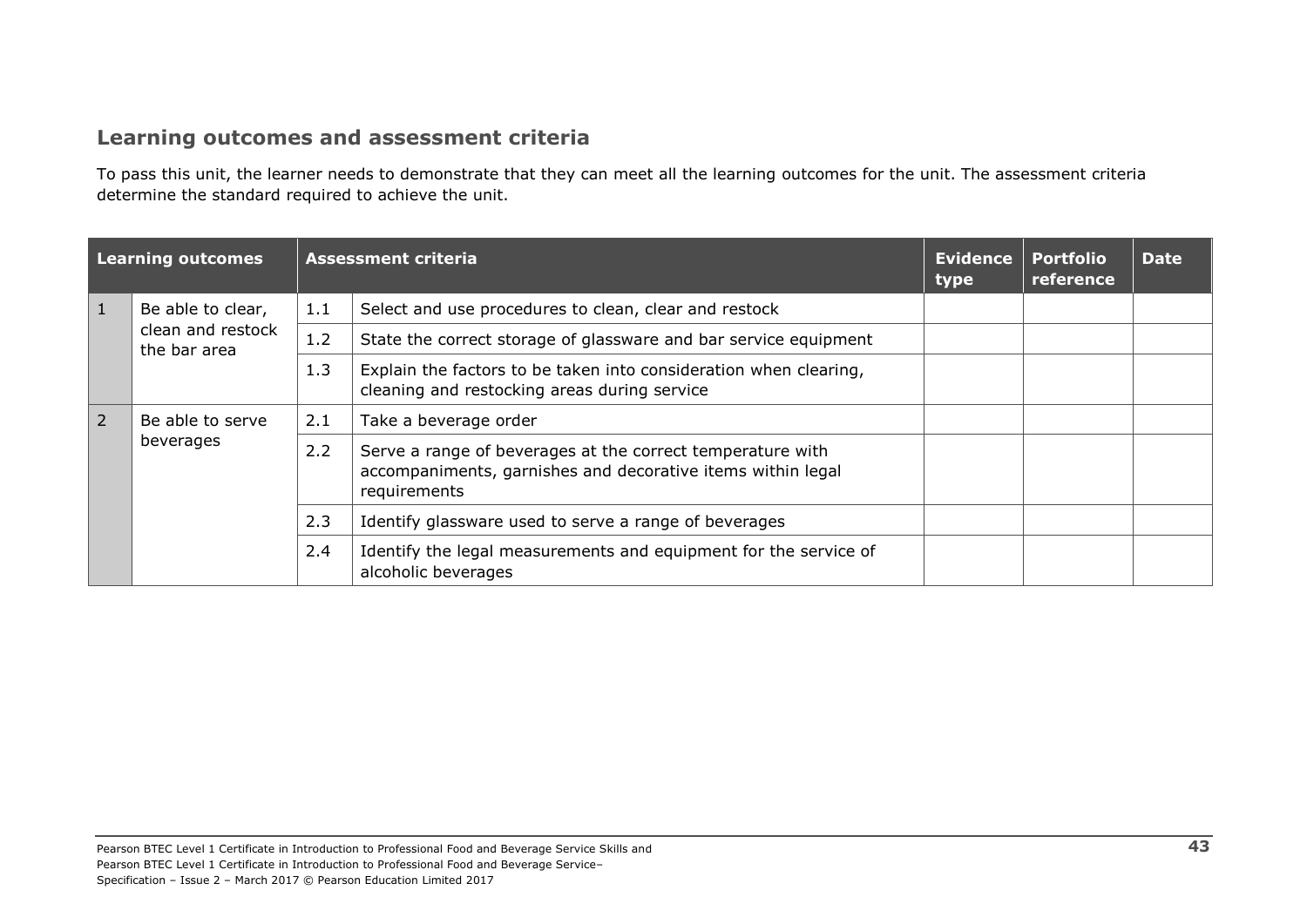| <b>Learning outcomes</b> |                                                           |     | <b>Assessment criteria</b>                                                                               | <b>Evidence</b><br>type | <b>Portfolio</b><br>reference | <b>Date</b> |
|--------------------------|-----------------------------------------------------------|-----|----------------------------------------------------------------------------------------------------------|-------------------------|-------------------------------|-------------|
| 3                        | Be able to set up<br>the bar for<br>beverage service      | 3.1 | Prepare the bar area for service                                                                         |                         |                               |             |
|                          |                                                           | 3.2 | Prepare and store accompaniments, garnishes and decorative items                                         |                         |                               |             |
|                          |                                                           | 3.3 | Identify key equipment used in bar service                                                               |                         |                               |             |
|                          |                                                           | 3.4 | List accompaniments, garnishes and decorative items for a range of<br>beverages                          |                         |                               |             |
|                          |                                                           | 3.5 | Outline the importance of stock control in a bar area and<br>communicating stock levels                  |                         |                               |             |
| $\overline{4}$           | Know the<br>characteristics of a<br>range of<br>beverages | 4.1 | Identify the ingredients used and alcohol by volume in beers, ciders<br>and perrys, spirits and liqueurs |                         |                               |             |
|                          |                                                           | 4.2 | Identify the main grape varieties                                                                        |                         |                               |             |
|                          |                                                           | 4.3 | Identify types and styles of wines                                                                       |                         |                               |             |
|                          |                                                           | 4.4 | Identify the types of non-alcoholic beverages                                                            |                         |                               |             |

|                                                                                                                                 | Date:<br><u> 1980 - Jan Stein, Amerikaansk politiker († 1908)</u> |
|---------------------------------------------------------------------------------------------------------------------------------|-------------------------------------------------------------------|
|                                                                                                                                 |                                                                   |
|                                                                                                                                 |                                                                   |
| Internal verifier signature: University of the state of the state of the state of the state of the state of the<br>(if sampled) | Date:                                                             |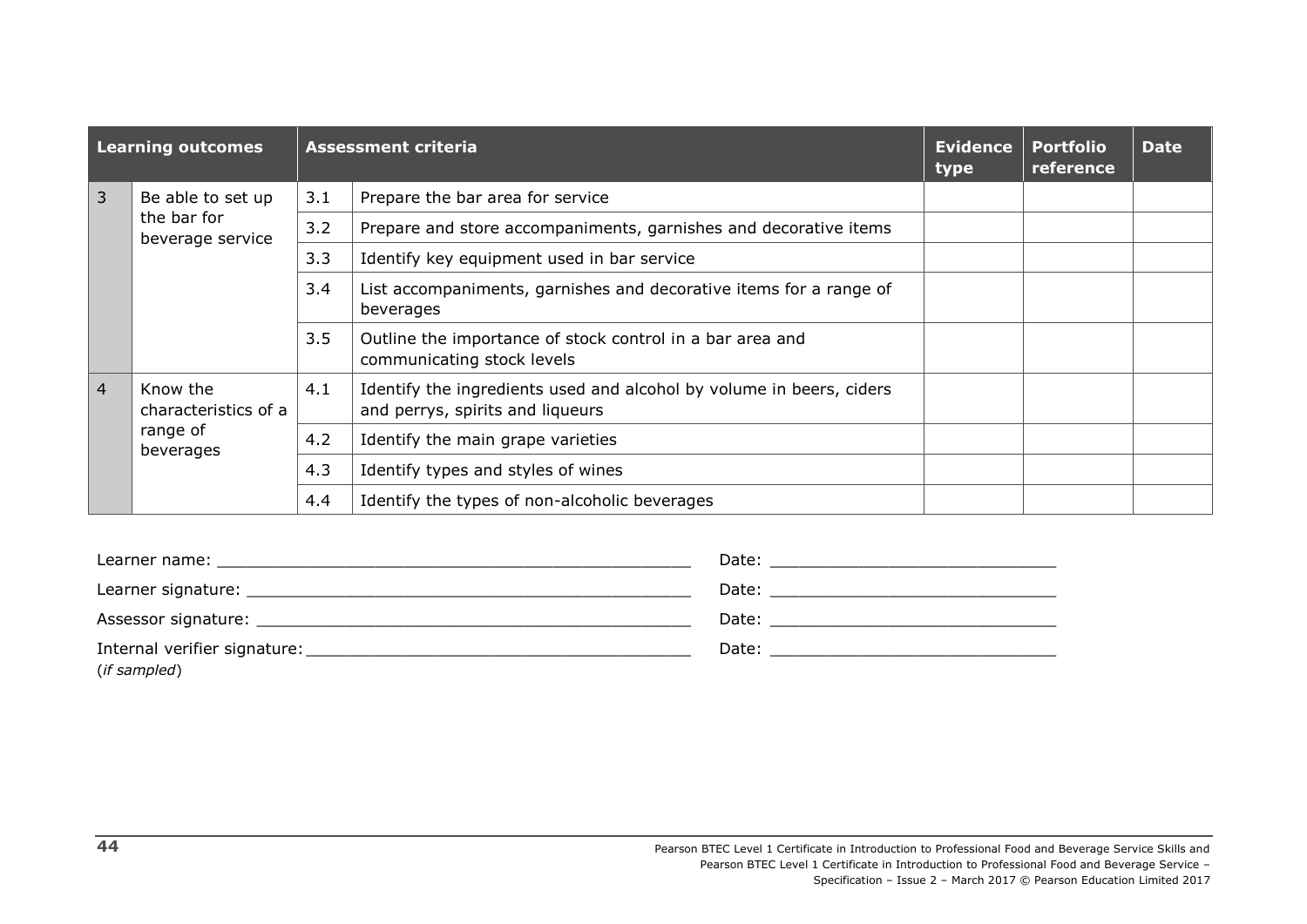## **Unit 9: Hot Beverage Skills**

| Unit reference number: Y/507/3510 |              |
|-----------------------------------|--------------|
| Level:                            |              |
| <b>Credit value:</b>              | $\mathbf{z}$ |
| <b>Guided learning hours: 13</b>  |              |

#### **Unit summary**

This unit will give you a basic understanding of how to be able to make and serve hot beverages. You will learn how to make and serve coffees including understanding the origins of coffee, how the beans are processed, how different types of beans and blends affect the taste and the equipment and accompaniments used for making and serving coffee.

You will go on to learn how to make and serve teas including the origins of tea, how tea leaves are processed, how tea is packaged, the equipment and accompaniments for making and serving tea and the range of teas customers may request.

Finally, you will learn how to make and serve hot chocolate. You will know the origins of cacao beans, how cacao beans are processed, the equipment and accompaniments used for making and serving hot chocolate and the range of hot chocolate customers may request.

#### **Essential resources**

There are no special resources needed for this unit.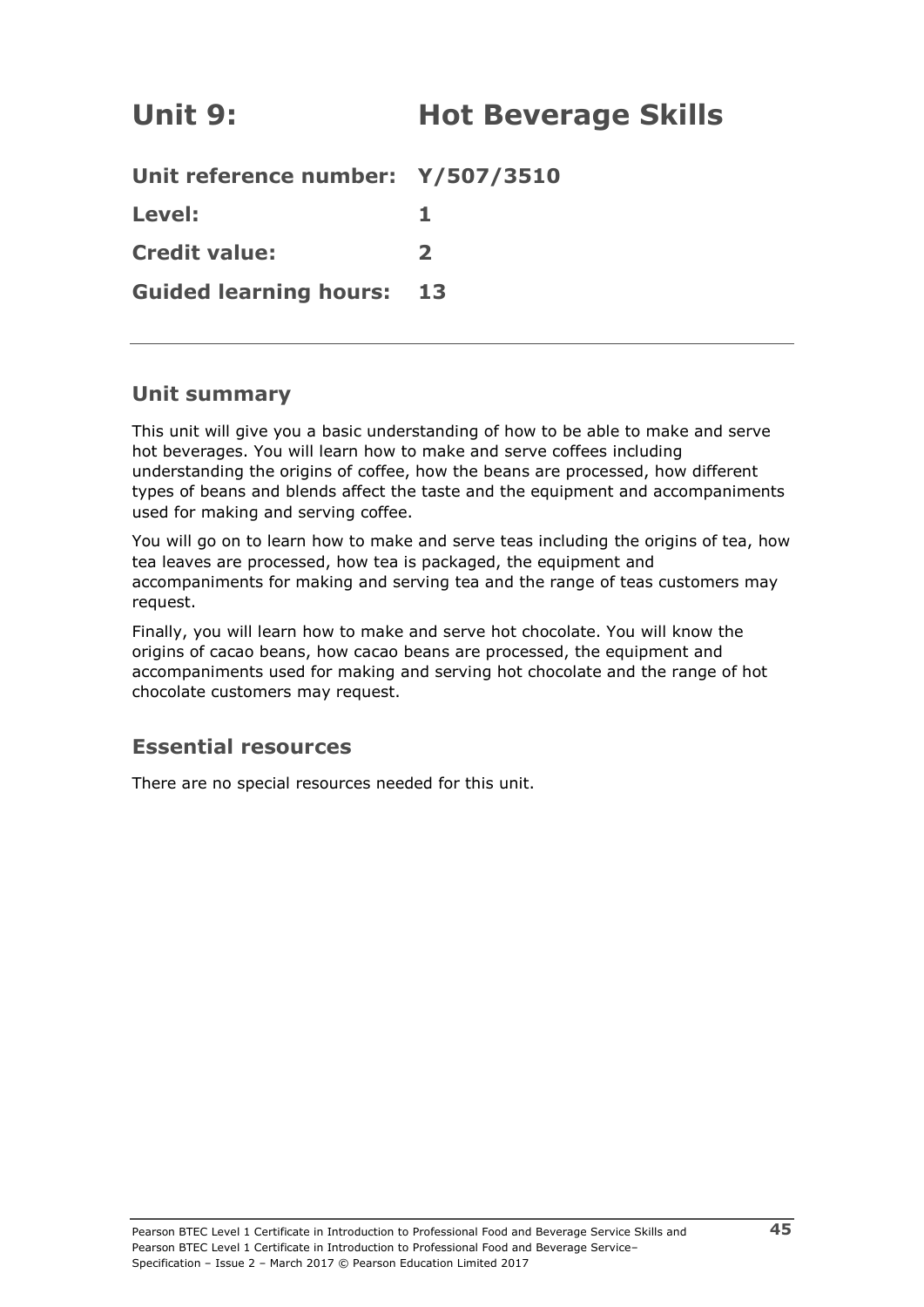#### **Learning outcomes and assessment criteria**

To pass this unit, the learner needs to demonstrate that they can meet all the learning outcomes for the unit. The assessment criteria determine the standard required to achieve the unit.

| <b>Learning outcomes</b> |                                      |     | <b>Assessment criteria</b>                                                    | <b>Evidence</b><br>type | <b>Portfolio</b><br>reference | <b>Date</b> |
|--------------------------|--------------------------------------|-----|-------------------------------------------------------------------------------|-------------------------|-------------------------------|-------------|
| $\mathbf{1}$             | Be able to make<br>and serve coffees | 1.1 | State the origins of coffee                                                   |                         |                               |             |
|                          |                                      | 1.2 | State how coffee beans are processed                                          |                         |                               |             |
|                          |                                      | 1.3 | Explain how different types of beans and blends affect the taste of<br>coffee |                         |                               |             |
|                          |                                      | 1.4 | Identify equipment and accompaniments used for making and serving<br>coffee   |                         |                               |             |
|                          |                                      | 1.5 | Identify individual requirements when preparing and serving coffee            |                         |                               |             |
|                          |                                      | 1.6 | Describe how to correct problems with quality when preparing coffee           |                         |                               |             |
|                          |                                      | 1.7 | Prepare and serve a range of coffees with accompaniments                      |                         |                               |             |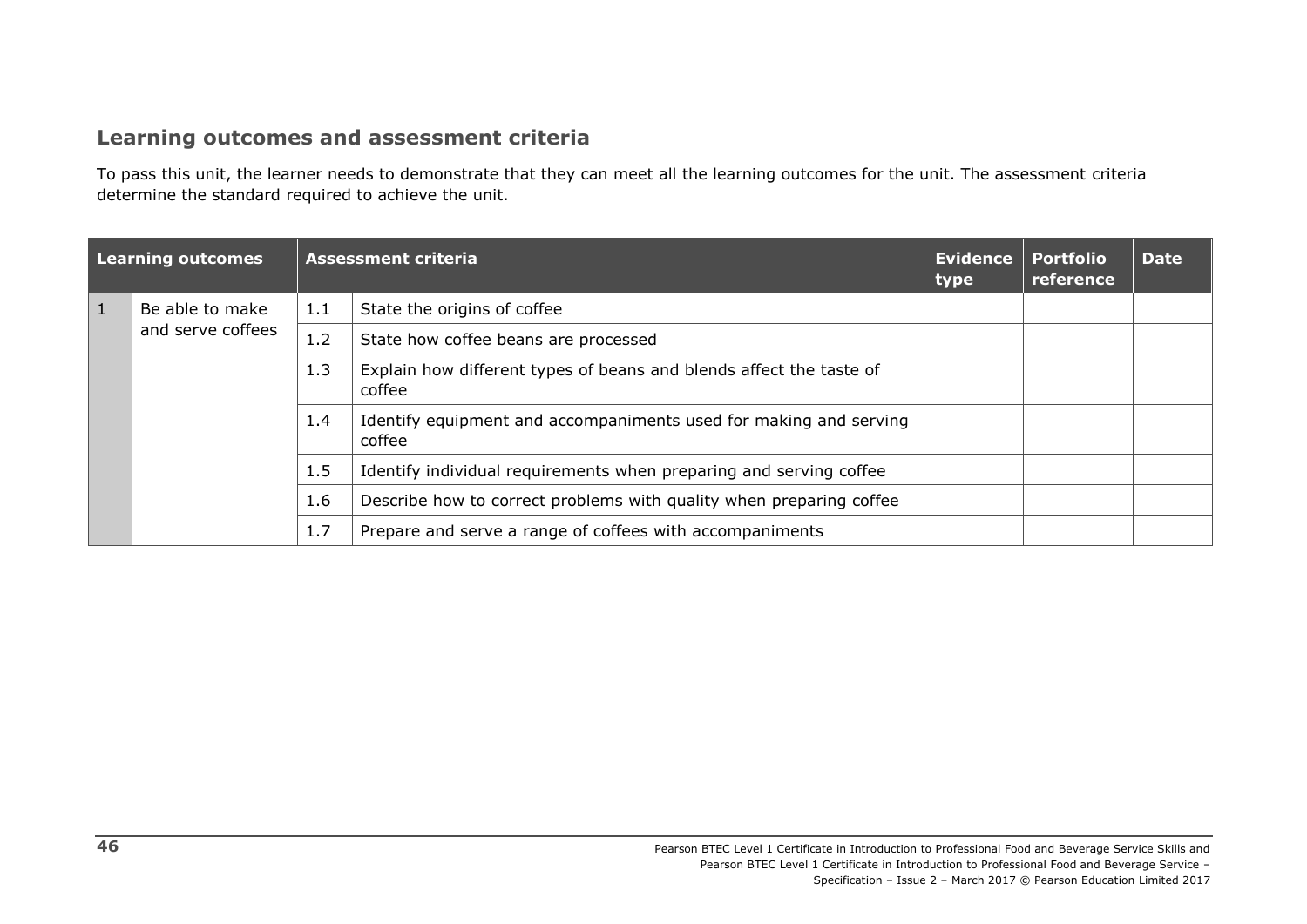| <b>Learning outcomes</b> |                                                |     | <b>Assessment criteria</b>                                                        | <b>Evidence</b><br>type | <b>Portfolio</b><br>reference | <b>Date</b> |  |  |  |
|--------------------------|------------------------------------------------|-----|-----------------------------------------------------------------------------------|-------------------------|-------------------------------|-------------|--|--|--|
| $\overline{2}$           | Be able to make                                | 2.1 | State the origins of tea                                                          |                         |                               |             |  |  |  |
|                          | and serve teas                                 | 2.2 | State how tea leaves are processed                                                |                         |                               |             |  |  |  |
|                          |                                                | 2.3 | State how tea is packaged                                                         |                         |                               |             |  |  |  |
|                          |                                                | 2.4 | Identify equipment and accompaniments for making and serving teas                 |                         |                               |             |  |  |  |
|                          |                                                | 2.5 | State the range of teas which customers may request                               |                         |                               |             |  |  |  |
|                          |                                                | 2.6 | Identify individual requirements when preparing and serving tea                   |                         |                               |             |  |  |  |
|                          |                                                | 2.7 | Describe how to correct problems with quality when preparing tea                  |                         |                               |             |  |  |  |
|                          |                                                | 2.8 | Prepare and serve a range of teas with accompaniments                             |                         |                               |             |  |  |  |
| $\overline{3}$           | Know how to<br>make and serve<br>hot chocolate | 3.1 | State the origins of the cacao bean                                               |                         |                               |             |  |  |  |
|                          |                                                | 3.2 | State how cacao beans are processed                                               |                         |                               |             |  |  |  |
|                          |                                                | 3.3 | Identify equipment and accompaniments for making and serving hot<br>chocolate     |                         |                               |             |  |  |  |
|                          |                                                | 3.4 | State the range of hot chocolate which customers may request                      |                         |                               |             |  |  |  |
|                          |                                                | 3.5 | Identify individual requirements when preparing and serving hot<br>chocolate      |                         |                               |             |  |  |  |
|                          |                                                | 3.6 | Identify problems which may arise with the quality of chocolate being<br>prepared |                         |                               |             |  |  |  |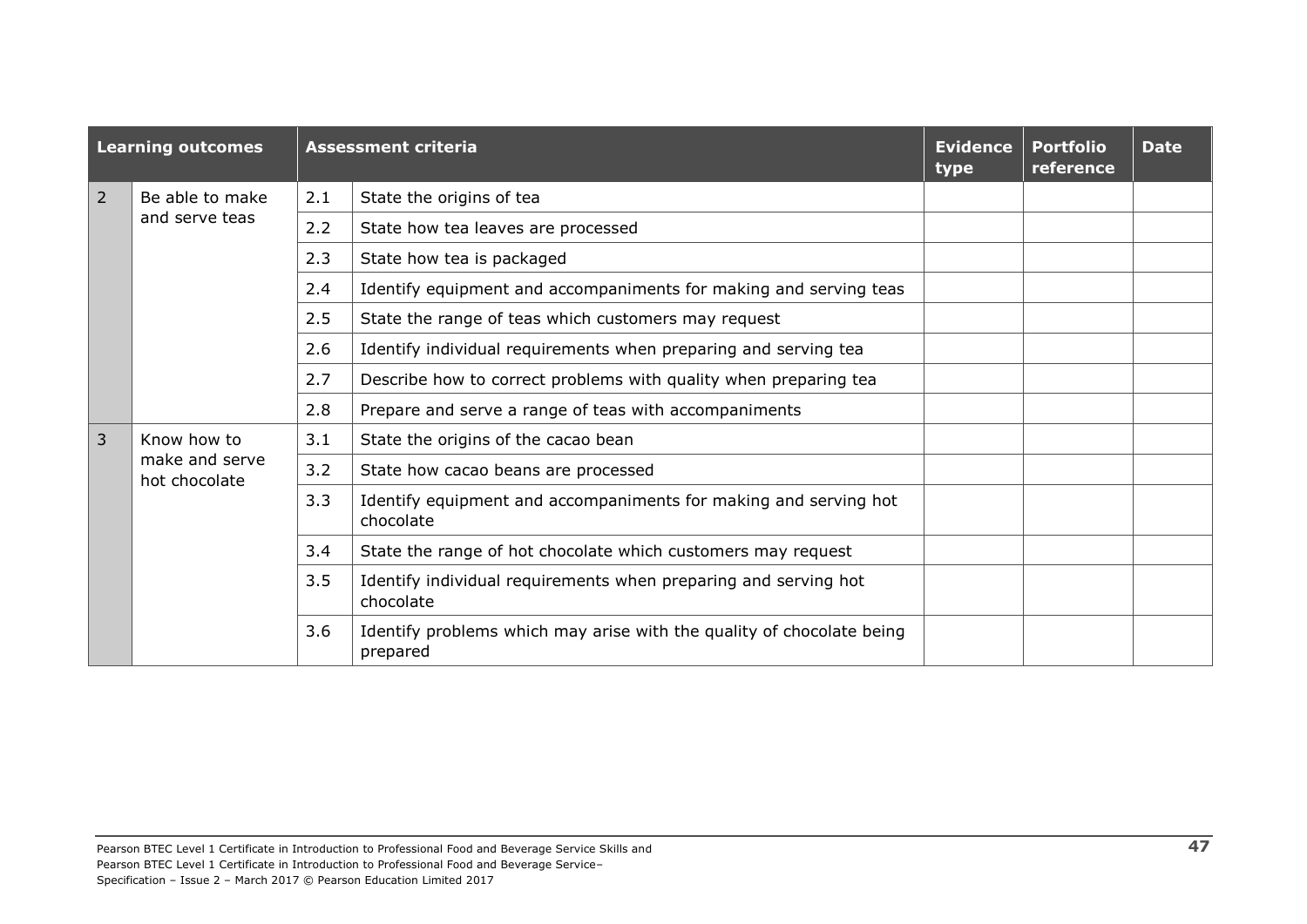|              | Date:                                                                                                                                                                                                                          |
|--------------|--------------------------------------------------------------------------------------------------------------------------------------------------------------------------------------------------------------------------------|
|              | Date:<br><u> 1980 - Jan Barbara, martxa al II-lea (h. 1980).</u>                                                                                                                                                               |
|              | Date: the contract of the contract of the contract of the contract of the contract of the contract of the contract of the contract of the contract of the contract of the contract of the contract of the contract of the cont |
| (if sampled) | Date:                                                                                                                                                                                                                          |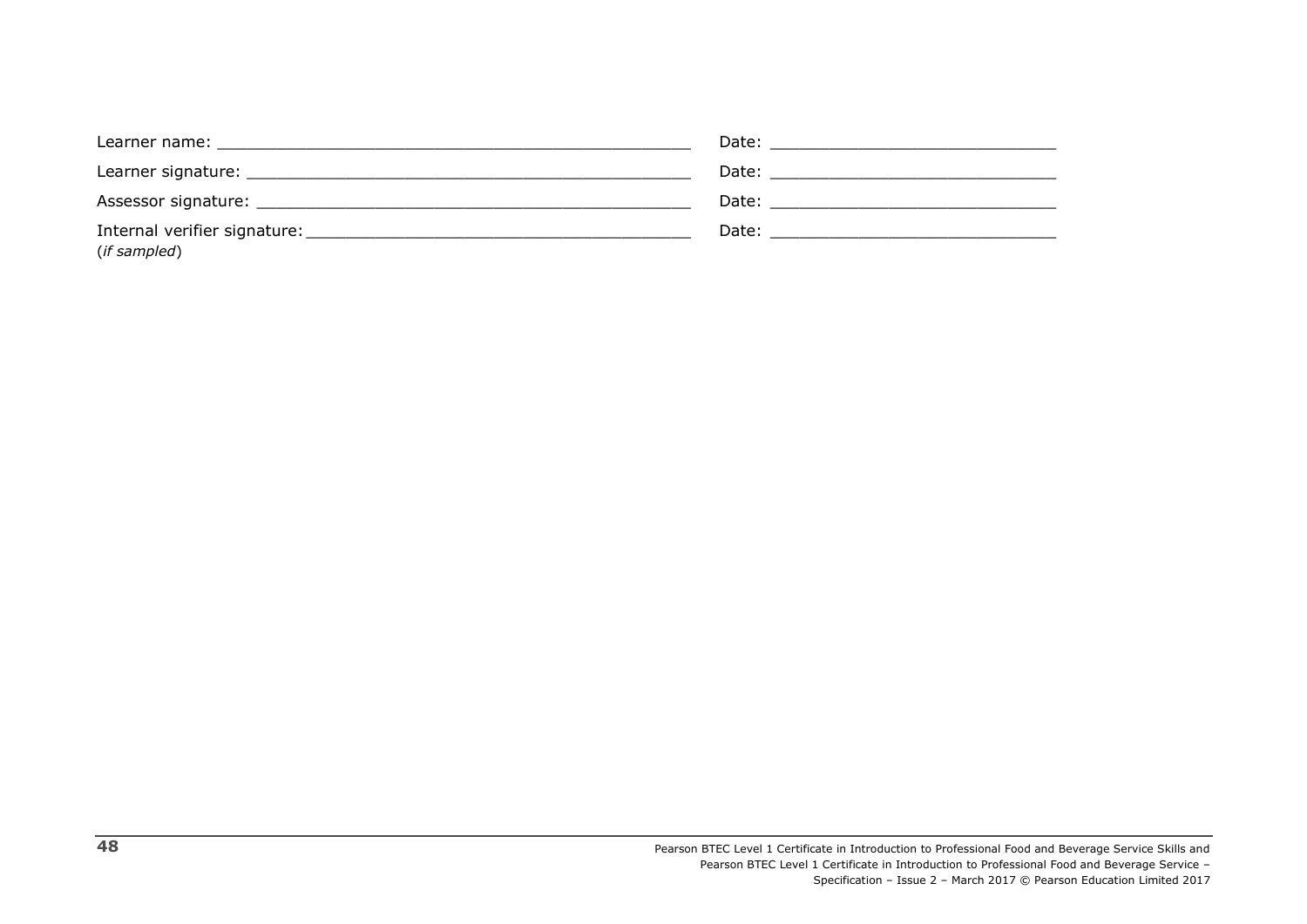### **13 Further information and useful publications**

To get in touch with us visit our 'Contact us' pages:

- Edexcel, BTEC and Pearson Work Based Learning contact details: qualifications.pearson.com/en/support/contact-us.html
- books, software and online resources for UK schools and colleges: www.pearsonschoolsandfecolleges.co.uk

Key publications:

- *Adjustments for candidates with disabilities and learning difficulties – Access and Arrangements and Reasonable Adjustments, General and Vocational qualifications (Joint Council for Qualifications (JCQ))*
- *Equality Policy (Pearson)*
- *Recognition of Prior Learning Policy and Process (Pearson)*
- *UK Information Manual (Pearson)*
- *UK Quality Vocational Assurance Handbook (Pearson).*

All of these publications are available on our website.

Publications on the quality assurance of BTEC qualifications are available on our website at qualifications.pearson.com

Our publications catalogue lists all the material available to support our qualifications. To access the catalogue and order publications, please go to qualifications.pearson.com

#### **Additional resources**

If you need further learning and teaching materials to support planning and delivery for your learners, there is a wide range of BTEC resources available.

Any publisher can seek endorsement for their resources, and, if they are successful, we will list their BTEC resources on our website, qualifications.pearson.com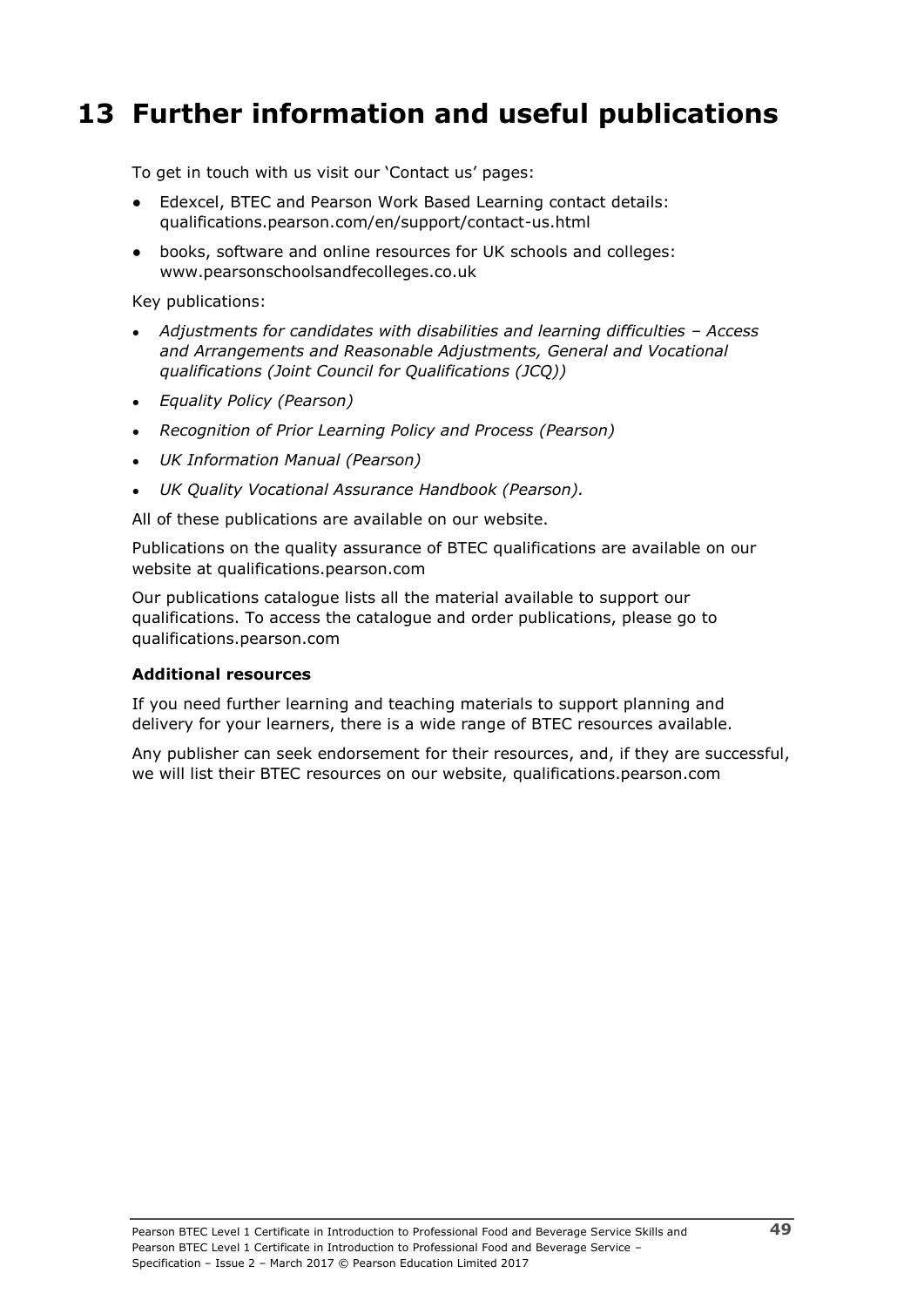### **14 Professional development and training**

Pearson supports UK and international customers with training related to BTEC qualifications. This support is available through a choice of training options offered on our website: qualifications.pearson.com

The support we offer focuses on a range of issues, such as:

- planning for the delivery of a new programme
- planning for assessment and grading
- developing effective assignments
- building your team and teamwork skills
- developing learner-centred learning and teaching approaches
- building in effective and efficient quality assurance systems.

The national programme of training we offer is on our website at: qualifications.pearson.com. You can request centre-based training through the website or you can contact one of our advisers in the Training from Pearson UK team via Customer Services to discuss your training needs.

#### **BTEC training and support for the lifetime of the qualifications**

**Training and networks**: our training programme ranges from free introductory events through sector-specific opportunities to detailed training on all aspects of delivery, assignments and assessment. We also host some regional network events to allow you to share your experiences, ideas and best practice with other BTEC colleagues in your region.

**Regional support**: our team of Curriculum Development Managers and Curriculum Support Consultants, based around the country, are responsible for providing advice and support in centres. They can help you with planning and curriculum developments.

To get in touch with our dedicated support teams please visit: qualifications.pearson.com

#### **Your Pearson support team**

Whether you want to talk to a sector specialist, browse online or submit your query for an individual response, there's someone in our Pearson support team to help you whenever – and however – you need:

- Subject Advisors: find out more about our subject advisor team immediate, reliable support from a fellow subject expert
- Ask the Expert: submit your question online to our Ask the Expert online service and we will make sure your query is handled by a subject specialist.

Please visit, qualifications.pearson.com/en/support/contact-us.html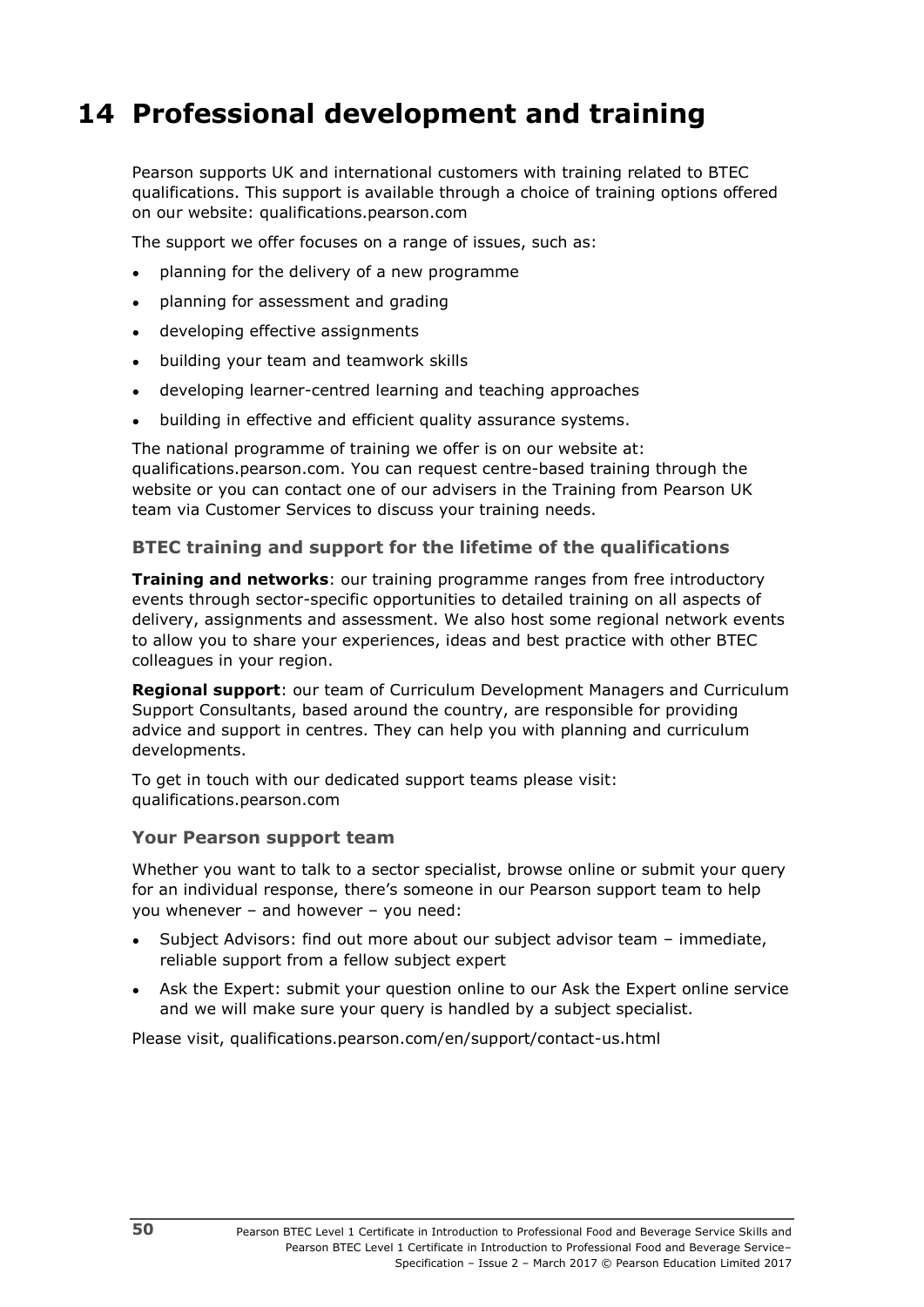#### **Mapping with NVQ/competence-based qualifications**

The grid below maps the knowledge covered in the Pearson BTEC Level 1 Certificate in Introduction to Professional Food and Beverage Service Skills and Pearson BTEC Level 1 Certificate in Introduction to Professional Food and Beverage Service against the underpinning knowledge of the Pearson Edexcel Level 1 NVQ Certificate in Food and Beverage Service Centres can use this mapping when planning holistic delivery and assessment activities.

#### **KEY**

# indicates partial coverage of knowledge in the NVQ/competence-based qualification

A blank space indicates no coverage of the knowledge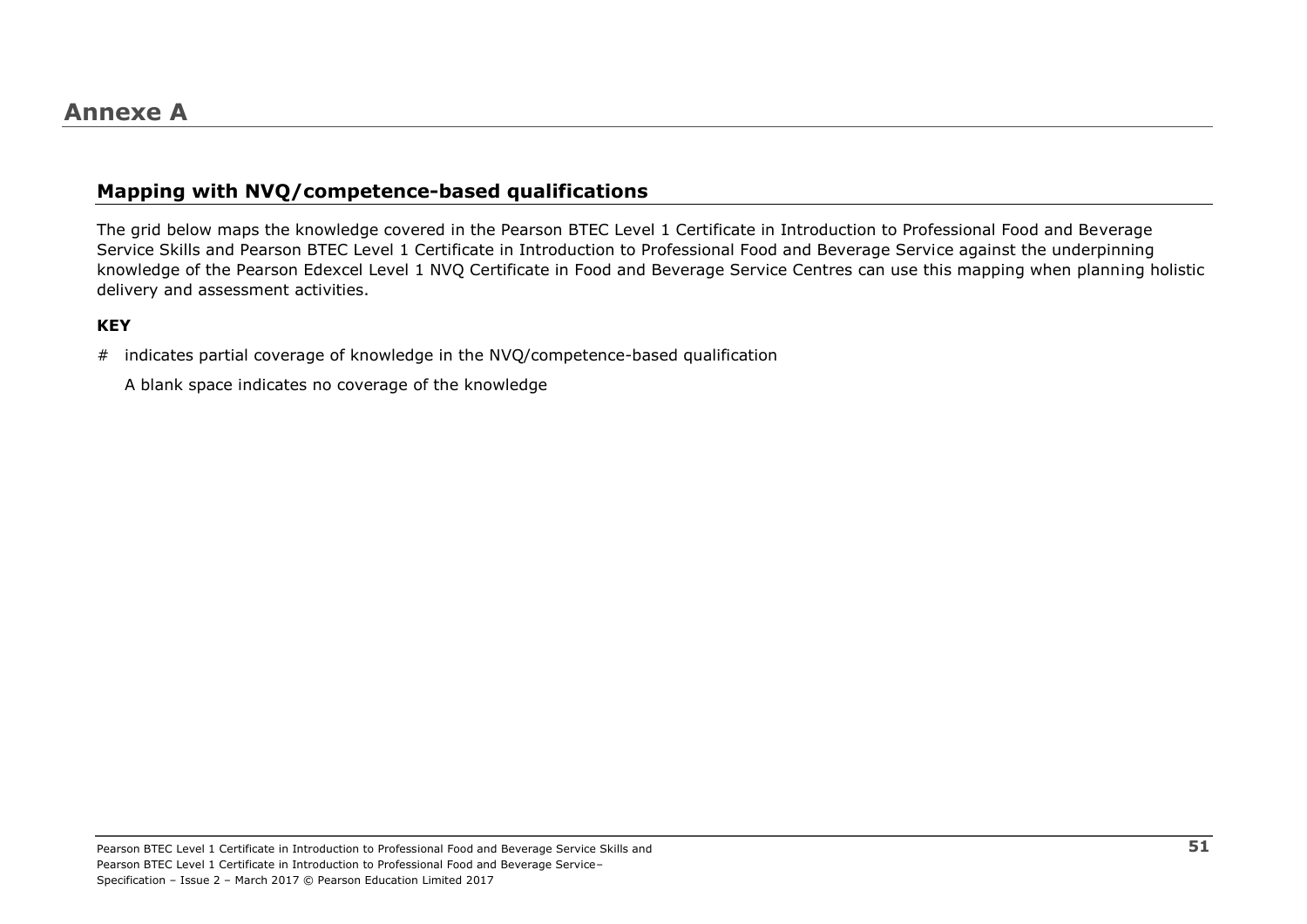| <b>NOS</b>     | <b>BTEC Specialist units</b>                                             | ood Safety in<br>π,<br>Catering<br>Unit 1 | <b>Employability in the Catering</b><br>and Hospitality Industry<br>Introduction to<br>Unit 2 | Food and Beverage<br>Skills<br>Service<br>Unit 3 | Catering and<br>Safety<br><b>Dule</b><br>Health<br>Awareness in<br>Hospitality<br>Unit 4 | Food<br>Legislation in<br>and Beverage Service<br><b>In</b><br>Unit ! | <b>Understand Menus</b><br>т<br>Unit 6 | Payments and Bookings<br>Dealing with<br>Unit 7 | Skills<br>Service<br>Bar<br>$\infty$<br>jnit | Skills<br><b>Hot Beverage</b><br>$\sigma$<br>Unit |
|----------------|--------------------------------------------------------------------------|-------------------------------------------|-----------------------------------------------------------------------------------------------|--------------------------------------------------|------------------------------------------------------------------------------------------|-----------------------------------------------------------------------|----------------------------------------|-------------------------------------------------|----------------------------------------------|---------------------------------------------------|
| $\,1\,$        | Maintenance of a Safe, Hygienic and Secure<br><b>Working Environment</b> | #                                         |                                                                                               |                                                  |                                                                                          |                                                                       |                                        |                                                 |                                              |                                                   |
| $\overline{2}$ | Working Effectively as Part of a Hospitality<br>Team                     |                                           |                                                                                               |                                                  |                                                                                          |                                                                       |                                        |                                                 |                                              |                                                   |
| 17             | <b>Maintain Customer Care</b>                                            |                                           |                                                                                               | $\#$                                             |                                                                                          |                                                                       |                                        | #                                               | #                                            | #                                                 |
| 18             | Maintain and Deal with Payments                                          |                                           |                                                                                               |                                                  |                                                                                          |                                                                       |                                        | #                                               |                                              |                                                   |
| 19             | Maintain Food Safety when Storing Holding and<br>Serving Food            | #                                         |                                                                                               |                                                  |                                                                                          |                                                                       |                                        |                                                 |                                              |                                                   |
| 20             | Prepare and Clear Areas for Drinks Service                               |                                           |                                                                                               |                                                  |                                                                                          |                                                                       |                                        |                                                 | #                                            |                                                   |
| 21             | Serve Drinks                                                             |                                           |                                                                                               |                                                  |                                                                                          |                                                                       |                                        |                                                 | #                                            | $^{\#}$                                           |
| 22             | Prepare and Clear Areas for Table and Tray<br>Service                    |                                           |                                                                                               |                                                  |                                                                                          |                                                                       |                                        |                                                 |                                              |                                                   |
| 23             | Provide a Table and Tray Service                                         |                                           |                                                                                               |                                                  |                                                                                          |                                                                       |                                        |                                                 |                                              |                                                   |
| 24             | Prepare and Clear Areas for Counter and<br><b>Takeaway Service</b>       |                                           |                                                                                               | $\#$                                             |                                                                                          |                                                                       |                                        |                                                 |                                              |                                                   |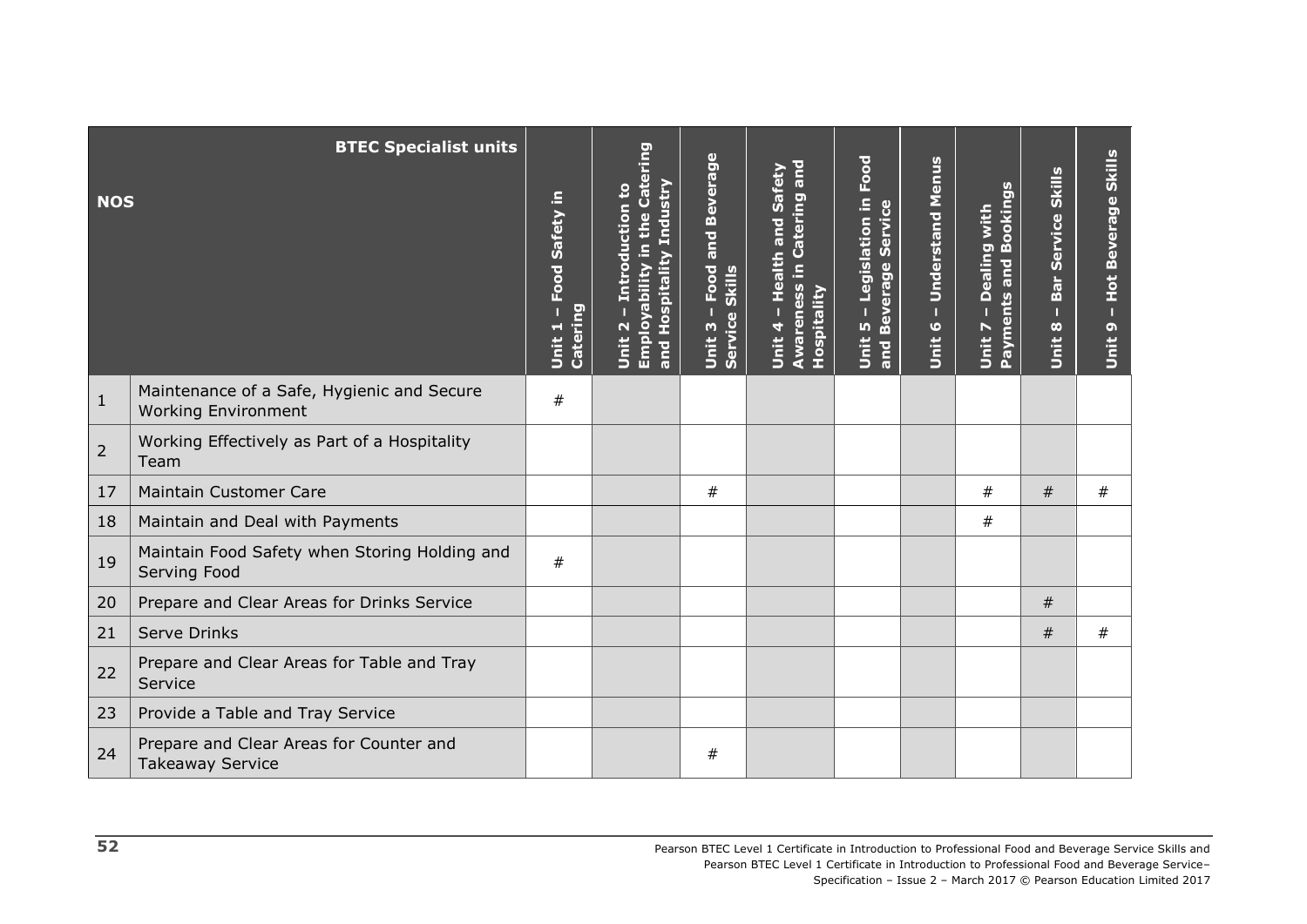| <b>BTEC Specialist units</b><br><b>NOS</b> |                                                             | 드<br>Safety<br>Food<br>Catering<br>Unit 1 | Catering<br>Industry<br>$\mathbf{e}$<br>duction<br>the<br>£.<br>and Hospitality<br>$\bullet$<br>Employability<br><b>Intr</b><br>$\frac{1}{2}$ | and Beverage<br>Food<br>Skills<br>$\omega$<br>Service<br>Unit 3 | <b>Dule</b><br><b>Safety</b><br>atering<br><b>Dure</b><br>σ<br>Health<br>Ξ.<br>Awareness<br>Hospitality<br>4<br>Unit | Food<br>$\Xi$<br>Service<br>Legislation<br><b>Beverage</b><br>Unit 5<br>and | <b>Understand Menus</b><br>Unit 6 | ookings<br>Dealing with<br>Ď<br>and<br>Payments<br>$\blacktriangleright$<br>Unit | Skills<br>Service<br>Bar<br>$\infty$<br>jinit | Skills<br><b>Beverage</b><br>Hot<br>മ<br>Unit |
|--------------------------------------------|-------------------------------------------------------------|-------------------------------------------|-----------------------------------------------------------------------------------------------------------------------------------------------|-----------------------------------------------------------------|----------------------------------------------------------------------------------------------------------------------|-----------------------------------------------------------------------------|-----------------------------------|----------------------------------------------------------------------------------|-----------------------------------------------|-----------------------------------------------|
| 25                                         | Provide a Counter and Takeaway Service                      |                                           |                                                                                                                                               | $\#$                                                            |                                                                                                                      |                                                                             |                                   |                                                                                  |                                               |                                               |
| 26                                         | Provide a Trolley Service                                   |                                           |                                                                                                                                               |                                                                 |                                                                                                                      |                                                                             |                                   |                                                                                  |                                               |                                               |
| 27                                         | Assemble Meals for Distribution via Conveyor<br><b>Belt</b> |                                           |                                                                                                                                               |                                                                 |                                                                                                                      |                                                                             |                                   |                                                                                  |                                               |                                               |
| 28                                         | Clean and Store Crockery and Cutlery                        |                                           |                                                                                                                                               |                                                                 |                                                                                                                      |                                                                             | #                                 |                                                                                  |                                               |                                               |
| 29                                         | Maintain a Vending Machine                                  |                                           |                                                                                                                                               |                                                                 |                                                                                                                      |                                                                             |                                   |                                                                                  |                                               |                                               |
| 30                                         | Prepare and Serve Dispensed and Instant Hot<br>Chocolate    |                                           |                                                                                                                                               |                                                                 |                                                                                                                      |                                                                             |                                   |                                                                                  |                                               | $\#$                                          |